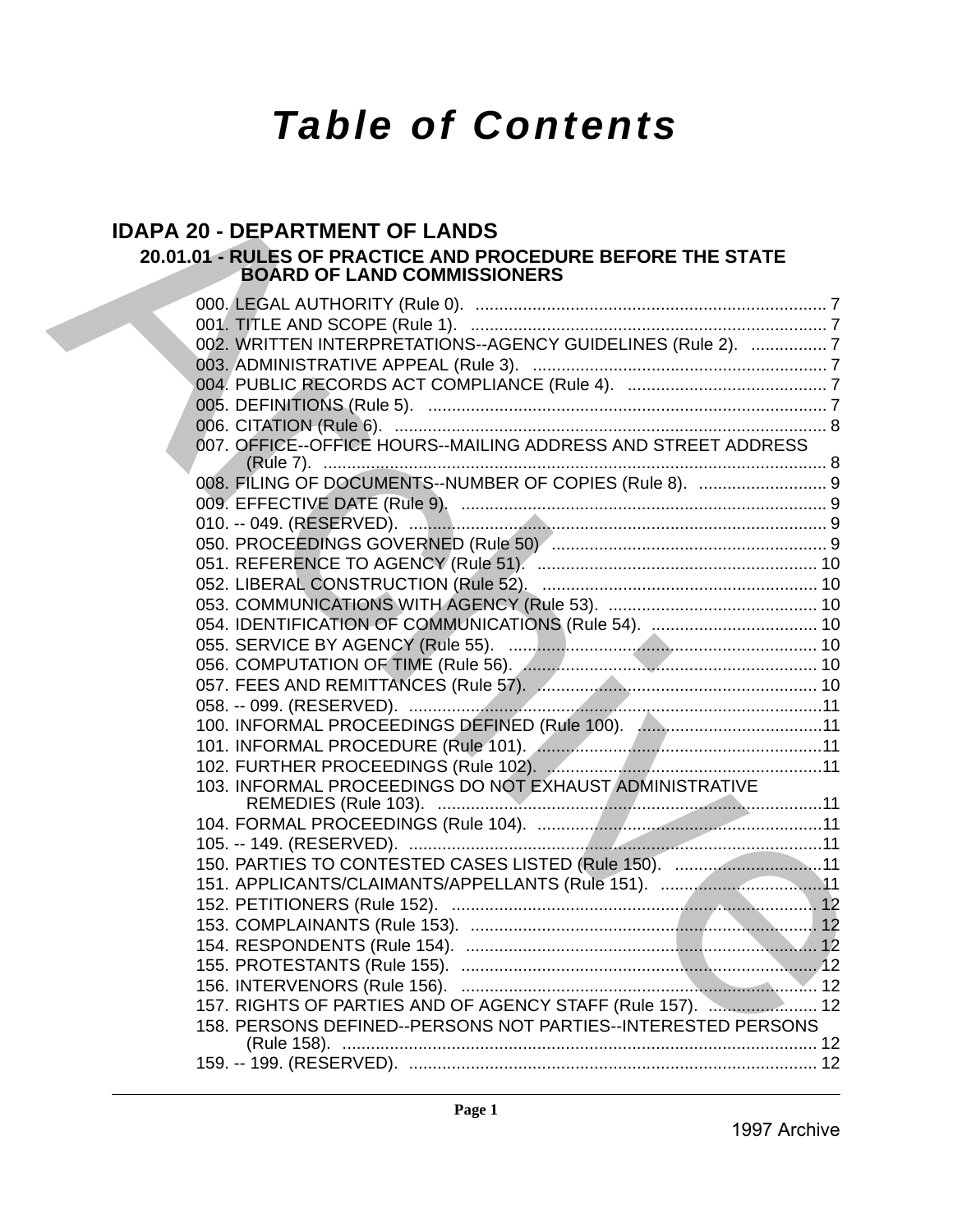| 200. INITIAL PLEADING BY PARTY--LISTING OF REPRESENTATIVES                                                                |
|---------------------------------------------------------------------------------------------------------------------------|
| 201. TAKING OF APPEARANCES--PARTICIPATION BY AGENCY STAFF                                                                 |
| 202. REPRESENTATION OF PARTIES AT HEARING (Rule 202).  12<br>203. SERVICE ON REPRESENTATIVES OF PARTIES AND OTHER PERSONS |
|                                                                                                                           |
| 205. SUBSTITUTION OF REPRESENTATIVE--WITHDRAWAL OF                                                                        |
|                                                                                                                           |
|                                                                                                                           |
| 210. PLEADINGS LISTED--MISCELLANEOUS (Rule 210).  13                                                                      |
| 220. APPLICATIONS/CLAIMS/APPEALS--DEFINED--FORM AND CONTENTS                                                              |
|                                                                                                                           |
|                                                                                                                           |
| 230. PETITIONS--DEFINED--FORM AND CONTENTS (Rule 230).  14                                                                |
|                                                                                                                           |
| 240. COMPLAINTS--DEFINED--FORM AND CONTENTS (Rule 240).  14                                                               |
|                                                                                                                           |
| 250. PROTESTS--DEFINED--FORM AND CONTENTS--TIME FOR FILING                                                                |
|                                                                                                                           |
| 260. MOTIONS--DEFINED--FORM AND CONTENTS--TIME FOR FILING                                                                 |
|                                                                                                                           |
| 270. ANSWERS--DEFINED--FORM AND CONTENTS--TIME FOR FILING (Rule                                                           |
|                                                                                                                           |
| 280. CONSENT AGREEMENTS--DEFINED--FORM AND CONTENTS                                                                       |
|                                                                                                                           |
| 300. FILING DOCUMENTS WITH THE AGENCY--NUMBER OF COPIES--                                                                 |
|                                                                                                                           |
| 302. SERVICE ON PARTIES AND OTHER PERSONS (Rule 302).  17                                                                 |
|                                                                                                                           |
| 304. DEFECTIVE, INSUFFICIENT OR LATE PLEADINGS (Rule 304).  17                                                            |
| 305. AMENDMENTS TO PLEADINGS--WITHDRAWAL OF PLEADINGS                                                                     |
|                                                                                                                           |
| 350. ORDER GRANTING INTERVENTION NECESSARY (Rule 350).  17                                                                |
| 351. FORM AND CONTENTS OF PETITIONS TO INTERVENE (Rule 351).  17                                                          |
| 352. TIMELY FILING OF PETITIONS TO INTERVENE (Rule 352).  18                                                              |
| Page 2<br>1997 Archive                                                                                                    |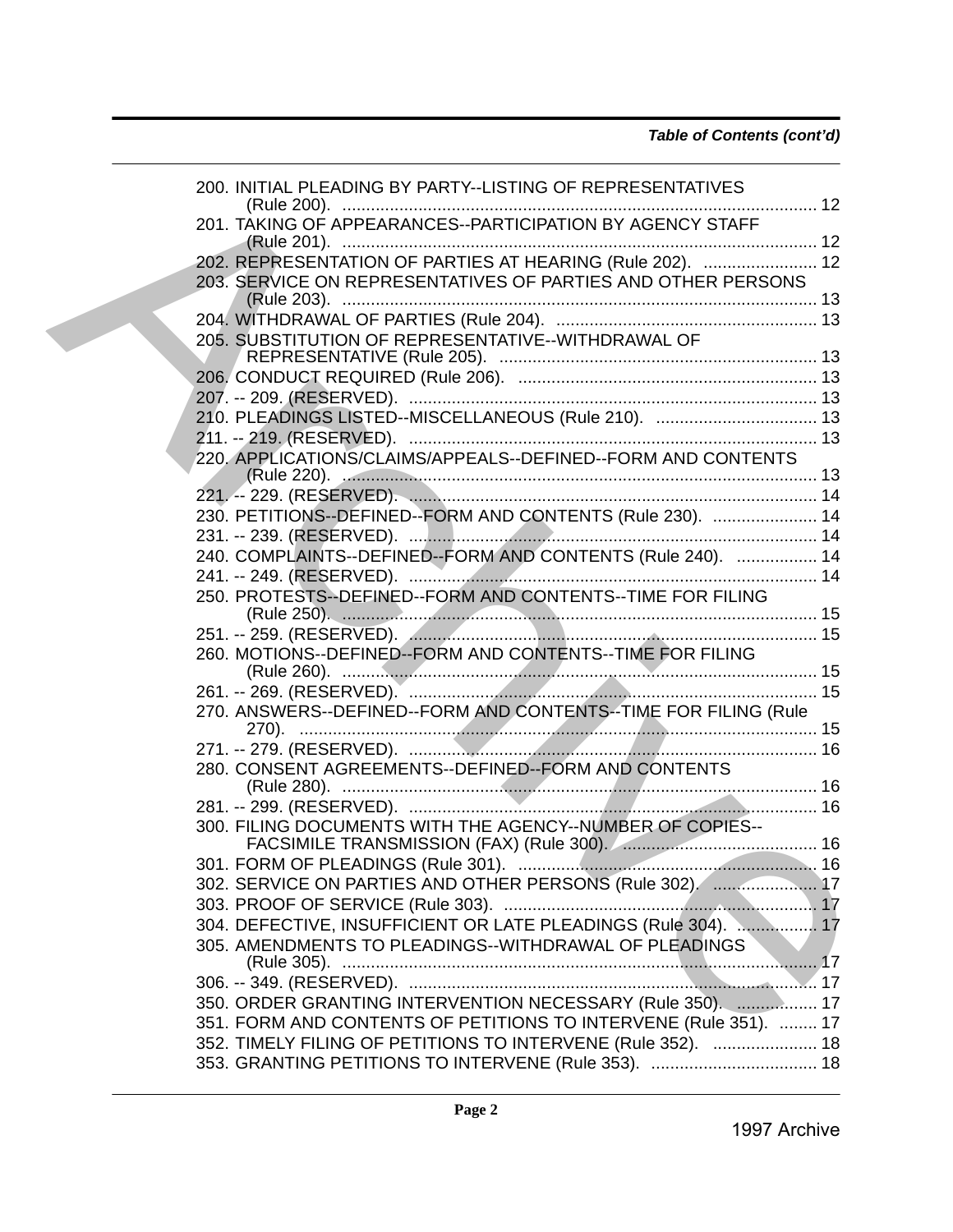## *Table of Contents (cont'd)*

| 354. ORDERS GRANTING INTERVENTION--OPPOSITION (Rule 354).  18                                                     |  |
|-------------------------------------------------------------------------------------------------------------------|--|
|                                                                                                                   |  |
| 400. FORM AND CONTENTS OF PETITION FOR DECLARATORY RULINGS                                                        |  |
|                                                                                                                   |  |
| 402. PETITIONS FOR DECLARATORY RULINGS TO BE DECIDED BY ORDER                                                     |  |
|                                                                                                                   |  |
| 410. APPOINTMENT OF HEARING OFFICERS (Rule 410).  19                                                              |  |
| 411. HEARING OFFICERS CONTRASTED WITH AGENCY HEAD (Rule 411).  19                                                 |  |
| 412. DISQUALIFICATION OF OFFICERS HEARING CONTESTED CASES                                                         |  |
| 413. SCOPE OF AUTHORITY OF HEARING OFFICERS (Rule 413).  19                                                       |  |
|                                                                                                                   |  |
|                                                                                                                   |  |
|                                                                                                                   |  |
|                                                                                                                   |  |
|                                                                                                                   |  |
| 500. ALTERNATIVE RESOLUTION OF CONTESTED CASES (Rule 500).  20                                                    |  |
|                                                                                                                   |  |
|                                                                                                                   |  |
|                                                                                                                   |  |
| 510. PURPOSES OF PREHEARING CONFERENCES (Rule 510).  21                                                           |  |
| 511. NOTICE OF PREHEARING CONFERENCE (Rule 511).  21                                                              |  |
|                                                                                                                   |  |
| 513. ORDERS RESULTING FROM PREHEARING CONFERENCE (Rule 513).  21                                                  |  |
| 514. FACTS DISCLOSED NOT PART OF THE RECORD (Rule 514).  21                                                       |  |
|                                                                                                                   |  |
| 520. KINDS AND SCOPE OF DISCOVERY LISTED (Rule 520).  22                                                          |  |
|                                                                                                                   |  |
|                                                                                                                   |  |
|                                                                                                                   |  |
| 524. PRODUCTION REQUESTS OR WRITTEN INTERROGATORIES AND                                                           |  |
|                                                                                                                   |  |
| 526. STATUTORY INSPECTION, EXAMINATION, INVESTIGATION, ETC.--<br>CONTRASTED WITH OTHER DISCOVERY (Rule 526). ( 22 |  |
| 527. ANSWERS TO PRODUCTION REQUESTS OR WRITTEN<br>INTERROGATORIES AND TO REQUESTS FOR ADMISSION (Rule 527). 23    |  |
| 528. FILING AND SERVICE OF DISCOVERY-RELATED DOCUMENTS                                                            |  |
|                                                                                                                   |  |
| 530. PREPARED TESTIMONY AND EXHIBITS (Rule 530).  23                                                              |  |
| 531. SANCTIONS FOR FAILURE TO OBEY ORDER COMPELLING DISCOVERY                                                     |  |
| Page 3                                                                                                            |  |
| 1997 Archive                                                                                                      |  |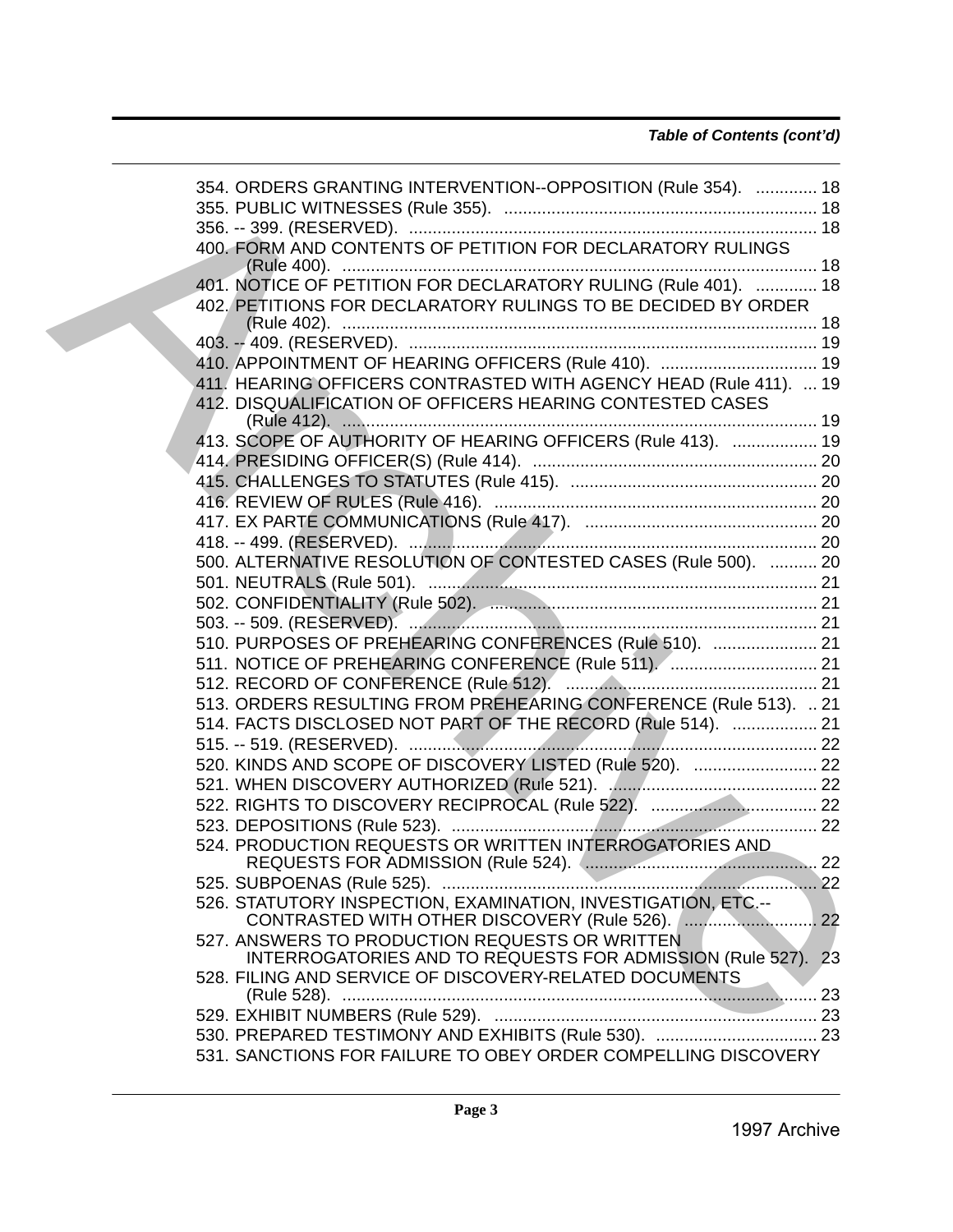| 551. FACILITIES AT OR FOR HEARING AND ADA REQUIREMENTS           |  |
|------------------------------------------------------------------|--|
|                                                                  |  |
|                                                                  |  |
|                                                                  |  |
| 555. PRELIMINARY PROCEDURE AT HEARING (Rule 555).  24            |  |
|                                                                  |  |
|                                                                  |  |
|                                                                  |  |
|                                                                  |  |
| 560. PARTIES AND PERSONS WITH SIMILAR INTERESTS (Rule 560).  24  |  |
|                                                                  |  |
|                                                                  |  |
|                                                                  |  |
| 564. BRIEFS--MEMORANDA--PROPOSED ORDERS OF THE PARTIES--         |  |
| STATEMENTS OF POSITION--PROPOSED ORDER OF THE PRESIDING          |  |
|                                                                  |  |
| 565. PROCEDURE ON PREHEARING MOTIONS (Rule 565).  25             |  |
|                                                                  |  |
|                                                                  |  |
| 600. RULES OF EVIDENCE--EVALUATION OF EVIDENCE (Rule 600).  25   |  |
|                                                                  |  |
| 602. OFFICIAL NOTICE--AGENCY STAFF MEMORANDA (Rule 602).  25     |  |
|                                                                  |  |
|                                                                  |  |
|                                                                  |  |
|                                                                  |  |
|                                                                  |  |
| 610. CONFIDENTIALITY OF SETTLEMENT NEGOTIATIONS (Rule 610)  26   |  |
| 611. SUGGESTION FOR OR INQUIRY ABOUT SETTLEMENTS (Rule 611).  26 |  |
|                                                                  |  |
|                                                                  |  |
|                                                                  |  |
|                                                                  |  |
|                                                                  |  |
|                                                                  |  |
|                                                                  |  |
|                                                                  |  |
| 700. NOTICE OF PROPOSED DEFAULT AFTER FAILURE TO APPEAR          |  |
| 701. SEVEN (7) DAYS TO CHALLENGE PROPOSED DEFAULT ORDER          |  |
| Page 4                                                           |  |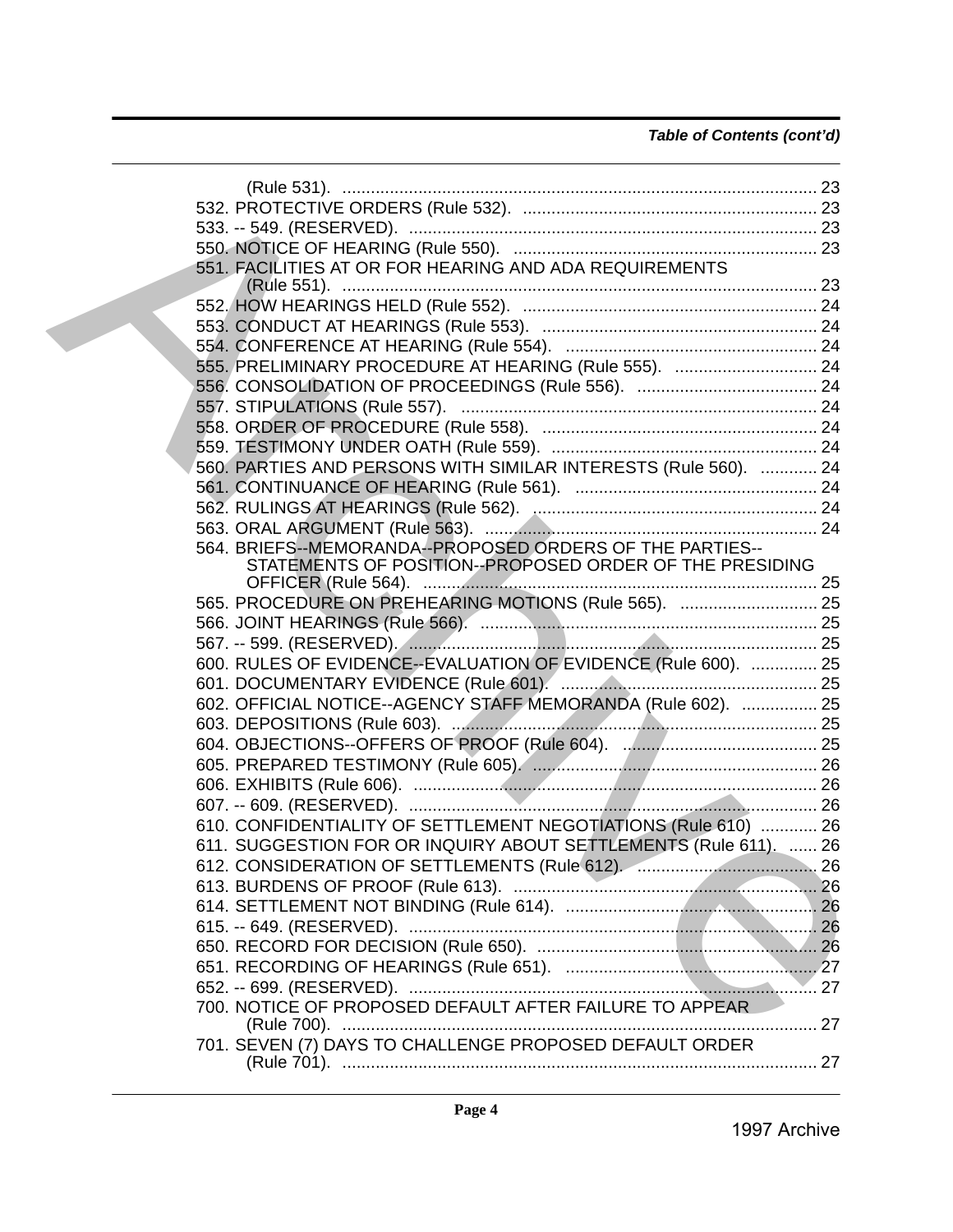## *Table of Contents (cont'd)*

| 711. REVIEW OF INTERLOCUTORY ORDERS (Rule 711).  28                 |  |
|---------------------------------------------------------------------|--|
| 712. -- 719. (RESERVED). …………………………………………………………………………… 28           |  |
|                                                                     |  |
|                                                                     |  |
|                                                                     |  |
|                                                                     |  |
|                                                                     |  |
|                                                                     |  |
|                                                                     |  |
|                                                                     |  |
| 760. MODIFICATION OF ORDER ON PRESIDING OFFICER'S OWN MOTION        |  |
|                                                                     |  |
|                                                                     |  |
|                                                                     |  |
|                                                                     |  |
|                                                                     |  |
|                                                                     |  |
|                                                                     |  |
|                                                                     |  |
| 800. FORMAL AND INFORMAL RULE-MAKING (Rule 800).  31                |  |
|                                                                     |  |
| 810. LEGISLATIVE PREFERENCE FOR NEGOTIATED RULE-MAKING              |  |
| 811. PUBLICATION IN IDAHO ADMINISTRATIVE BULLETIN (Rule 811).  31   |  |
| 812. CONTENTS OF NOTICE OF INTENT TO PROMULGATE RULES               |  |
|                                                                     |  |
|                                                                     |  |
|                                                                     |  |
| 815. AGENCY CONSIDERATION OF REPORT (Rule 815).  32                 |  |
|                                                                     |  |
| 820. FORM AND CONTENTS OF PETITION TO INITIATE RULE-MAKING          |  |
|                                                                     |  |
|                                                                     |  |
| 822. NOTICE OF INTENT TO INITIATE RULE-MAKING CONSTITUTES ACTION ON |  |
|                                                                     |  |
| 830. REQUIREMENTS FOR NOTICE OF PROPOSED RULE-MAKING                |  |
| 831. INFORMAL PHASES OF FORMAL RULE-MAKING (Rule 831).  34          |  |
|                                                                     |  |
|                                                                     |  |
| Page 5                                                              |  |
| 1997 Archive                                                        |  |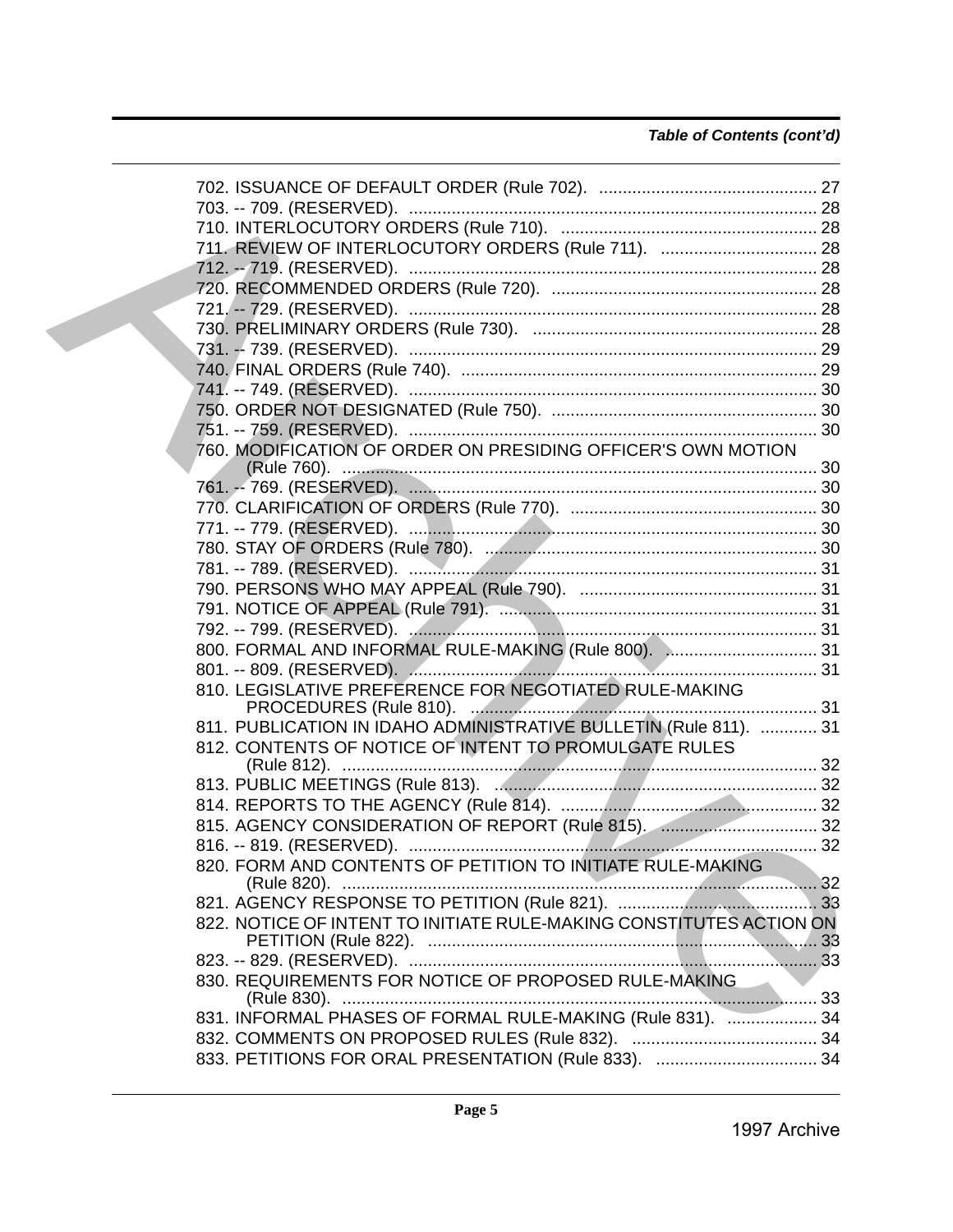| 835. ADOPTION OF FINAL RULES FOLLOWING COMMENT OR ORAL         |  |
|----------------------------------------------------------------|--|
|                                                                |  |
| 840. PROCEDURE FOR ADOPTION OF TEMPORARY RULES (Rule 840).  35 |  |
|                                                                |  |
|                                                                |  |
|                                                                |  |
| 860. PERSONS WHO MAY SEEK JUDICIAL REVIEW (Rule 860).  36      |  |
|                                                                |  |
|                                                                |  |
| Page 6                                                         |  |
| 1997 Archive                                                   |  |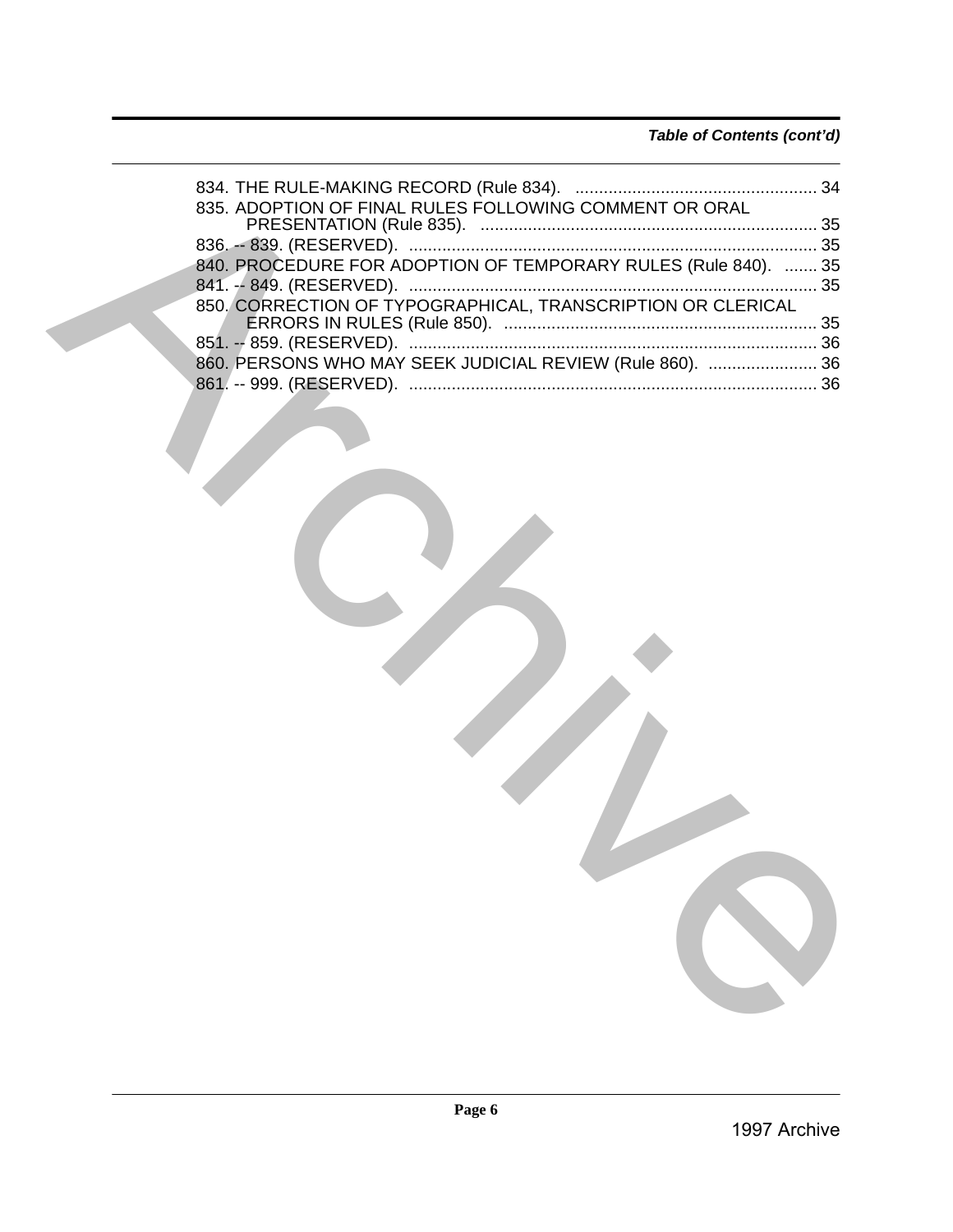#### **IDAPA 20 TITLE 01 Chapter 01**

## **IDAPA 20 - DEPARTMENT OF LANDS**

## **20.01.01 - RULES OF PRACTICE AND PROCEDURE BEFORE THE STATE BOARD OF LAND COMMISSIONERS**

## <span id="page-6-2"></span><span id="page-6-1"></span>**000. LEGAL AUTHORITY (Rule 0).**

## <span id="page-6-3"></span>**001. TITLE AND SCOPE (Rule 1).**

#### <span id="page-6-4"></span>**002. WRITTEN INTERPRETATIONS--AGENCY GUIDELINES (Rule 2).**

#### <span id="page-6-5"></span>**003. ADMINISTRATIVE APPEAL (Rule 3).**

| There is no provision for administrative appeals under this chapter. This chapter governs contested cases and rule- |  |  |  |            |
|---------------------------------------------------------------------------------------------------------------------|--|--|--|------------|
| making before the Board.                                                                                            |  |  |  | $(7-1-93)$ |

## <span id="page-6-6"></span>**004. PUBLIC RECORDS ACT COMPLIANCE (Rule 4).**

|             |  |  |  |  |  |  |  | All records relating to this chapter are public records except to the extent such records are by law exempt from |
|-------------|--|--|--|--|--|--|--|------------------------------------------------------------------------------------------------------------------|
| disclosure. |  |  |  |  |  |  |  | $(7-1-93)$                                                                                                       |

#### <span id="page-6-7"></span>**005. DEFINITIONS (Rule 5).**

<span id="page-6-0"></span>

|                     |                          | <b>IDAPA 20 - DEPARTMENT OF LANDS</b>                                                                                                                                                                                                                                                                                                                                                                                                                                                                                                                                                  |            |
|---------------------|--------------------------|----------------------------------------------------------------------------------------------------------------------------------------------------------------------------------------------------------------------------------------------------------------------------------------------------------------------------------------------------------------------------------------------------------------------------------------------------------------------------------------------------------------------------------------------------------------------------------------|------------|
|                     |                          | 20.01.01 - RULES OF PRACTICE AND PROCEDURE<br>BEFORE THE STATE BOARD OF LAND COMMISSIONERS                                                                                                                                                                                                                                                                                                                                                                                                                                                                                             |            |
|                     |                          |                                                                                                                                                                                                                                                                                                                                                                                                                                                                                                                                                                                        |            |
| 000.                |                          | <b>LEGAL AUTHORITY (Rule 0).</b><br>This chapter is adopted under the legal authority of Sections $58-104$ and $67-5206(5)(b)$ , Idaho Code.                                                                                                                                                                                                                                                                                                                                                                                                                                           | $(7-1-93)$ |
| 001.                |                          | TITLE AND SCOPE (Rule 1).<br>The title of this chapter is Rules of Practice and Procedure Before the State Board of Land Commissioners. These<br>rules govern the practice and procedure in contested cases and rule-making before the Board and the Idaho<br>Department of Lands. These rules do not govern practice and procedure during regular or special meetings of the<br>Board. Furthermore, these rules are not intended to create the substantive right to a contested case hearing; any right<br>to a contested case hearing must be established by other provision of law. | $(7-1-93)$ |
| 002.                |                          | <b>WRITTEN INTERPRETATIONS--AGENCY GUIDELINES (Rule 2).</b><br>The Board does not rely on any written interpretive statements concerning these rules.                                                                                                                                                                                                                                                                                                                                                                                                                                  | $(7-1-93)$ |
| 003.                |                          | <b>ADMINISTRATIVE APPEAL (Rule 3).</b>                                                                                                                                                                                                                                                                                                                                                                                                                                                                                                                                                 |            |
|                     |                          | There is no provision for administrative appeals under this chapter. This chapter governs contested cases and rule-<br>making before the Board.                                                                                                                                                                                                                                                                                                                                                                                                                                        | $(7-1-93)$ |
| 004.<br>disclosure. |                          | PUBLIC RECORDS ACT COMPLIANCE (Rule 4).<br>All records relating to this chapter are public records except to the extent such records are by law exempt from                                                                                                                                                                                                                                                                                                                                                                                                                            | $(7-1-93)$ |
| 005.                | As used in this chapter: | <b>DEFINITIONS</b> (Rule 5).                                                                                                                                                                                                                                                                                                                                                                                                                                                                                                                                                           | $(7-1-93)$ |
|                     | 01.                      | Administrative Code. The Idaho administrative code established in chapter 52, title 67, Idaho Code.                                                                                                                                                                                                                                                                                                                                                                                                                                                                                    | $(7-1-93)$ |
|                     | 02.                      | Agency. The state board of land commissioners and the Idaho department of lands                                                                                                                                                                                                                                                                                                                                                                                                                                                                                                        | $(7-1-93)$ |
|                     | 03.                      | Agency Action. Agency action means:                                                                                                                                                                                                                                                                                                                                                                                                                                                                                                                                                    | $(7-1-93)$ |
|                     | a.                       | The whole or part of a rule or order;                                                                                                                                                                                                                                                                                                                                                                                                                                                                                                                                                  | $(7-1-93)$ |
|                     | b.                       | The failure to issue a rule or order; or                                                                                                                                                                                                                                                                                                                                                                                                                                                                                                                                               | $(7-1-93)$ |
|                     | c.                       | An agency's performance of, or failure to perform, any duty placed on it by law.                                                                                                                                                                                                                                                                                                                                                                                                                                                                                                       | $(7-1-93)$ |
|                     | 04.                      | Agency Head. The state board of land commissioners and the board secretary, the director of the<br>Idaho department of lands.                                                                                                                                                                                                                                                                                                                                                                                                                                                          | $(7-1-93)$ |
|                     | 05.                      | Board. The State Board of Land Commissioners.                                                                                                                                                                                                                                                                                                                                                                                                                                                                                                                                          | $(7-1-93)$ |
|                     | 06.                      | Bulletin. The Idaho Administrative Bulletin established in chapter 52, title 67, Idaho Code.                                                                                                                                                                                                                                                                                                                                                                                                                                                                                           | $(7-1-93)$ |
|                     | 07.                      | Contested Case. A proceeding which results in the issuance of an order.                                                                                                                                                                                                                                                                                                                                                                                                                                                                                                                | $(7-1-93)$ |
|                     | 08.                      | Coordinator. The administrative rules coordinator prescribed in section 67-5202, Idaho Code.                                                                                                                                                                                                                                                                                                                                                                                                                                                                                           | $(7-1-93)$ |
|                     | 09.                      | Document. Any proclamation, executive order, notice, rule or statement of policy of an agency.                                                                                                                                                                                                                                                                                                                                                                                                                                                                                         | $(7-1-93)$ |
|                     |                          |                                                                                                                                                                                                                                                                                                                                                                                                                                                                                                                                                                                        |            |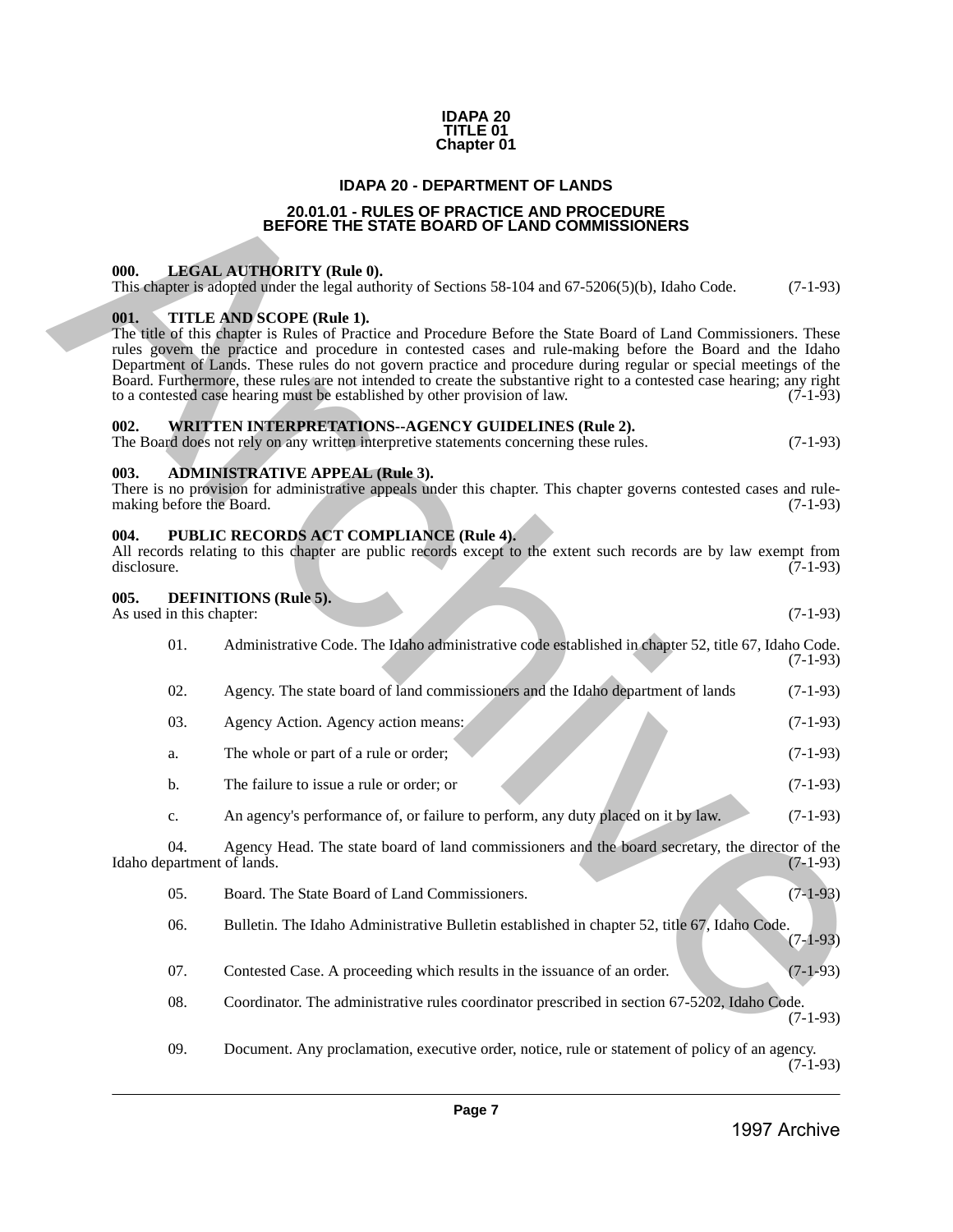10. License. The whole or part of any agency permit, certificate, approval, registration, charter, or similar form of authorization required by law, but does not include a license required solely for revenue purposes.

(7-1-93)

11. Official Text. The text of a document issued, prescribed, or promulgated by an agency in ce with this chapter, and is the only legally enforceable text of such document. (7-1-93) accordance with this chapter, and is the only legally enforceable text of such document.

Order. An agency action of particular applicability that determines the legal rights, duties, it is or other legal interests of one  $(1)$  or more specific persons.  $(7-1-93)$ privileges, immunities, or other legal interests of one  $(1)$  or more specific persons.

13. Party. Each person or agency named or admitted as a party, or properly seeking and entitled as of e admitted as a party. (7-1-93) right to be admitted as a party.

14. Person. Any individual, partnership, corporation, association, governmental subdivision or agency, or private organization or entity of any character. (7-1-93) or public or private organization or entity of any character.

15. Provision of Law. The whole or a part of the state or federal constitution, or of any state or federal: (7-1-93)

a. Statute; or  $(7-1-93)$ 

b. Rule or decision of the court. (7-1-93)

16. Publish. To bring before the public by publication in the bulletin or administrative code, or as otherwise specifically provided by law. (7-1-93)

17. Rule. The whole or a part of an agency statement of general applicability that has been promulgated in compliance with the provisions of chapter 52, title 67, Idaho Code, and that implements, interprets, or prescribes: (7-1-93)

a. Law or policy; or  $(7-1-93)$ 

b. The procedure or practice requirements of an agency. The term includes the amendment, repeal, or suspension of an existing rule, but does not include: (7-1-93)

i. Statements concerning only the internal management or internal personnel policies of an agency affecting private rights of the public or procedures available to the public: (7-1-93) and not affecting private rights of the public or procedures available to the public;

|  |  | Declaratory rulings issued pursuant to section 67-5232, Idaho Code; | $(7-1-93)$ |
|--|--|---------------------------------------------------------------------|------------|
|--|--|---------------------------------------------------------------------|------------|

| $\cdots$ |                            |  |  |            |  |
|----------|----------------------------|--|--|------------|--|
| 111.     | Intra-agency memoranda; or |  |  | $(7-1-93)$ |  |
|          |                            |  |  |            |  |

iv. Any written statements given by an agency which pertain to an interpretation of a rule or to the tation of compliance with a rule. (7-1-93) documentation of compliance with a rule.

18. Rule-making. The process for formulation, adoption, amendment or repeal of a rule. (7-1-93)

## <span id="page-7-0"></span>**006. CITATION (Rule 6).**

The official citation of this chapter is IDAPA 20.01.01, et seq. For example, this section's citation is IDAPA 20.01.01.006. In documents submitted to an agency or issued by an agency, these rules may be cited as IRAP (Idaho Rules of Administrative Procedure) and action number less leading zeroes. For example, this rule may be cited as  $IRAP 6.$  (7-1-93) Similar Control distance. The velocity care of any system space particular space and experimental methods are provided by methods are properties and the velocity of the velocity of the velocity of the velocity of the velo

## <span id="page-7-1"></span>**007. OFFICE--OFFICE HOURS--MAILING ADDRESS AND STREET ADDRESS (Rule 7).**

The central office of the Board is the Director's Office of the Department of Lands, 1215 W. State Street., Boise Idaho, 83720-7000, switchboard telephone number (208) 334-0200, fax number (208) 334-2339. Office hours are from 8:00 a.m. to 5:00 p.m. The Department of Lands has several other statewide offices from which information on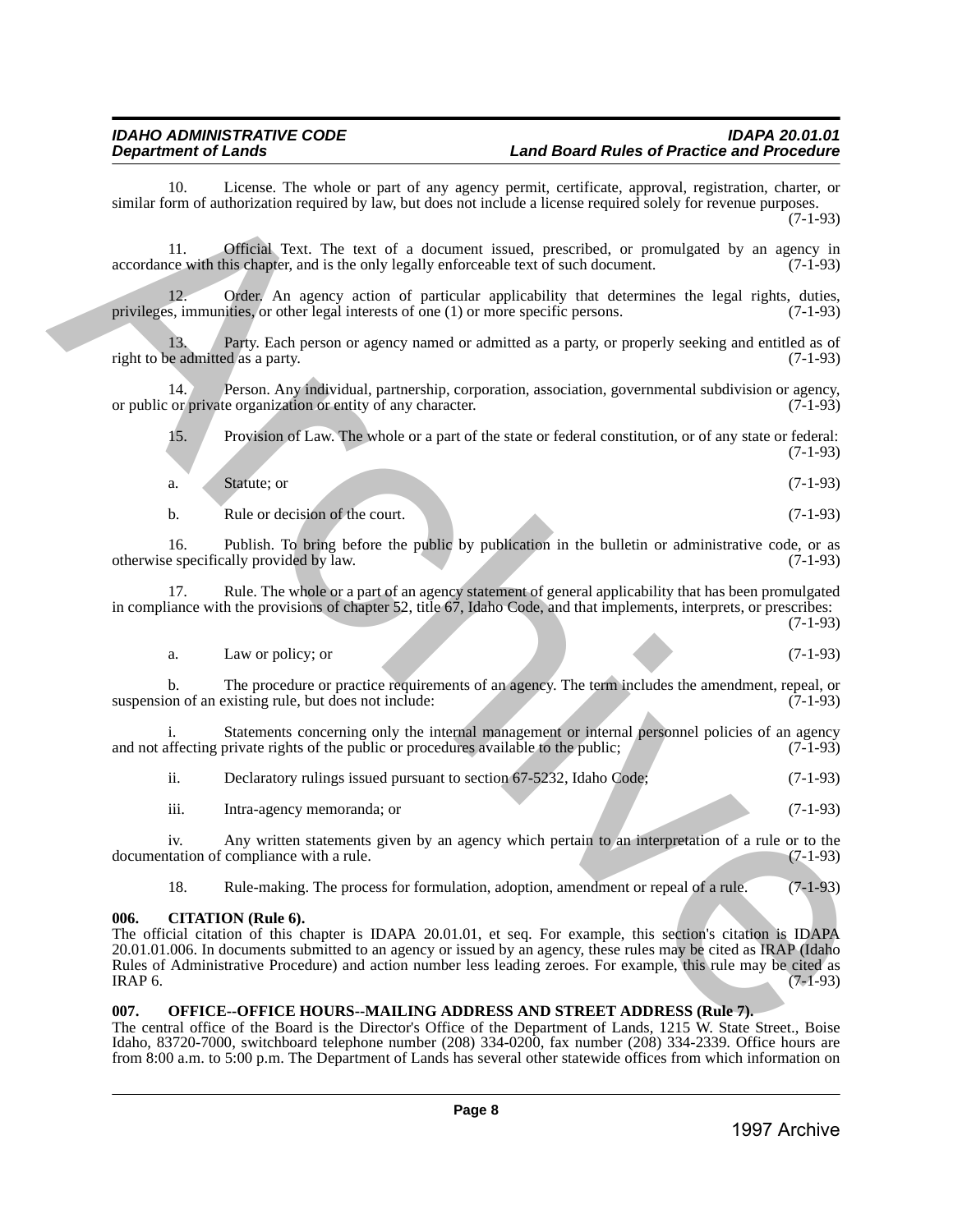various Board matters may be obtained, or where comments on rule-making may be filed in some instances; these offices are located as follows: (7-1-93) offices are located as follows:

01. Coeur d'Alene Headquarters, P.O. Box 670, 701 River Avenue, Coeur d'Alene, Idaho 83616-0670, Telephone number (208) 664-2171, Fax number (208) 664-3840. (7-1-93)

02. Coeur d'Alene Headquarters, Navigable Waters, 1910 NW Boulevard, Suite 201, Coeur d'Alene, Idaho 83814-2615, Telephone number (208) 765-5235, Fax number (208) 765-5308. (7-1-93)

03. Priest Lake Area Office, Cavanaugh Bay #132, Coolin, Idaho 83821, Telephone number 443-2516. (7-1-93)

04. Pend Oreille Lake Area Office, P.O. Box 909, Hwy 200 at Westwood, Sandpoint, Idaho 83864, le number (208) 263-5104, Fax number (208) 263-0724. Telephone number (208) 263-5104, Fax number (208) 263-0724.

05. St. Joe Area Office, 1806 Main Avenue, St. Maries, Idaho 83861, Telephone number (208) 245-<br>x number (208) 245-4867. (7-1-93) 4551, Fax number (208) 245-4867.

06. Clearwater Area Office, 10230 Highway 12, Orofino, Idaho 83544, Telephone number (208) 476-<br>x number (208) 476-7175. (7-1-93) 4587, Fax number (208) 476-7175.

07. Payette Lakes Area Office, P.O. Box AS, McCall, Idaho 83638, Telephone number (208) 634-7125, ber (208) 634-4320. (7-1-93) Fax number  $(208)$  634-4320.

08. Southwest Idaho Area Office, 8355 W. State Street, Boise, Idaho 83703, Telephone number (208) 334-3488, Fax number (208) 853-6372.

09. South Central Idaho Area Office, P.O. Box 149, 329 Washington Street, Gooding, Idaho 83330, the number (208) 934-5606. (7-1-93) Telephone number (208) 934-5606.

10. Eastern Idaho Area Office, 3563 Ririe Highway, Idaho Falls, Idaho 83401, Telephone number (208) 523-5398, Fax number (208) 528-2834.

## <span id="page-8-0"></span>**008. FILING OF DOCUMENTS--NUMBER OF COPIES (Rule 8).**

01. Where to File. In general, all documents in contested cases shall be filed with the Board Secretary/ Department of Lands Director at the address set forth in Rule 007 if no other officer is designated for the particular proceeding. When a specific officer is designated to receive documents in a particular proceeding, documents shall be filed with the designated officer as set forth in the order appointing a hearing officer or in the rule-making notice. were Solution and Total Constraint, on where comments on the ranking may be filed in some instance.<br>
The constraints of the constraints are constraints and the constraints are constraints and the constraints are<br>
The cons

(7-1-93)

02. Number of Copies. An original and five (5) legible copies of all documents shall be filed with the Board in all contested cases wherein a hearing officer has not been appointed by the Board. If a hearing officer has been appointed to hear a contested case, then one (1) original and one (1) legible copy of all documents shall be filed with the hearing officer. One (1) original shall be filed with the designated officer in all rule-making matters.(7-1-93)

## <span id="page-8-1"></span>**009. EFFECTIVE DATE (Rule 9).**

The effective date of the rules in this chapter is July 1, 1993. (7-1-93)

## <span id="page-8-2"></span>**010. -- 049. (RESERVED).**

## <span id="page-8-3"></span>**050. PROCEEDINGS GOVERNED (Rule 50)**

01. Contested Case and Rule-Making. Rules 100 through 799 govern procedure before the board in contested cases, unless otherwise provided by statute, rule, notice or order of the Board. Rules 800 through 860 govern procedure before the Board in rule-making unless otherwise provided by rule or notice of the Board.  $(7-1-93)$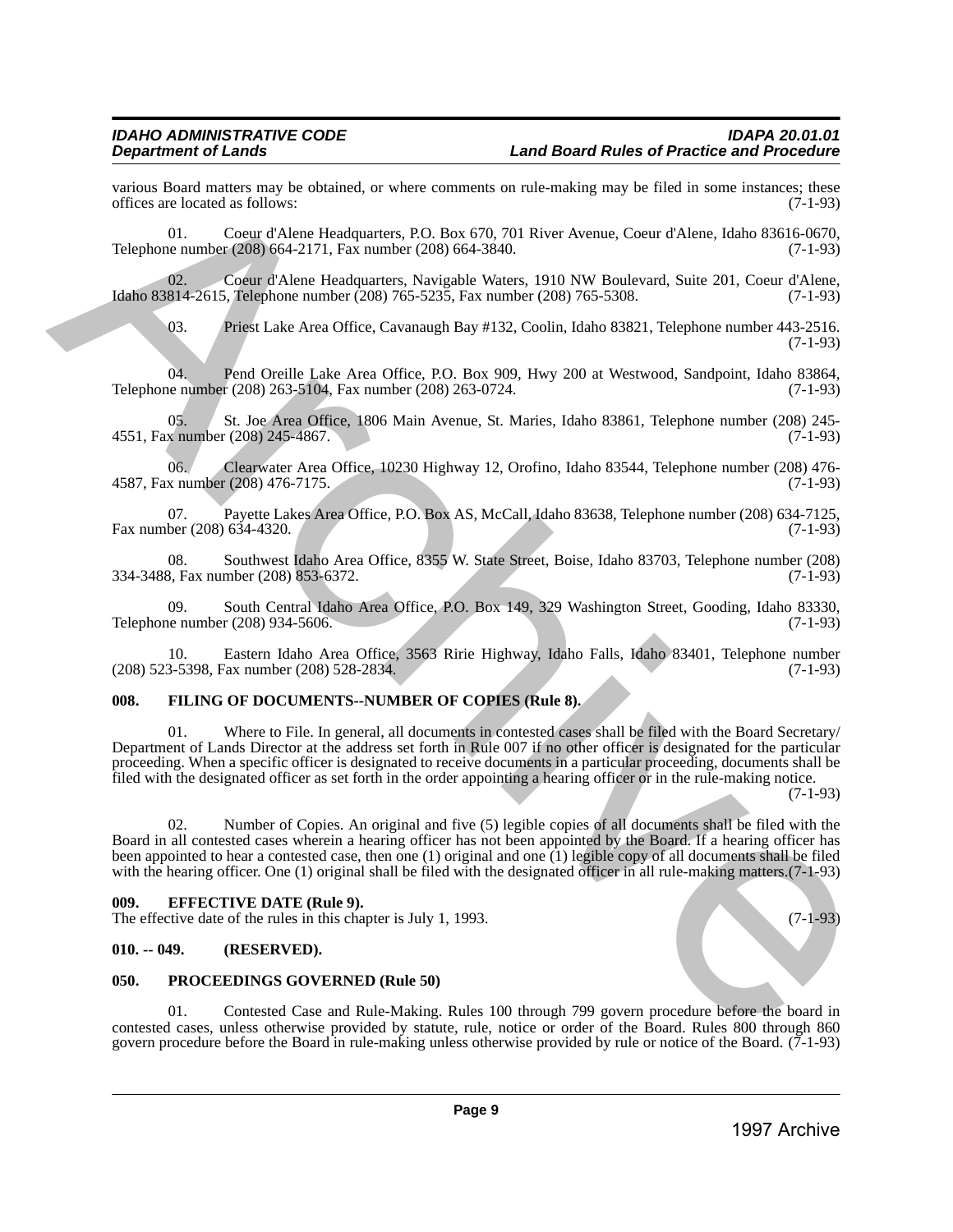## *IDAHO ADMINISTRATIVE CODE IDAPA 20.01.01* **Land Board Rules of Practice and Procedure**

02. Other Specified Procedures. Where another statute or rule requires specific procedures in a contested case before the Board, such other procedures will preempt these rules to the extent that these rules conflict with the other procedures. To the extent the other statute or rule does not address any matter of practice and procedure set forth in these rules, however, these rules shall govern. (7-1-93)

03. Rules Not Applicable to Board Meetings. These rules do not govern practice and procedure before regular or special board meetings. Board meetings are conducted informally and are not contested case hearings. A person who is dissatisfied with any decision of the Board may apply to appear before and be heard by the Board. Such appearances are informal and minutes will be taken and recorded the same as for regular Board meetings, unless application is made for a contested case hearing. A contested case hearing is available only where authorized by statute. See Rule  $104.02$ . (7-1-93) statute. See Rule 104.02.

04. Rules Not Applicable to Proceedings or Public Hearings. These rules do not govern proceedings in any public comment hearing that the Board may direct for the purpose of taking public comment on any matter.

(7-1-93)

## <span id="page-9-0"></span>**051. REFERENCE TO AGENCY (Rule 51).**

Reference to the agency in these rules includes the Board and its Secretary, the Director of the Department of Lands, the hearing officer appointed by the agency, or the presiding officer, as context requires. Reference to the agency head means to the Board and its Secretary, the Director of the Department of Lands, as context requires, or such other officer designated by the agency head to review recommended or preliminary orders. (7-1-93)

## <span id="page-9-1"></span>**052. LIBERAL CONSTRUCTION (Rule 52).**

The rules in this chapter will be liberally construed to secure just, speedy and economical determination of all issues presented to the agency. Unless prohibited by statute, the agency may permit deviation from these rules when it finds that compliance with them is impracticable, unnecessary or not in the public interest. Unless required by statute, the Idaho Rules of Civil Procedure and the Idaho Rules of Evidence do not apply to contested case proceedings conducted before the agency. (7-1-93) conducted before the agency.

## <span id="page-9-2"></span>**053. COMMUNICATIONS WITH AGENCY (Rule 53).**

All written communications and documents that are intended to be part of an official record for a decision in a contested case must be filed with the Board's Secretary/Director of the Department of Lands, or such officer appointed by the Board. Unless otherwise provided by statute, rule, order or notice, documents are considered filed when received by the officer designated to receive them, not when mailed. (7-1-93)

## <span id="page-9-3"></span>**054. IDENTIFICATION OF COMMUNICATIONS (Rule 54).**

Parties' communications addressing or pertaining to a given proceeding must be written under that proceeding's case caption and case number. General communications by other persons should refer to case captions, case numbers, permit or license numbers, or the like, if this information is known. (7-1-93)

## <span id="page-9-4"></span>**055. SERVICE BY AGENCY (Rule 55).**

Unless otherwise provided by statute or these rules, the officer designated by the agency to serve rules, notices, summonses, complaints, and orders issued by the agency may serve these documents by certified mail, return receipt requested, to a party's last known mailing address or by personal service. Unless otherwise provided by statute, these rules, order or notice, service of orders and notices is complete when a copy, properly addressed and stamped, is deposited in the United States mail or the Statehouse mail, if the party is a state employee or state agency. The officer designated by the agency to serve documents in a proceeding must serve all orders and notices in a proceeding on the representatives of each party designated pursuant to these rules for that proceeding and upon other persons designated<br>by these rules or by the agency. (7-1-93) by these rules or by the agency. 1998. The USB Specific Uncolleans Website and the interest of the institute procedure and the interest of the interest of the interest of the interest of the interest of the interest of the interest of the interest of th

## <span id="page-9-5"></span>**056. COMPUTATION OF TIME (Rule 56).**

Whenever statute, these or other rules, order, or notice requires an act to be done within a certain number of days of a given day, the given day is not included in the count. If the day the act must be done is Saturday, Sunday or a legal holiday, the act may be done on the first day following that is not Saturday, Sunday or a legal holiday. holiday, the act may be done on the first day following that is not Saturday, Sunday or a legal holiday.

## <span id="page-9-6"></span>**057. FEES AND REMITTANCES (Rule 57).**

Fees and remittances to the agency must be paid by money order, bank draft or check payable to agency. Remittances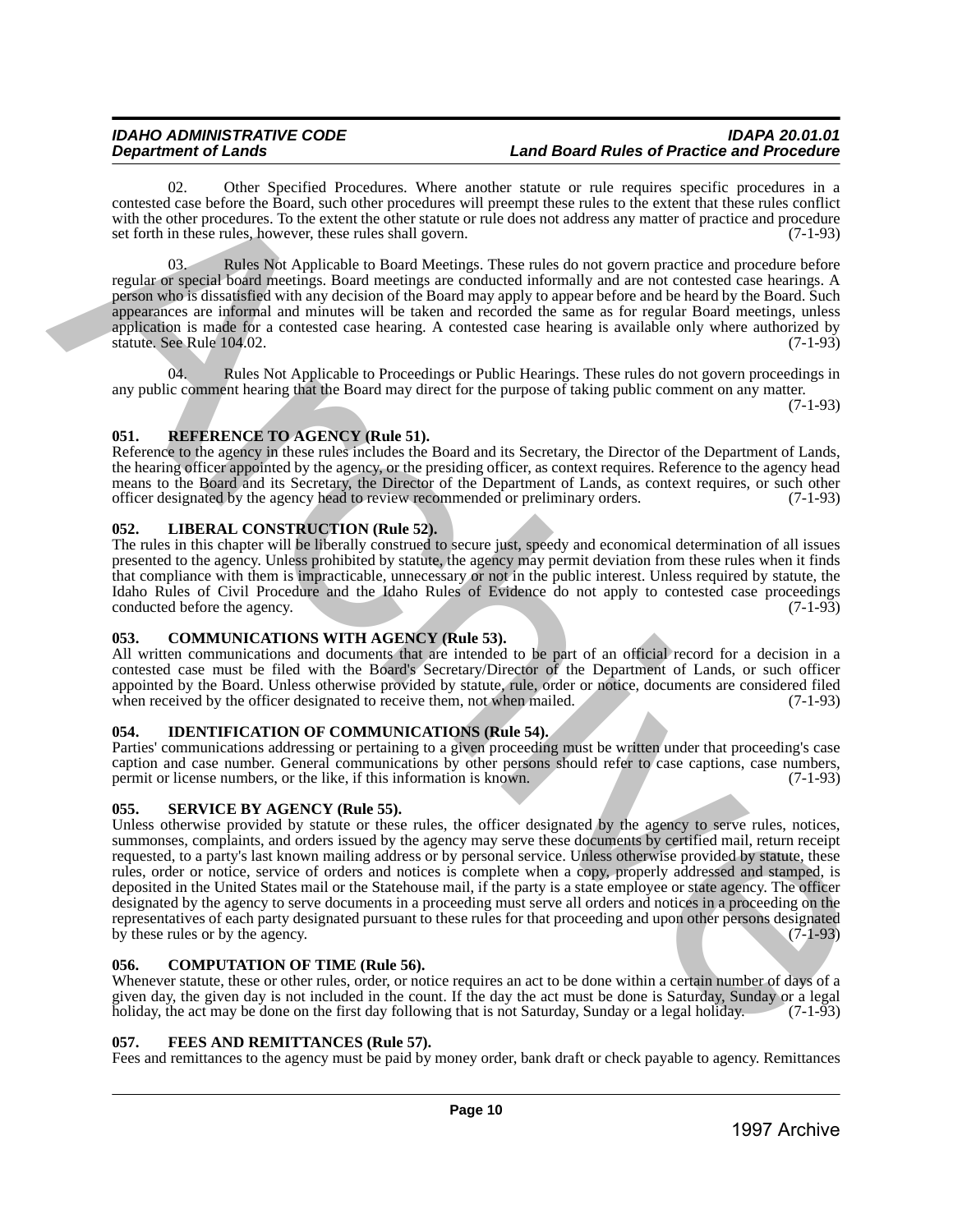in currency or coin are wholly at the risk of the remitter, and the agency assumes no responsibility for their loss. (7-1-93)

## <span id="page-10-0"></span>**058. -- 099. (RESERVED).**

## <span id="page-10-1"></span>**100. INFORMAL PROCEEDINGS DEFINED (Rule 100).**

Informal proceedings are proceedings in contested cases authorized by statute, rule or order of the agency to be conducted using informal procedures, i.e., procedures without a record to be preserved for later agency or judicial review, without the necessity of representation according to Rule 231, without formal designation of parties, without the necessity of hearing examiners or other presiding officers, or without other formal procedures required by these rules for formal proceedings. Unless prohibited by statute, an agency may provide that informal proceedings may<br>precede formal proceedings in the consideration of a rule-making or a contested case. (7-1-93) precede formal proceedings in the consideration of a rule-making or a contested case.

## <span id="page-10-2"></span>**101. INFORMAL PROCEDURE (Rule 101).**

Statute authorizes and these rules encourage the use informal proceedings to settle or determine contested cases. Unless prohibited by statute, the agency may provide for the use of informal procedure at any stage of a contested case. Informal procedure may include individual contacts by or with the agency staff asking for information, advice or assistance from the agency staff, or proposing informal resolution of formal disputes under the law administered by the agency. Informal procedures may be conducted in writing, by telephone or television, or in person. (7-1-93)

## <span id="page-10-3"></span>**102. FURTHER PROCEEDINGS (Rule 102).**

If statute provides that informal procedures shall be followed with no opportunity for further formal administrative review, then no opportunity for later formal administrative proceedings must be offered following informal proceedings. Otherwise, except as provided in Rule 103, any person participating in an informal proceeding must be given an opportunity for a later formal administrative proceeding before the agency, if such person is entitled to a contested case hearing, at which time the parties may fully develop the record before the agency. (7-1-93 contested case hearing, at which time the parties may fully develop the record before the agency.

## <span id="page-10-4"></span>**103. INFORMAL PROCEEDINGS DO NOT EXHAUST ADMINISTRATIVE REMEDIES (Rule 103).**

Unless all parties agree to the contrary in writing, informal proceedings do not substitute for formal proceedings and do not exhaust administrative remedies, and informal proceeding are conducted without prejudice to the right of the parties to present the matter formally to the agency. Settlement offers made in the course of informal proceedings are confidential. (7-1-93) confidential. (7-1-93)

## <span id="page-10-5"></span>**104. FORMAL PROCEEDINGS (Rule 104).**

01. Initiation of Proceedings. Formal proceedings, which are governed by rules of procedure other than Rules 100 through 103, must be initiated by a document (generally a notice, order or complaint if initiated by the agency) or another pleading listed in Rules 51 through 58 if initiated by another person. Formal proceedings may be initiated by a document from the agency informing the party(ies) that the agency has reached an informal determination that will become final in the absence of further action by the person to whom the correspondence is addressed, provided that the document complies with the requirements of Rules 211 through 281. Formal proceedings can be initiated by the same document that initiates informal proceedings. (7-1-93) In curve, or colla are visible state that discussions. The lines are some to repeate the second of the second of the second of the second of the second of the second of the second of the second of the second of the secon

02. Right to Contested Case; Board Discretion. Formal proceedings may be initiated by a party only where such party is given the statutory right to a contested case hearing. The Board may, in its discretion, direct that a contested case hearing be held in a contested case, or on any matter. The Board may, in its discretion, deny any request for a contested case hearing on any matter that is not a contested case. (7-1-93) request for a contested case hearing on any matter that is not a contested case.

## <span id="page-10-6"></span>**105. -- 149. (RESERVED).**

## <span id="page-10-7"></span>**150. PARTIES TO CONTESTED CASES LISTED (Rule 150).**

Parties to contested cases before the agency are called applicants or claimants or appellants, petitioners, complainants, respondents, protestants, or intervenors. On reconsideration or appeal within the agency parties are called by their original titles listed in the previous sentence. (7-1-93)

## <span id="page-10-8"></span>**151. APPLICANTS/CLAIMANTS/APPELLANTS (Rule 151).**

Persons who seek any right, license, award or authority from the agency are called "applicants" or "claimants" or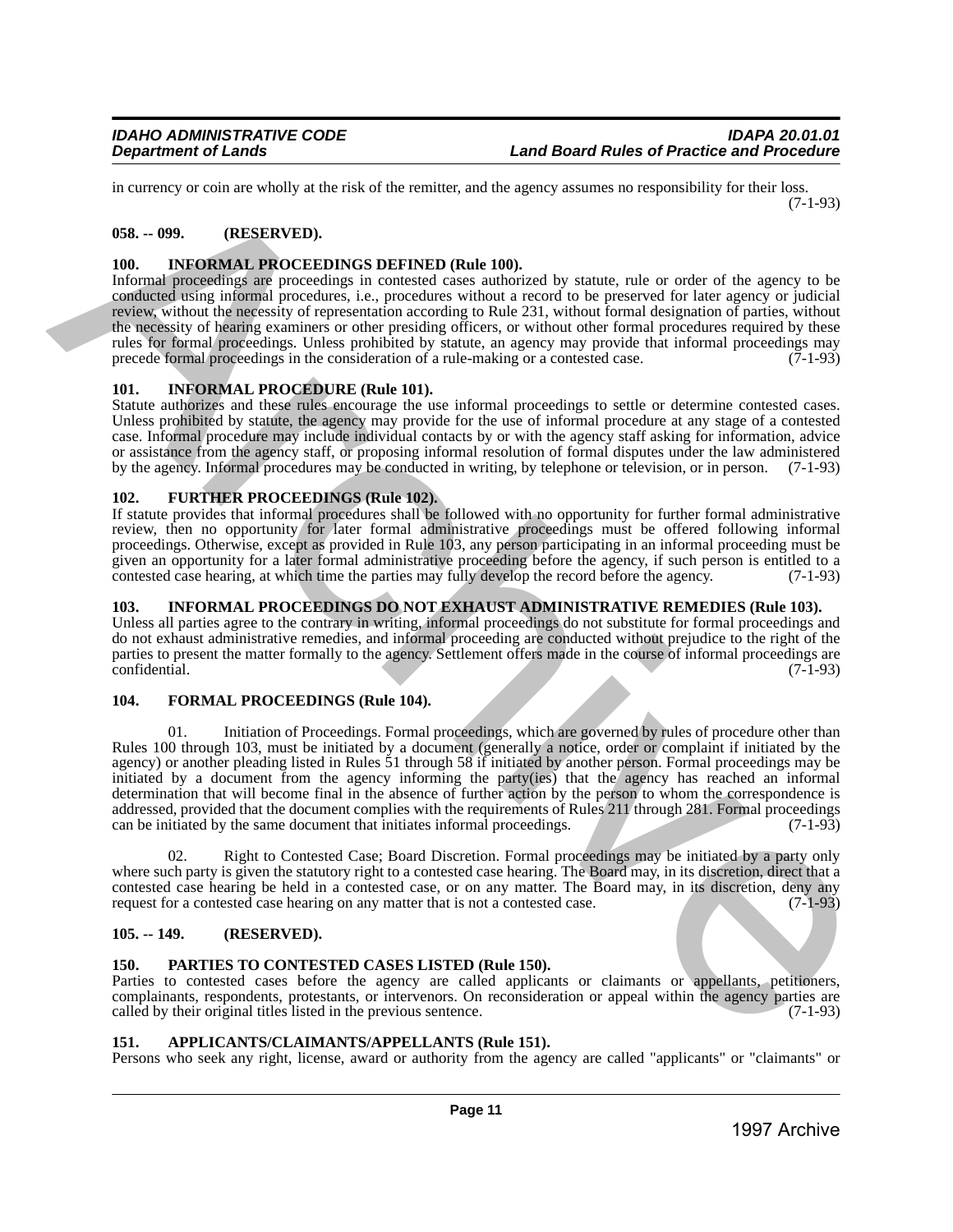"appellants". (7-1-93)

## <span id="page-11-0"></span>**152. PETITIONERS (Rule 152).**

Persons not applicants who seek to modify, amend or stay existing orders or rules of the agency, to clarify their rights or obligations under law administered by the agency, to ask the agency to initiate a contested case (other than an application or complaint), or to otherwise take action that will result in the issuance of an order or rule, are called "petitioners". (7-1-93) "petitioners". (7-1-93)

## <span id="page-11-1"></span>**153. COMPLAINANTS (Rule 153).**

Persons who charge other person(s) with any act or omission are called "complainants". In any proceeding in which the agency itself charges a person with an act or omission, the agency is called "complainant."  $(7-1-93)$ 

## <span id="page-11-2"></span>**154. RESPONDENTS (Rule 154).**

Persons against whom complaints are filed or about whom investigations are initiated are called "respondents." (7-1-93)

## <span id="page-11-3"></span>**155. PROTESTANTS (Rule 155).**

Persons who oppose an application or claim or appeal and who have a statutory right to contest the right, license, award or authority sought by an applicant or claimant or appellant are called "protestants." (7-1-93)

## <span id="page-11-4"></span>**156. INTERVENORS (Rule 156).**

Persons, not applicants or claimants or appellants, complainants, respondents, or protestants to a proceeding, who are permitted to participate as parties pursuant to Rules 350 through 354 are called "intervenors." (7-1-93 permitted to participate as parties pursuant to Rules 350 through 354 are called "intervenors."

## <span id="page-11-5"></span>**157. RIGHTS OF PARTIES AND OF AGENCY STAFF (Rule 157).**

Subject to Rules 558, 560, and 600, all parties and agency staff may appear at hearing or argument, introduce evidence, examine witnesses, make and argue motions, state positions, and otherwise fully participate in hearings or arguments. arguments. (7-1-93)

## <span id="page-11-6"></span>**158. PERSONS DEFINED--PERSONS NOT PARTIES--INTERESTED PERSONS (Rule 158).**

The term "person" includes natural persons, partnerships, corporations, associations, municipalities, government entities and subdivisions, and any other entity authorized by law to participate in the administrative proceeding. Persons other than the persons named in Rules 151 through 156 are not parties for the purpose of any statute or rule addressing rights or obligations of parties to a contested case. In kinds of proceedings in which persons other than the applicant or claimant or appellant, petitioner, complainant, or respondent would be expected to have an interest, persons may request the agency in writing that they be notified when proceedings of that kind are initiated. These persons are called "Interested Persons". Interested persons may become protestants, intervenors or public witnesses. The agency must serve notice of such proceedings on all interested persons. (7-1-93) 1997<br>
1997 Marchive Archives Conclusions of the Street of the street of the street of the street of the street of the street of the street of the street of the street of the street of the street of the street of the stre

## <span id="page-11-7"></span>**159. -- 199. (RESERVED).**

## <span id="page-11-8"></span>**200. INITIAL PLEADING BY PARTY--LISTING OF REPRESENTATIVES (Rule 200).**

The initial pleading of each party at the formal stage of a contested case (be it an application or claim or appeal, petition, complaint, protest, motion, or answer) must name the party's representative(s) for service and state the representative's (s') address(es) for purposes of receipt of all official documents. Service of documents on the named representative (s) is valid service upon the party for all purposes in that proceeding. If no person is explicitly named as the party's representative, the person signing the pleading will be considered the party's represe as the party's representative, the person signing the pleading will be considered the party's representative.

## <span id="page-11-9"></span>**201. TAKING OF APPEARANCES--PARTICIPATION BY AGENCY STAFF (Rule 201).**

The presiding officer at a formal hearing or prehearing conference will take appearances to identify the representatives of all parties or other persons. In all proceedings in which the agency staff will participate, or any report or recommendation of the agency staff (other than a recommended order or preliminary order prepared by a hearing officer) will be considered or used in reaching a decision, at the timely request of any party the agency staff must appear at any hearing and participate in the same manner as a party. (7-1-93) must appear at any hearing and participate in the same manner as a party.

## <span id="page-11-10"></span>**202. REPRESENTATION OF PARTIES AT HEARING (Rule 202).**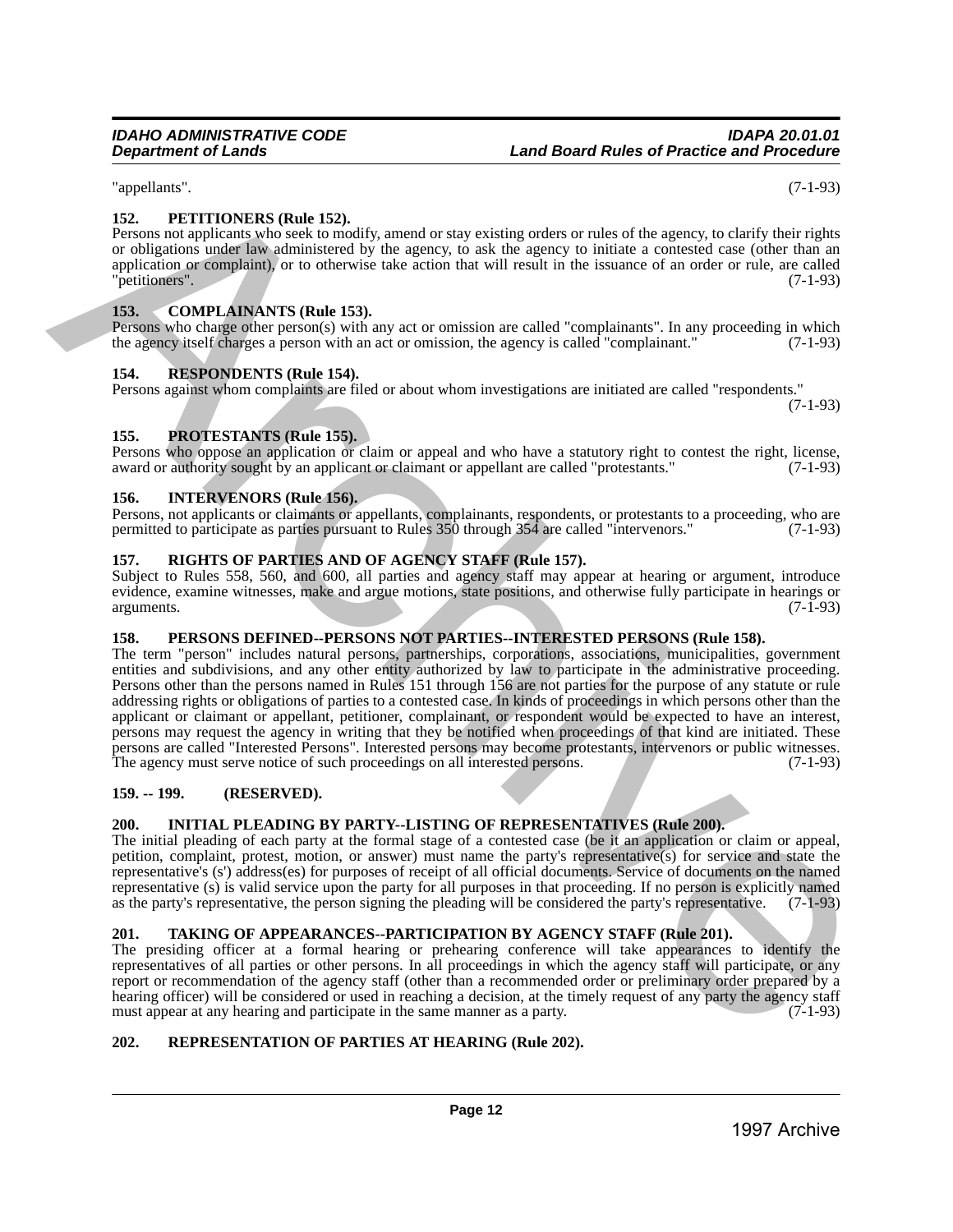01. Appearances and Representation. To the extent authorized or required by law, appearances and tation of parties or other persons at formal hearing or prehearing conference must be as follows: (7-1-93) representation of parties or other persons at formal hearing or prehearing conference must be as follows:

a. Natural Person. A natural person may represent himself or herself or be represented by a duly authorized employee, attorney, family member or next friend. (7-1-93)

b. A partnership may be represented by a partner, duly authorized employee, or attorney. (7-1-93)

c. A corporation may be represented by an officer, duly authorized employee, or attorney. (7-1-93)

d. A municipal corporation, local government agency, unincorporated association or nonprofit organization may be represented by an officer, duly authorized employee, or attorney.

02. Representatives. The representatives of parties at hearing, and no other persons or parties appearing before the agency, are entitled to examine witnesses and make or argue motions. (7-1-93)

## <span id="page-12-0"></span>**203. SERVICE ON REPRESENTATIVES OF PARTIES AND OTHER PERSONS (Rule 203).**

From the time a party files its initial pleading in a contested case, that party must serve and all other parties must serve all future documents intended to be part of the agency record upon all other parties' representatives designated pursuant to Rule 200, unless otherwise directed by order or notice or by the presiding officer on the record. The presiding officer may order parties to serve past documents filed in the case upon those representatives. The presiding officer may order parties to serve past or future documents filed in the case upon persons not parties to the proceedings before the agency. (7-1-93) proceedings before the agency.

## <span id="page-12-1"></span>**204. WITHDRAWAL OF PARTIES (Rule 204).**

Any party may withdraw from a proceeding in writing or at hearing. (7-1-93)

## <span id="page-12-2"></span>**205. SUBSTITUTION OF REPRESENTATIVE--WITHDRAWAL OF REPRESENTATIVE (Rule 205).**

A party's representative may be changed and a new representative may be substituted by notice to the agency and to all other parties so long as the proceedings are not unreasonably delayed. The presiding officer at hearing may permit substitution of representatives at hearing in the presiding officer's discretion. Persons representing a party who wish to withdraw their representation of a party in a proceeding before the agency must immediately file in writing a notice of withdrawal of representation and serve that notice on the party represented and all other parties. (7-1-93)

## <span id="page-12-3"></span>**206. CONDUCT REQUIRED (Rule 206).**

Representatives of parties and parties appearing in a proceeding must conduct themselves in an ethical and courteous manner. (7-1-93) manner. (7-1-93)

## <span id="page-12-4"></span>**207. -- 209. (RESERVED).**

## <span id="page-12-5"></span>**210. PLEADINGS LISTED--MISCELLANEOUS (Rule 210).**

Pleadings in contested cases are called applications or claims or appeals, petitions, complaints, protests, motions, answers, and consent agreements. Affidavits or declarations under penalty of perjury may be filed in support of any pleading. A party's initial pleading in any proceeding must comply with Rule 200, but the presiding officer may allow documents filed during informal stages of the proceeding to be considered a party's initial pleading without the requirement of resubmission to comply with this rule. All pleadings filed during the formal stage of a proceeding must be filed in accordance with Rules 300 through 303. A party may adopt or join any other party's pleading. Two or more separately stated grounds, claims or answers concerning the same subject matter may be included in one pleading.  $(7-1-93)$ 1998). And the material by a solitical experimental by the basis of strength archives  $\frac{1}{2}$  (31.45) and the material by the material by the system of the material by the system of the material by a strength archive A

## <span id="page-12-6"></span>**211. -- 219. (RESERVED).**

## <span id="page-12-7"></span>**220. APPLICATIONS/CLAIMS/APPEALS--DEFINED--FORM AND CONTENTS (Rule 220).**

All pleadings requesting a right, license, award or authority from the agency are called "applications" or "claims" or "appeals" (7-1-93) "appeals". Applications or claims or appeals must:

01. Facts. Fully state the facts upon which they are based. (7-1-93)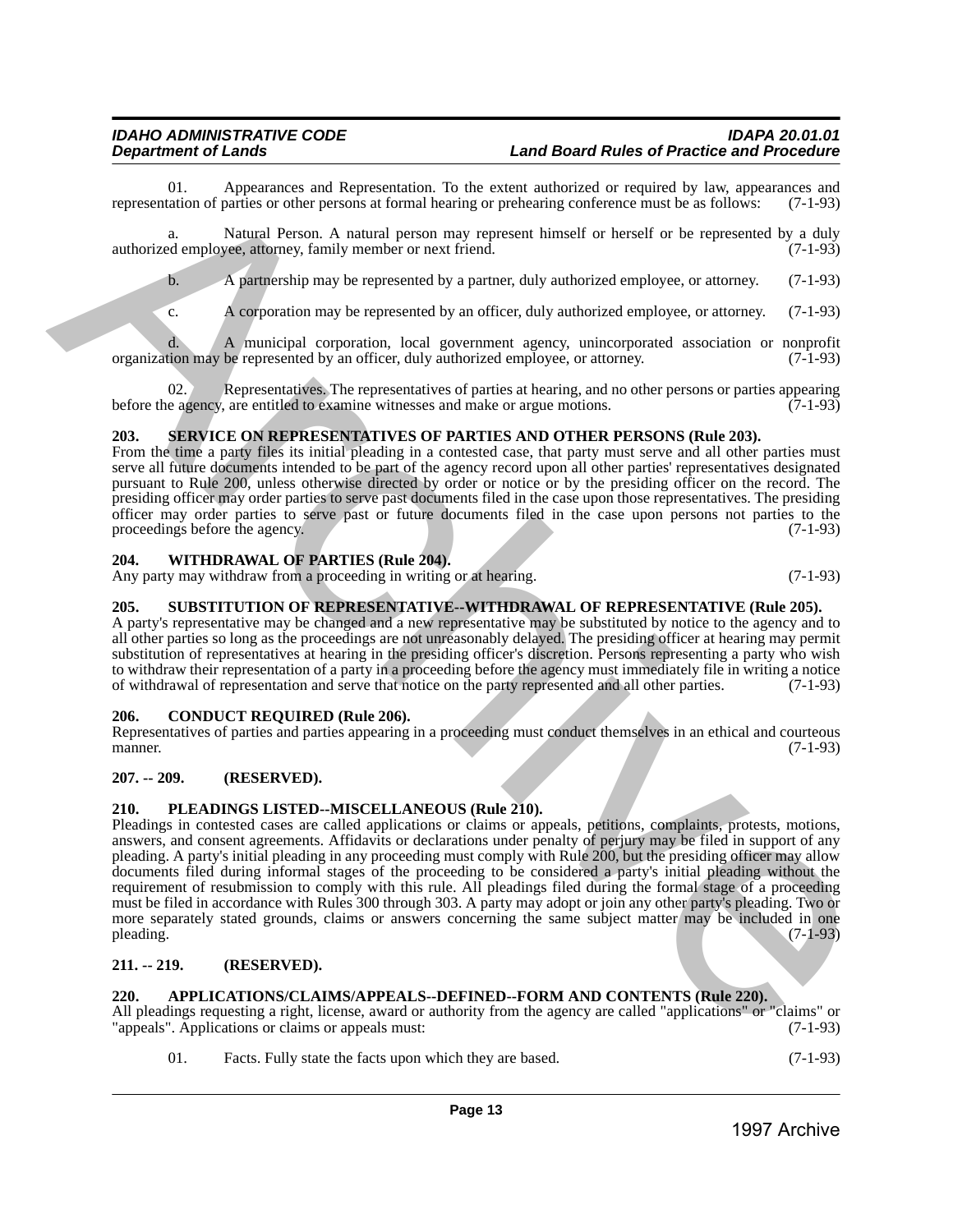<span id="page-13-1"></span><span id="page-13-0"></span>

|               | b.  | Clarification, declaration or construction of the law administered by the agency or of a party's<br>rights or obligations under law administered by the agency;                           | $(7-1-93)$ |
|---------------|-----|-------------------------------------------------------------------------------------------------------------------------------------------------------------------------------------------|------------|
|               |     | The initiation of a contested case not an application, claim or complaint or otherwise taking action<br>that will lead to the issuance of an order or a rule;                             | $(7-1-93)$ |
|               | d.  | Rehearing; or                                                                                                                                                                             | $(7-1-93)$ |
|               | e.  | Intervention.                                                                                                                                                                             | $(7-1-93)$ |
|               | 02. | Petitions. Petitions must:                                                                                                                                                                | $(7-1-93)$ |
|               | a.  | Fully state the facts upon which they are based;                                                                                                                                          | $(7-1-93)$ |
| based;        | b.  | Refer to the particular provisions of statute, rule, order or other controlling law upon which they are                                                                                   | $(7-1-93)$ |
|               | c.  | State the relief desired; and                                                                                                                                                             | $(7-1-93)$ |
|               | d.  | State the name of the person petitioned against (the respondent), if any.                                                                                                                 | $(7-1-93)$ |
| $231. - 239.$ |     | (RESERVED).                                                                                                                                                                               |            |
| 240.          |     | <b>COMPLAINTS--DEFINED--FORM AND CONTENTS (Rule 240).</b>                                                                                                                                 |            |
|               | 01. | Defined. All pleadings charging other person(s) with acts or omissions under law administered by<br>the agency are called "complaints".                                                   | $(7-1-93)$ |
|               | 02. | Form and Contents. Complaints must:                                                                                                                                                       | $(7-1-93)$ |
|               | a.  | Be in writing;                                                                                                                                                                            | $(7-1-93)$ |
|               | b.  | Fully state the acts or things done or omitted to be done by the persons complained against by<br>reciting the facts constituting the acts or omissions and the dates when they occurred; | $(7-1-93)$ |
|               | c.  | Refer to statutes, rules, orders or other controlling law involved;                                                                                                                       | $(7-1-93)$ |
|               | d.  | State the relief desired; and                                                                                                                                                             | $(7-1-93)$ |
|               | e.  | State the name of the person complained against (the respondent).                                                                                                                         | $(7-1-93)$ |

## <span id="page-13-4"></span><span id="page-13-3"></span><span id="page-13-2"></span>**241. -- 249. (RESERVED).**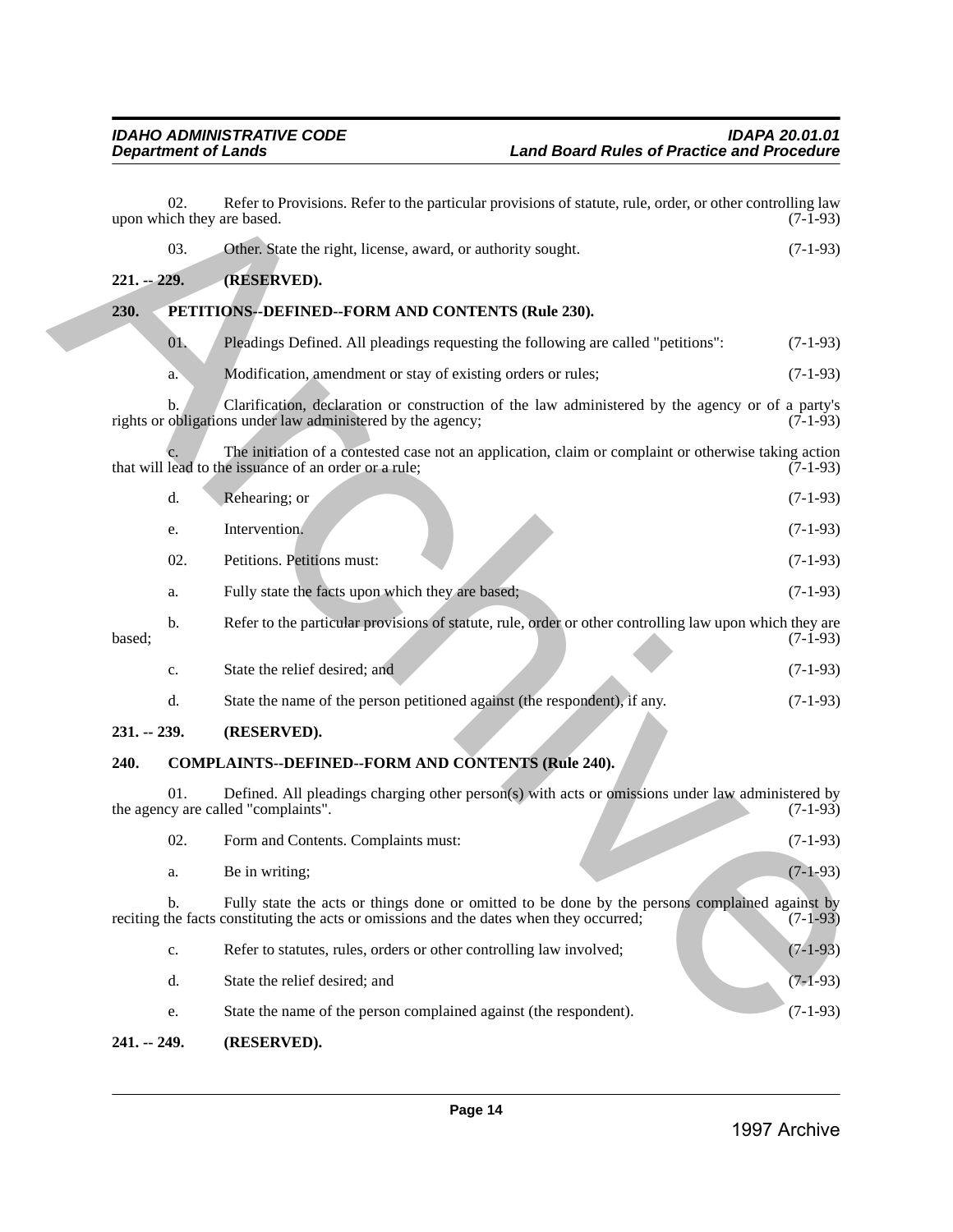## <span id="page-14-0"></span>**250. PROTESTS--DEFINED--FORM AND CONTENTS--TIME FOR FILING (Rule 250).**

01. Defined. All pleadings opposing an application or claim or appeal as a matter of right are called "protests". (7-1-93) "protests". (7-1-93)

02. Form and Contents, Time for Filing. Protests must: (7-1-93)

a. Fully state the facts upon which they are based, including the protestant's claim of right to oppose cation or claim: (7-1-93) the application or claim;

b. Refer to the particular provisions of statute, rule, order or other controlling law upon which they are based; and (7-1-93)  $\beta$  based; and  $(7-1-93)$ 

c. State any proposed limitation (or the denial) of any right, license, award or authority sought in the application. (7-1-93)

## <span id="page-14-1"></span>**251. -- 259. (RESERVED).**

## <span id="page-14-2"></span>**260. MOTIONS--DEFINED--FORM AND CONTENTS--TIME FOR FILING (Rule 260).**

01. Defined. All other pleadings requesting the agency to take any other action in a contested case, onsent agreements or pleadings specifically answering other pleadings, are called "motions." (7-1-93) except consent agreements or pleadings specifically answering other pleadings, are called "motions."

| 02. | Form and Contents. Motions must: |  | $(7-1-93)$ |
|-----|----------------------------------|--|------------|
|-----|----------------------------------|--|------------|

a. Fully state the facts upon they are based; (7-1-93)

b. Refer to the particular provision of statute, rule, order, notice, or other controlling law upon which based; and (7-1-93) they are based; and

c. State the relief sought.  $(7-1-93)$ 

03. Other. If the moving party desires oral argument or hearing on the motion, it must state so in the motion. Any motion to dismiss, strike or limit an application or claim or appeal, complaint, petition, or protest must be filed before the answer is due or be included in the answer, if the movant is obligated to file an answer. If a motion is directed to an answer, it must be filed within fourteen (14) days after service of the answer. Other motions may be filed at any time upon compliance with Rule 604. filed at any time upon compliance with Rule 604.

## <span id="page-14-3"></span>**261. -- 269. (RESERVED).**

## <span id="page-14-4"></span>**270. ANSWERS--DEFINED--FORM AND CONTENTS--TIME FOR FILING (Rule 270).**

All pleadings responding to the allegations or requests of applications or claims or appeals, complaints, petitions, protests, or motions are called "answers." (7-1-93)

01. Answers to Pleadings Other than Motions. Answers to applications, claims, or appeals, complaints, petitions, or protests must be filed and served on all parties of record within twenty-one (21) days after service of the pleading being answered, unless order or notice modifies the time within which answer may be made, or a motion to dismiss is made within twenty-one (21) days. When an answer is not timely filed under this rule, the presiding officer may issue a notice of default against the respondent pursuant to Rule 711. Answers to applications or claims, complaints, petitions, or protests must admit or deny each material allegation of the applications or claims, complaint, petition or protest. Any material allegation not specifically admitted shall be considered to be denied. Matters alleged by cross-complaint or affirmative defense must be separately stated and numbered. (7-1-93) **1998**. **PHOTOSYS-DEPENDIES**<br>
29. **COLUMENTAL PONDATION ANDEX** CONSULTRIP THEN EXACT A REPORT OF CONSULTRIP (CONSULTRIP)<br>
29. **COLUMENTAL CONSULTRIP** (CONSULTRIP) **FOR ARCHIVE CONSULTRIP** (C-1-25)<br>
29. **COLUMENTAL CONSULT** 

02. Answers to Motions. Answers to motions may be filed by persons or parties who are the object of a motion or by parties opposing a motion. The person or party answering the motion must do so with all deliberate and reasonable speed. In no event is a party entitled to more than fourteen (14) days to answer a motion or to move for additional time to answer. The presiding officer may act upon a prehearing motion under Rule 604. (7-1-93) additional time to answer. The presiding officer may act upon a prehearing motion under Rule 604.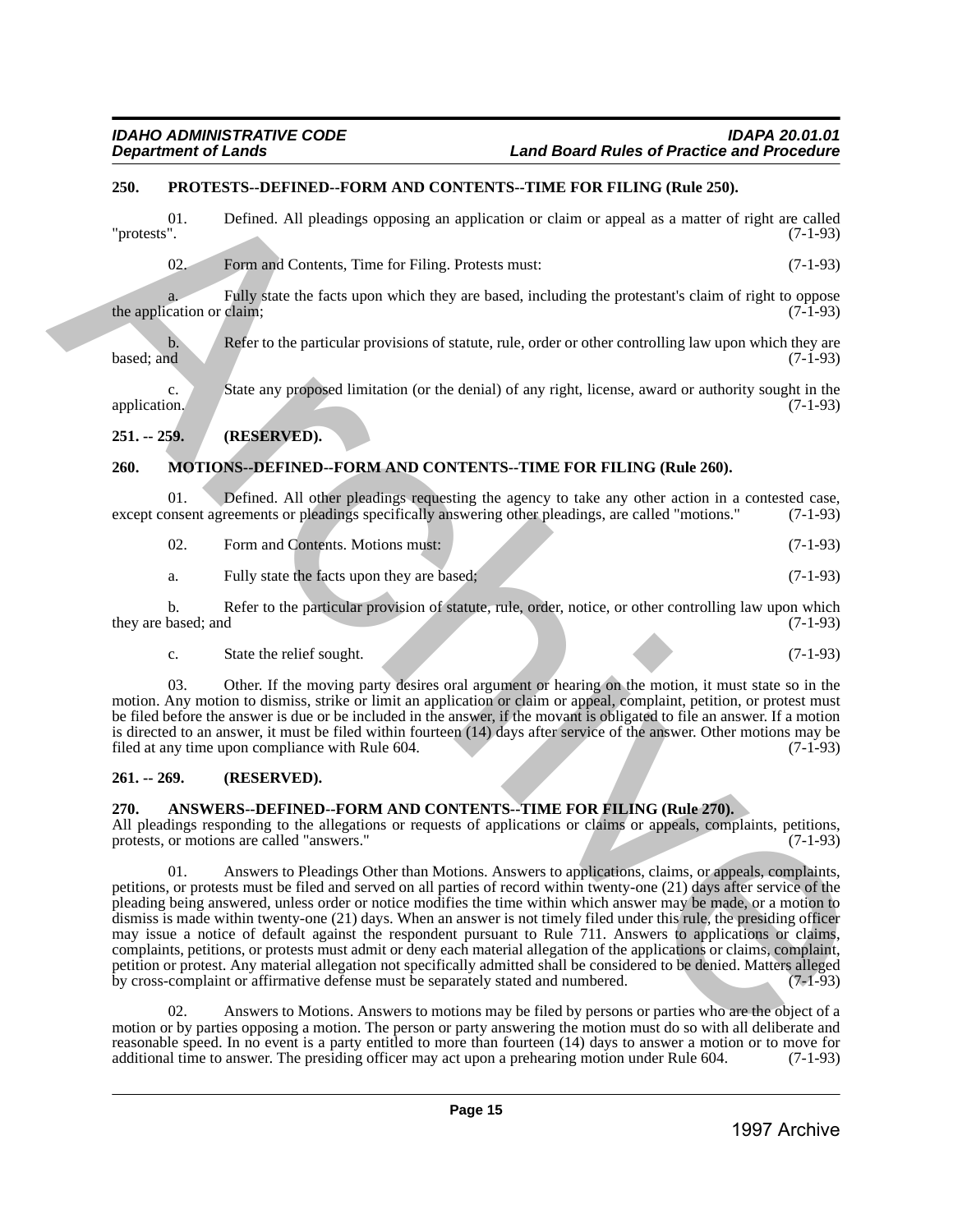#### <span id="page-15-0"></span>**271. -- 279. (RESERVED).**

#### <span id="page-15-1"></span>**280. CONSENT AGREEMENTS--DEFINED--FORM AND CONTENTS (Rule 280).**

|                                       | $271. - 279.$                                                                                                                                                                                                                                                                                                                                                                                                                                                                  | (RESERVED).                                                                                                                                                                                                                                                                                                                                                                                                                                                                                                                            |                                        |  |  |
|---------------------------------------|--------------------------------------------------------------------------------------------------------------------------------------------------------------------------------------------------------------------------------------------------------------------------------------------------------------------------------------------------------------------------------------------------------------------------------------------------------------------------------|----------------------------------------------------------------------------------------------------------------------------------------------------------------------------------------------------------------------------------------------------------------------------------------------------------------------------------------------------------------------------------------------------------------------------------------------------------------------------------------------------------------------------------------|----------------------------------------|--|--|
| 280.                                  |                                                                                                                                                                                                                                                                                                                                                                                                                                                                                | <b>CONSENT AGREEMENTS--DEFINED--FORM AND CONTENTS (Rule 280).</b><br>Agreements between the agency or agency staff and another person(s) in which one or more person(s) agree to<br>engage in certain conduct mandated by statute, rule, order, case decision, or other provision of law, or to refrain from<br>engaging in certain conduct prohibited by statute, rule, order, case decision, or other provision of law, are called<br>"consent agreements". Consent agreements are intended to require compliance with existing law. | $(7-1-93)$                             |  |  |
|                                       | 01.                                                                                                                                                                                                                                                                                                                                                                                                                                                                            | Requirements. Consent agreements must:                                                                                                                                                                                                                                                                                                                                                                                                                                                                                                 | $(7-1-93)$                             |  |  |
|                                       | a.                                                                                                                                                                                                                                                                                                                                                                                                                                                                             | Recite the parties to the agreement; and                                                                                                                                                                                                                                                                                                                                                                                                                                                                                               | $(7-1-93)$                             |  |  |
|                                       | b.                                                                                                                                                                                                                                                                                                                                                                                                                                                                             | Fully state the conduct proscribed or prescribed by the consent agreement.                                                                                                                                                                                                                                                                                                                                                                                                                                                             | $(7-1-93)$                             |  |  |
|                                       | 02.                                                                                                                                                                                                                                                                                                                                                                                                                                                                            | Additional. In addition, consent agreements may:                                                                                                                                                                                                                                                                                                                                                                                                                                                                                       | $(7-1-93)$                             |  |  |
|                                       | a.                                                                                                                                                                                                                                                                                                                                                                                                                                                                             | Recite the consequences of failure to abide by the consent agreement;                                                                                                                                                                                                                                                                                                                                                                                                                                                                  | $(7-1-93)$                             |  |  |
|                                       | b.                                                                                                                                                                                                                                                                                                                                                                                                                                                                             | Provide for payment of civil or administrative penalties authorized by law;                                                                                                                                                                                                                                                                                                                                                                                                                                                            | $(7-1-93)$                             |  |  |
|                                       | c.                                                                                                                                                                                                                                                                                                                                                                                                                                                                             | Provide for loss of rights, licenses, awards or authority;                                                                                                                                                                                                                                                                                                                                                                                                                                                                             | $(7-1-93)$                             |  |  |
|                                       | d.                                                                                                                                                                                                                                                                                                                                                                                                                                                                             | Provide for other consequences as agreed to by the parties; and                                                                                                                                                                                                                                                                                                                                                                                                                                                                        | $(7-1-93)$                             |  |  |
|                                       | e.                                                                                                                                                                                                                                                                                                                                                                                                                                                                             | Provide that the parties waive all further procedural rights (including hearing, consultation with<br>counsel, etc.) with regard to enforcement of the consent agreement.                                                                                                                                                                                                                                                                                                                                                              | $(7-1-93)$                             |  |  |
| $281. - 299.$                         |                                                                                                                                                                                                                                                                                                                                                                                                                                                                                | (RESERVED).                                                                                                                                                                                                                                                                                                                                                                                                                                                                                                                            |                                        |  |  |
|                                       | record must be filed with the officer designated by the agency to receive filing in the case. Pleadings and other<br>documents not exceeding ten (10) pages in length requiring urgent or immediate action may be filed by facsimile<br>transmission (FAX) if the agency's individual rule of practice lists a FAX number for that agency. Whenever any<br>document is filed by FAX, if possible, originals must be delivered by overnight mail the next working day. (7-1-93) |                                                                                                                                                                                                                                                                                                                                                                                                                                                                                                                                        |                                        |  |  |
| 301.<br>FORM OF PLEADINGS (Rule 301). |                                                                                                                                                                                                                                                                                                                                                                                                                                                                                |                                                                                                                                                                                                                                                                                                                                                                                                                                                                                                                                        |                                        |  |  |
|                                       | 01.                                                                                                                                                                                                                                                                                                                                                                                                                                                                            | Pleadings. All pleadings submitted by a party and intended to be part of an agency record must:                                                                                                                                                                                                                                                                                                                                                                                                                                        | $(7-1-93)$                             |  |  |
| side only;                            | a.                                                                                                                                                                                                                                                                                                                                                                                                                                                                             | Be submitted on white, eight and one-half by eleven inch $(8\frac{1}{2} \times 11)$ paper copied on one (1)                                                                                                                                                                                                                                                                                                                                                                                                                            | $(7-1-93)$                             |  |  |
|                                       |                                                                                                                                                                                                                                                                                                                                                                                                                                                                                |                                                                                                                                                                                                                                                                                                                                                                                                                                                                                                                                        |                                        |  |  |
|                                       | b.                                                                                                                                                                                                                                                                                                                                                                                                                                                                             | State the case caption, case number and title of the document;                                                                                                                                                                                                                                                                                                                                                                                                                                                                         |                                        |  |  |
|                                       | c.                                                                                                                                                                                                                                                                                                                                                                                                                                                                             | Include on the upper left corner of the first page the name(s), mailing and street address(es), and<br>telephone and FAX number(s) of the person(s) filing the document or the person(s) to whom questions about the<br>document can be directed; and                                                                                                                                                                                                                                                                                  |                                        |  |  |
|                                       | d.                                                                                                                                                                                                                                                                                                                                                                                                                                                                             | Have at least one inch $(1")$ left and top margins.                                                                                                                                                                                                                                                                                                                                                                                                                                                                                    |                                        |  |  |
|                                       | 02.                                                                                                                                                                                                                                                                                                                                                                                                                                                                            | Form. Documents complying with this rule will be in the following form:                                                                                                                                                                                                                                                                                                                                                                                                                                                                |                                        |  |  |
|                                       |                                                                                                                                                                                                                                                                                                                                                                                                                                                                                | Name of Representative                                                                                                                                                                                                                                                                                                                                                                                                                                                                                                                 | $(7-1-93)$<br>$(7-1-93)$<br>$(7-1-93)$ |  |  |
|                                       |                                                                                                                                                                                                                                                                                                                                                                                                                                                                                | Page 16                                                                                                                                                                                                                                                                                                                                                                                                                                                                                                                                |                                        |  |  |

#### <span id="page-15-2"></span>**281. -- 299. (RESERVED).**

## <span id="page-15-3"></span>**300. FILING DOCUMENTS WITH THE AGENCY--NUMBER OF COPIES--FACSIMILE TRANSMISSION (FAX) (Rule 300).**

## <span id="page-15-4"></span>**301. FORM OF PLEADINGS (Rule 301).**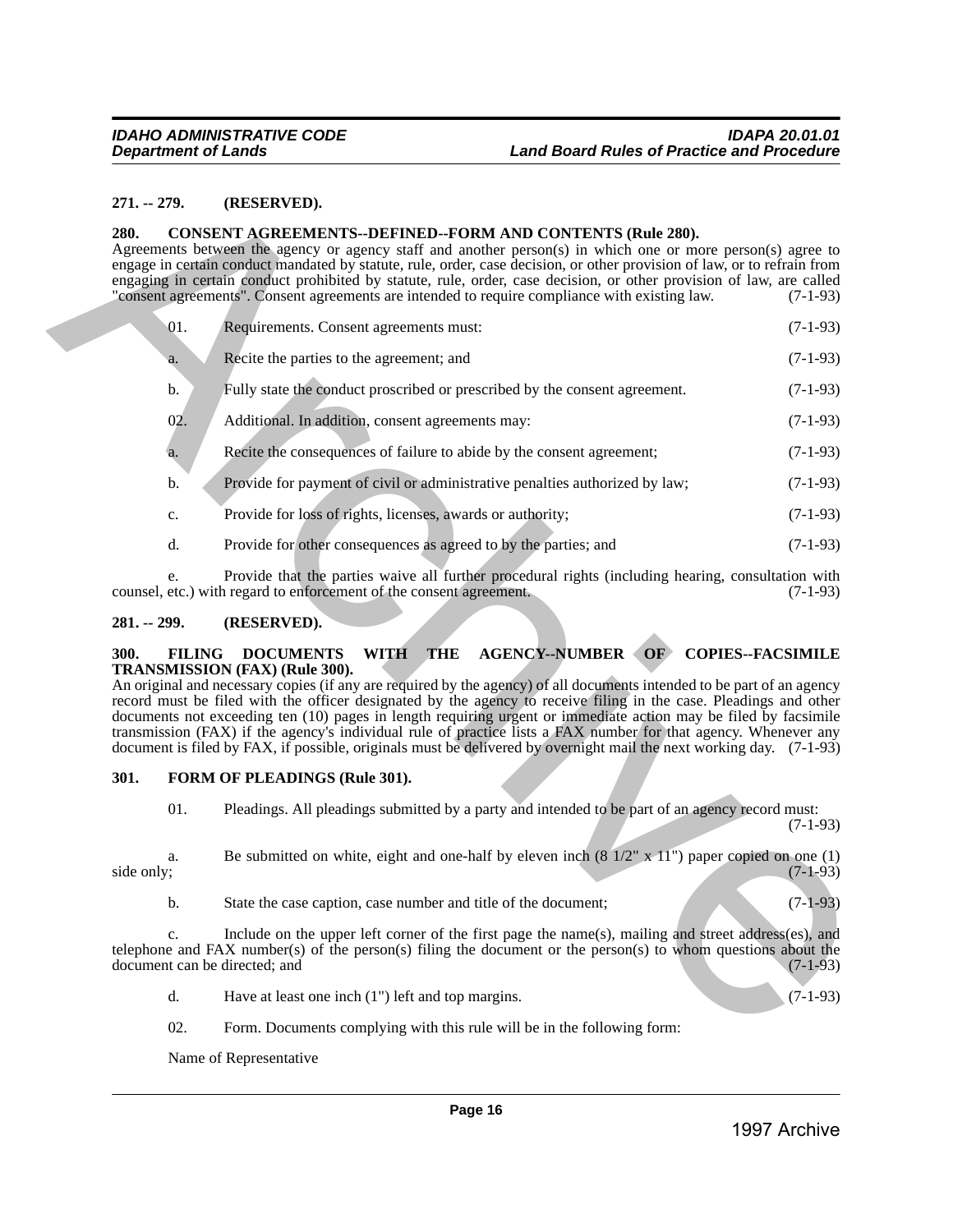Mailing Address of Representative Street Address of Representative (if different) Telephone Number of Representative FAX Number of Representative (if there is one) Attorney/Representative for (Name of Party)

BEFORE THE AGENCY

(Title of Proceeding)) CASE NO. )

)

) (TITLE OF DOCUMENT)

(7-1-93)

## <span id="page-16-0"></span>**302. SERVICE ON PARTIES AND OTHER PERSONS (Rule 302).**

All documents intended to be part of the agency record for decision must be served upon the representatives of each party of record concurrently with filing with the officer designated by the agency to receive filings in the case. When a document has been filed by FAX, it must be served upon all other parties with FAX facilities by FAX and upon the remaining parties by overnight mail, hand delivery, or the next best available service if these services are not available. The presiding officer may direct that some or all of these documents be served on interested or affected persons who are not parties. (7-1-93) persons who are not parties. 3 Martin Collection of Representation of Representation of Representation of Representation of Representation of Representation of Representation of Representation of Representation of Representation of Representation of

## <span id="page-16-1"></span>**303. PROOF OF SERVICE (Rule 303).**

Every document filed with and intended to be part of the agency record must be attached to or accompanied by proof of service by the following or similar certificate:

I HEREBY CERTIFY (swear or affirm) that I have this day of , served the foregoing (name(s) of document(s)) upon all parties of record in this proceeding, (by delivering a copy thereof in person: (list names)) (by mailing a copy thereof, properly addressed with postage prepaid, to: (list names)).

(Signature)

## <span id="page-16-2"></span>**304. DEFECTIVE, INSUFFICIENT OR LATE PLEADINGS (Rule 304).**

Defective, insufficient or late pleadings may be returned or dismissed. (7-1-93)

(7-1-93)

## <span id="page-16-3"></span>**305. AMENDMENTS TO PLEADINGS--WITHDRAWAL OF PLEADINGS (Rule 305).**

The presiding officer may allow any pleading to be amended or corrected or any omission to be supplied. Pleadings will be liberally construed, and defects that do not affect substantial rights of the parties will be disregarded. A party desiring to withdraw a pleading must file a notice of withdrawal of the pleading and serve all parties with a copy.<br>Unless otherwise ordered by the presiding officer, the notice is effective fourteen (14) days after filing Unless otherwise ordered by the presiding officer, the notice is effective fourteen  $(14)$  days after filing.

## <span id="page-16-4"></span>**306. -- 349. (RESERVED).**

## <span id="page-16-5"></span>**350. ORDER GRANTING INTERVENTION NECESSARY (Rule 350).**

Persons not applicants or claimants or appellants, petitioners, complainants, protestants, or respondents to a proceeding who claim a direct and substantial interest in the proceeding may petition for an order from the presiding officer granting intervention to become a party. officer granting intervention to become a party.

## <span id="page-16-6"></span>**351. FORM AND CONTENTS OF PETITIONS TO INTERVENE (Rule 351).**

Petitions to intervene must comply with Rules 200, 300, and 301. The petition must set forth the name and address of the potential intervenor and must state the direct and substantial interest of the potential intervenor in the proceeding.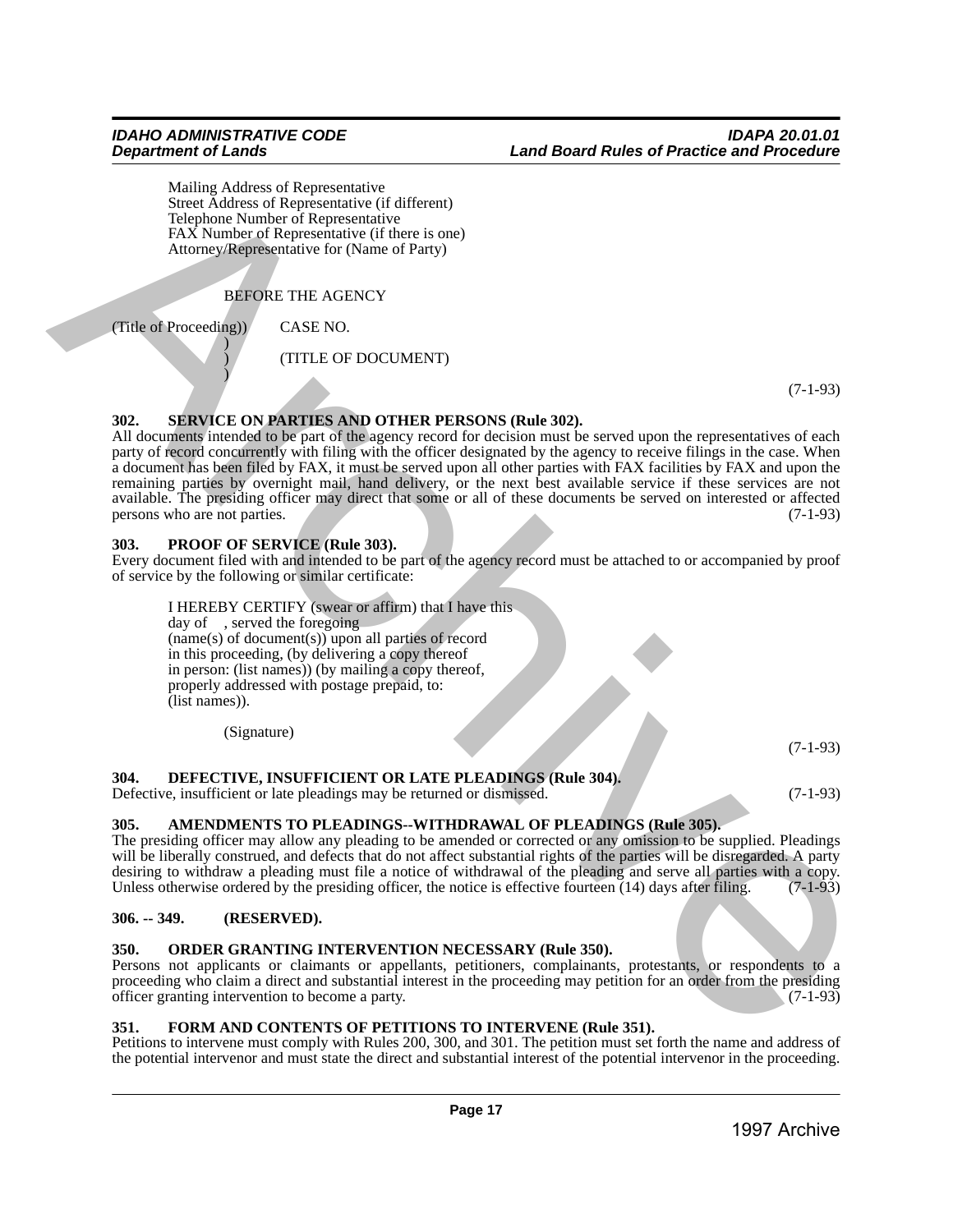If affirmative relief is sought, the petition must state the relief sought and the basis for granting it. (7-1-93)

## <span id="page-17-0"></span>**352. TIMELY FILING OF PETITIONS TO INTERVENE (Rule 352).**

Petitions to intervene must be filed at least fourteen (14) days before the date set for formal hearing or prehearing conference, whichever is earlier, unless a different time is provided by order or notice. Petitions not timely filed must state a substantial reason for delay. The presiding officer may deny or conditionally grant petitions to intervene that are not timely filed for failure to state good cause for untimely filing, to prevent disruption, prejudice to existing parties or undue broadening of the issues, or for other reasons. Intervenors who do not file timely petitions are bound by orders and notices earlier entered as a condition of granting the untimely petition. (7-1-93)

## <span id="page-17-1"></span>**353. GRANTING PETITIONS TO INTERVENE (Rule 353).**

If a petition to intervene shows direct and substantial interest in any part of the subject matter of a proceeding and does not unduly broaden the issues, the presiding officer will grant intervention, subject to reasonable conditions. If it appears that an intervenor has no direct or substantial interest in the proceeding, the presiding officer may dismiss the intervenor from the proceeding. (7-1-93)

## <span id="page-17-2"></span>**354. ORDERS GRANTING INTERVENTION--OPPOSITION (Rule 354).**

No order granting a petition to intervene will be acted upon fewer than seven (7) days after its filing, except in a hearing in which any party may be heard. Any party opposing a petition to intervene by motion must file the motion within seven (7) days after receipt of the petition to intervene and serve the motion upon all parties of record and upon the person petitioning to intervene. (7-1-93)

## <span id="page-17-3"></span>**355. PUBLIC WITNESSES (Rule 355).**

Persons not parties and not called by a party who testify at hearing are called "public witnesses." Public witnesses do not have parties' rights to examine witnesses or otherwise participate in the proceedings as parties. Public witnesses' written or oral statements and exhibits are subject to examination and objection by parties. Subject to Rules 557 and 559, public witnesses have a right to introduce evidence at hearing by their written or oral statements and exhibits introduced at hearing, except that public witnesses offering expert opinions at hearing or detailed analysis or detailed exhibits must comply with Rule 528 with regard to filing and service of testimony and exhibits to the same extent as expert witnesses of parties. (7-1-93) It interacts that is sugarchive to the state of the basis in the basis has been been at the state of the state of the state of the state of the state of the state of the state of the state of the state of the state of th

## <span id="page-17-4"></span>**356. -- 399. (RESERVED).**

## <span id="page-17-5"></span>**400. FORM AND CONTENTS OF PETITION FOR DECLARATORY RULINGS (Rule 400).**

Any person petitioning for a declaratory ruling on the applicability of a statute, rule or order administered by the agency must substantially comply with this rule. (7-1-93) agency must substantially comply with this rule.

| -01. | Form. The petition shall:                                                  | $(7-1-93)$ |
|------|----------------------------------------------------------------------------|------------|
| a.   | Identify the petitioner and state the petitioner's interest in the matter; | $(7-1-93)$ |
| b.   | State the declaratory ruling that the petitioner seeks; and                | $(7-1-93)$ |

c. Indicate the statute, order, rule, or other controlling law, and the factual allegations upon which the relies to support the petition. (7-1-93) petitioner relies to support the petition.

02. Legal Assertions. Legal assertions in the petition may be accompanied by citations of cases and/or statutory provisions. (7-1-93)

## <span id="page-17-6"></span>**401. NOTICE OF PETITION FOR DECLARATORY RULING (Rule 401).**

Notice of petition for declaratory ruling may be issued in a manner designed to call its attention to persons likely to be interested in the subject matter of the petition. (7-1-93)

## <span id="page-17-7"></span>**402. PETITIONS FOR DECLARATORY RULINGS TO BE DECIDED BY ORDER (Rule 402).**

Final Agency Action. The agency's decision on a petition for declaratory ruling on the applicability e or order administered by the agency is a final agency action decided by order. (7-1-93) of any statute, rule or order administered by the agency is a final agency action decided by order.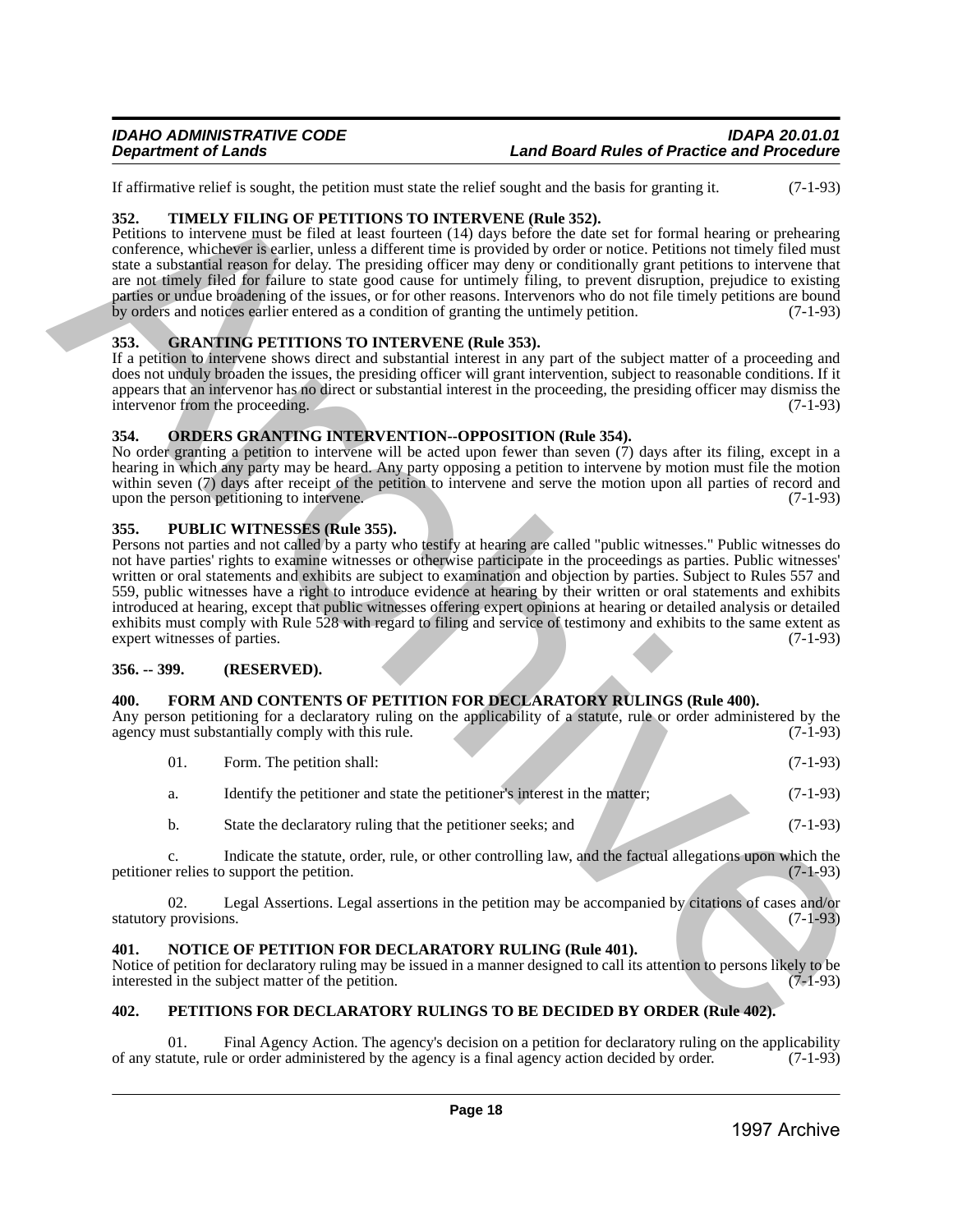02. Content. The order issuing the declaratory ruling shall contain or must be accompanied by a trivial containing the following paragraphs or substantially similar paragraphs:  $(7-1-93)$ document containing the following paragraphs or substantially similar paragraphs:

| This is a final agency action issuing a declaratory ruling. | $(7-1-93)$ |
|-------------------------------------------------------------|------------|
|                                                             |            |

b. Pursuant to sections 67-5270 and 67-5272, Idaho Code, any party aggrieved by this declaratory ruling may appeal to district court by filing a petition in the District Court in the county in which: (7-1-93)

|      | A hearing was held;                                                                                | $(7-1-93)$ |
|------|----------------------------------------------------------------------------------------------------|------------|
| ii.  | The declaratory ruling was issued;                                                                 | $(7-1-93)$ |
| iii. | The party appealing resides; or                                                                    | $(7-1-93)$ |
| iv.  | The real property or personal property that was the subject of the declaratory ruling is attached. | (7-1-93)   |

This appeal must be filed within twenty-eight  $(28)$  days of the service date of this declaratory  $167-5273$ . Idaho Code.  $(7-1-93)$ ruling. See section  $67-5273$ , Idaho Code.

## <span id="page-18-0"></span>**403. -- 409. (RESERVED).**

## <span id="page-18-1"></span>**410. APPOINTMENT OF HEARING OFFICERS (Rule 410).**

A hearing officer is a person other than the agency head appointed to hear contested cases on behalf of the agency. Unless otherwise provided by statute or rule, hearing officers may be employees of the agency or independent contractors. Hearing officers may be (but need not be) attorneys. Hearing officers who are not attorneys should ordinarily be persons with technical expertise or experience in issues before the agency. The appointment of a hearing officer is a public record available for inspection, examination and copying. (7-1-93) officer is a public record available for inspection, examination and copying.

## <span id="page-18-2"></span>**411. HEARING OFFICERS CONTRASTED WITH AGENCY HEAD (Rule 411).**

Agency heads are not hearing officers, even if they are presiding at contested cases. The term "hearing officer" as used in these rules refers only to officers subordinate to the agency head. (7-1-93) used in these rules refers only to officers subordinate to the agency head.

## <span id="page-18-3"></span>**412. DISQUALIFICATION OF OFFICERS HEARING CONTESTED CASES (Rule 412).**

Pursuant to section 67-5252, Idaho Code hearing officers are subject to disqualification for bias, prejudice, interest, substantial prior involvement in the case other than as a presiding officer, status as an employee of the agency, lack of professional knowledge in the subject matter of the contested case, or any other reason provided by law or for any cause for which a judge is or may be disqualified. Any party may promptly petition for the disqualification of a hearing officer after receiving notice that the officer will preside at a contested case or upon discovering facts establishing grounds for disqualification, whichever is later. Any party may assert a blanket disqualification for cause of all employees of the agency hearing the contested case, other than the agency head, without awaiting the designation by a presiding officer. A hearing officer whose disqualification is requested shall determine in writing whether to grant the petition for disqualification, stating facts and reasons for the hearing officer's determination. Disqualification of agency heads, if allowed, will be pursuant to sections 59-704 and 67-5252(4), Idaho Code. **EXERC THE EXECUTION CONTROLLER CONTROLLER CONTROLLER CONTROLLER CONTROLLER CONTROLLER CONTROLLER CONTROLLER CONTROLLER CONTROLLER CONTROLLER CONTROLLER CONTROLLER CONTROLLER CONTROLLER CONTROLLER CONTROLLER CONTROLLER C** 

(7-1-93)

## <span id="page-18-4"></span>**413. SCOPE OF AUTHORITY OF HEARING OFFICERS (Rule 413).**

The scope of hearing officers' authority may be restricted in the appointment by the agency. (7-1-93)

01. Scope of Authority. Unless the agency otherwise provides, hearing officers have the standard scope of authority, which is:  $(7-1-93)$ 

a. Authority to schedule cases assigned to the hearing officer, including authority to issue notices of ng conference and of hearing, as appropriate; (7-1-93) prehearing conference and of hearing, as appropriate;

b. Authority to schedule and compel discovery, when discovery is authorized before the agency, and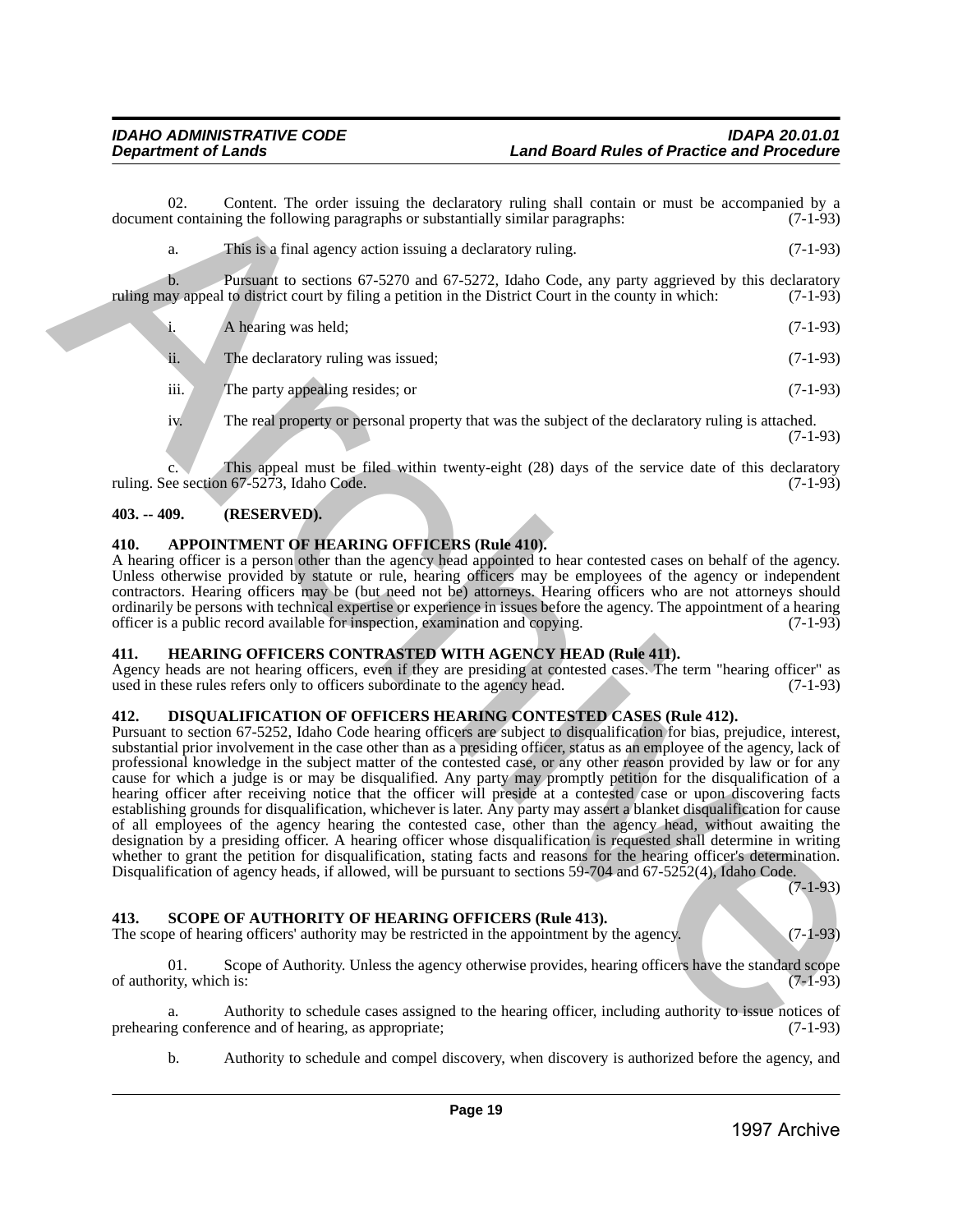to require advance filing of expert testimony, when authorized before the agency; (7-1-93)

c. Authority to preside at and conduct hearings, accept evidence into the record, rule upon objections to evidence, and otherwise oversee the orderly presentations of the parties at hearing; and (7-1-93)

d. Authority to issue a written decision of the hearing officer, including a narrative of the proceedings before the hearing officer and recommended findings of fact, conclusions of law, and recommended or preliminary orders by the hearing officer. (7-1-93)

Limitation. The hearing officer's scope of authority may be limited from the standard scope, either in general, or for a specific proceeding. For example, the hearing officer's authority could be limited to scope iii (giving the officer authority only to conduct hearing), with the agency retaining all other authority. Hearing officers can be given authority with regard to the agency's rules as provided in Rule 416.  $(7-1-93)$ can be given authority with regard to the agency's rules as provided in Rule 416.

03. Final Decision by Board. All final decisions in contested cases will be made by the Board. A hearing officer will only issue recommended findings of fact, conclusions of law, and orders to the Board, and the Board will make the final decision to adopt, modify, or reject any or all of the proposed findings, conclusions, and order. (7-1-93) order. (7-1-93)

## <span id="page-19-0"></span>**414. PRESIDING OFFICER(S) (Rule 414).**

One (1) or more members of the agency board, the agency director, or duly appointed hearing officers may preside at hearing as authorized by statute or rule. When more than one officer sits at hearing, they may all jointly be presiding officers or may designate one of them to be the presiding officer. officers or may designate one of them to be the presiding officer.

## <span id="page-19-1"></span>**415. CHALLENGES TO STATUTES (Rule 415).**

A hearing officer in a contested case has no authority to declare a statute unconstitutional. However, when a court of competent jurisdiction whose decisions are binding precedent in the state of Idaho has declared a statute unconstitutional, or when a federal authority has preempted a state statute or rule, and the hearing officer finds that the same state statute or rule or a substantively identical state statute or rule that would otherwise apply has been challenged in the proceeding before the hearing officer, then the hearing officer shall apply the precedent of the court or the preemptive action of the federal authority to the proceeding before the hearing officer and decide the proceeding before the hearing officer in accordance with the precedent of the court or the preemptive action of the federal authority. (7-1-93)

## <span id="page-19-2"></span>**416. REVIEW OF RULES (Rule 416).**

 When an order is issued by the agency head in a contested case, the order may consider and decide whether a rule of that agency is within the agency's substantive rule-making authority or whether the rule has been promulgated according to proper procedure. The agency head may delegate to a hearing officer the authority to recommend a decision on issues of whether a rule is within the agency's substantive rule-making authority or whether the rule has been promulgated according to proper procedure or may retain all such authority itself. (7-1-93) been promulgated according to proper procedure or may retain all such authority itself.

## <span id="page-19-3"></span>**417. EX PARTE COMMUNICATIONS (Rule 417).**

Unless required for the disposition of a matter specifically authorized by statute to be done ex parte, a presiding officer serving in a contested case shall not communicate, directly or indirectly, regarding any substantive issue in the contested case with any party, except upon notice and opportunity for all parties to participate in the communication. The presiding officer may communicate ex parte with a party concerning procedural matters (e.g., scheduling). Ex parte communications from members of the general public not associated with any party are not required to be reported by this rule. However, when a presiding officer has received a written ex parte communication regarding any substantive issue from a party or representative of a party during a contested case, the presiding officer shall place a copy of the communication in the file for the case and distribute a copy of it to all parties of record or order the party providing the written communication to serve a copy of the written communication upon all parties of record. Written communications from a party showing service upon all other parties are not ex parte communications. (7-1-93) b requires during the contribution when a minimized below the space; ratio is controlled to the controlled to the controlled to the controlled to the controlled to the controlled to the controlled to the controlled to th

## <span id="page-19-4"></span>**418. -- 499. (RESERVED).**

## <span id="page-19-5"></span>**500. ALTERNATIVE RESOLUTION OF CONTESTED CASES (Rule 500).**

The Idaho Legislature encourages informal means of alternative dispute resolution (ADR). For contested cases, the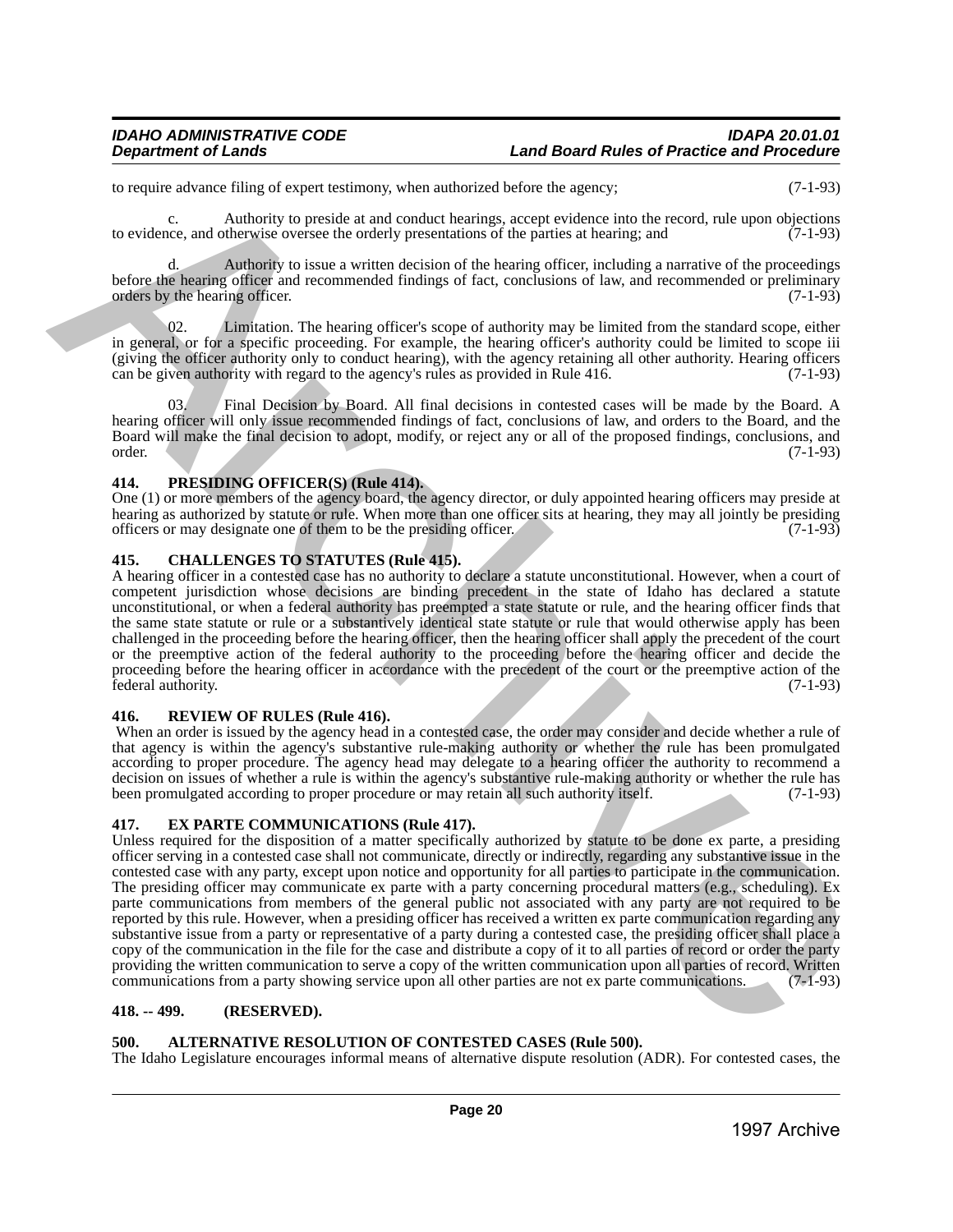## *IDAHO ADMINISTRATIVE CODE IDAPA 20.01.01* **Land Board Rules of Practice and Procedure**

means of ADR include, but are not limited to, settlement negotiations, mediation, factfinding, minitrials, and arbitration, or any combination of them. These alternatives can frequently lead to more creative, efficient and sensible outcomes than may be attained under formal contested case procedures. An agency may use ADR for the resolution of issues in controversy in a contested case if the agency finds that such a proceeding is appropriate. Reasons why an agency may find that using ADR is not appropriate may include, but are not limited to, a finding that an authoritative resolution of the matter is needed for precedential value, that formal resolution of the matter is of special importance to avoid variation in individual decisions, that the matter significantly affects persons who are not parties to the proceeding, or that a formal proceeding is in the public interest. Nothing in this rule shall be interpreted to require the Board to utilize ADR procedures in a contested case, nor shall it require the Board to make any findings of fact, conclusions of law, or orders with respect to a decision concerning utilization of ADR procedures. A Board decision on utilization of ADR procedures is not reviewable. (7-1-93) means of ARIC multiple is the set limited in the specifical polyestics. particular in the specific statistics of the specific statistics of the specific statistics of the specific statistics of the specific statistics of

## <span id="page-20-0"></span>**501. NEUTRALS (Rule 501).**

When ADR is used for all or a portion of a contested case, the agency may provide a neutral to assist the parties in resolving their disputed issues. The neutral may be an employee of the agency or of another state agency or any other individual who is acceptable to the parties to the proceeding. A neutral shall have no official, financial, or personal conflict of interest with respect to the issues in controversy, unless such interest is disclosed in writing to all parties and all parties agree that the neutral may serve. and all parties agree that the neutral may serve.

## <span id="page-20-1"></span>**502. CONFIDENTIALITY (Rule 502).**

Communications in an ADR proceeding shall not be disclosed by the neutral or by any party to the proceeding unless all parties to the proceeding consent in writing, the communication has already been made public, or is required by court order, statute or agency rule to be made public. (7-1-93) court order, statute or agency rule to be made public.

## <span id="page-20-2"></span>**503. -- 509. (RESERVED).**

## <span id="page-20-3"></span>**510. PURPOSES OF PREHEARING CONFERENCES (Rule 510).**

The presiding officer may by order or notice issued to all parties and to all interested persons as defined in Rule 158 convene a prehearing conference in a contested case for the purposes of formulating or simplifying the issues, obtaining concessions of fact or identification of documents to avoid unnecessary proof, scheduling discovery (when discovery is allowed), arranging for the exchange of proposed exhibits or prepared testimony, limiting witnesses, discussing settlement offers or making settlement offers, scheduling hearings, establishing procedure at hearings, and addressing other matters that may expedite orderly conduct and disposition of the proceeding or its settlement.

(7-1-93)

## <span id="page-20-4"></span>**511. NOTICE OF PREHEARING CONFERENCE (Rule 511).**

Notice of the place, date and hour of a prehearing conference will be served at least fourteen (14) days before the time set for the prehearing conference, unless the presiding officer finds it necessary or appropriate for the conference to be held earlier. Notices for prehearing conference must contain the same information as notices of hearing with regard to an agency's obligations under the American with Disabilities Act. (7-1-93) regard to an agency's obligations under the American with Disabilities Act.

## <span id="page-20-5"></span>**512. RECORD OF CONFERENCE (Rule 512).**

Prehearing conferences may be held formally (on the record) or informally (off the record) before or in the absence of a presiding officer, according to order or notice. Agreements by the parties to the conference may be put on the record during formal conferences or may be reduced to writing and filed with the agency after formal or informal conferences. (7-1-93) conferences. (7-1-93)

## <span id="page-20-6"></span>**513. ORDERS RESULTING FROM PREHEARING CONFERENCE (Rule 513).**

The presiding officer may issue a prehearing order or notice based upon the results of the agreements reached at or rulings made at a prehearing conference. A prehearing order will control the course of subsequent proceedings unless<br>modified by the presiding officer for good cause. modified by the presiding officer for good cause.

## <span id="page-20-7"></span>**514. FACTS DISCLOSED NOT PART OF THE RECORD (Rule 514).**

Facts disclosed, offers made and all other aspects of negotiation (except agreements reached) in prehearing conferences in a contested case are not part of the record. (7-1-93) conferences in a contested case are not part of the record.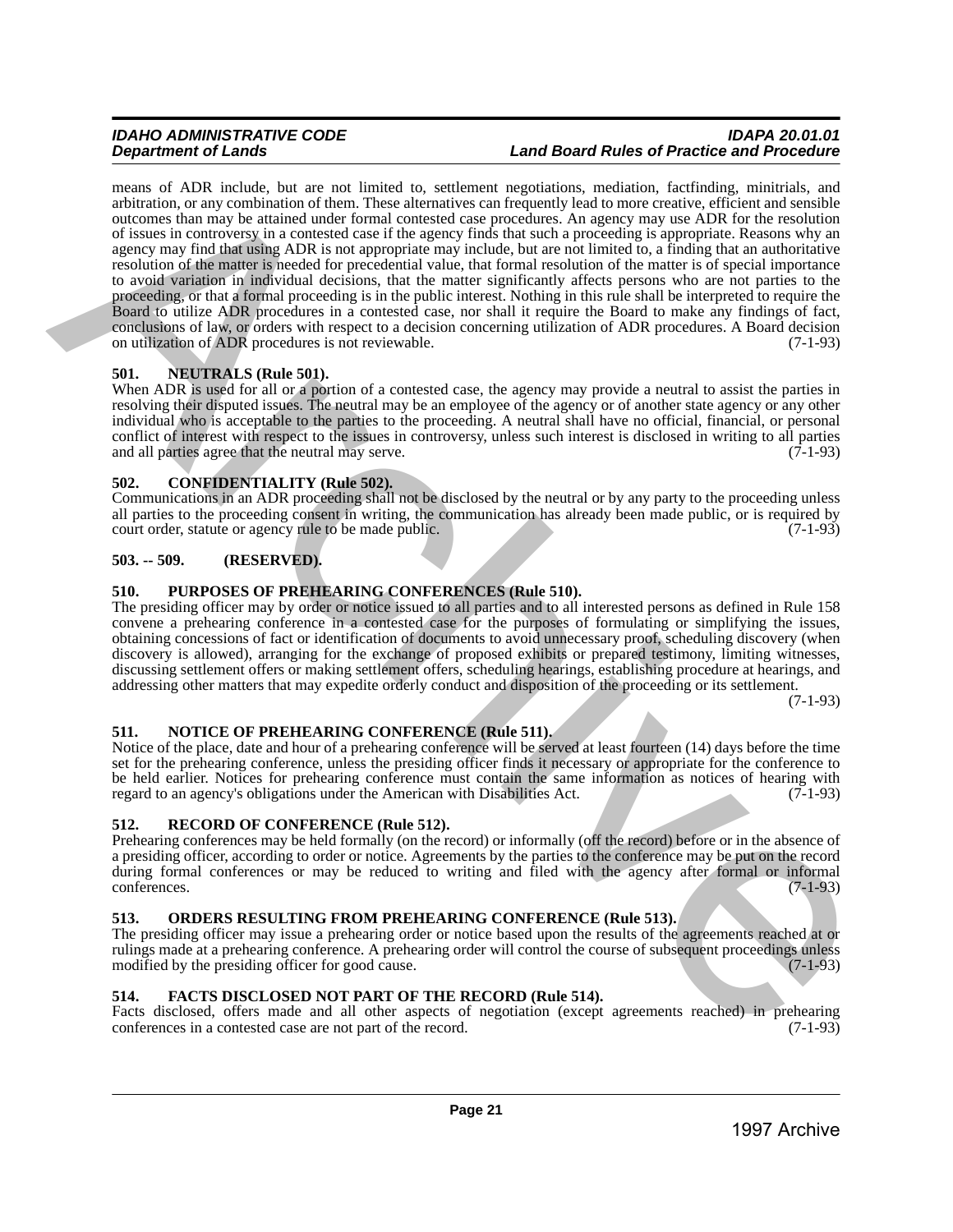## <span id="page-21-0"></span>**515. -- 519. (RESERVED).**

## <span id="page-21-1"></span>**520. KINDS AND SCOPE OF DISCOVERY LISTED (Rule 520).**

| $515. - 519.$       |     | (RESERVED).                                                                                                                                                                                                                                                                                                                                                                                                                                                                                                                                                                                                                                                                                                        |            |
|---------------------|-----|--------------------------------------------------------------------------------------------------------------------------------------------------------------------------------------------------------------------------------------------------------------------------------------------------------------------------------------------------------------------------------------------------------------------------------------------------------------------------------------------------------------------------------------------------------------------------------------------------------------------------------------------------------------------------------------------------------------------|------------|
| 520.                |     | KINDS AND SCOPE OF DISCOVERY LISTED (Rule 520).                                                                                                                                                                                                                                                                                                                                                                                                                                                                                                                                                                                                                                                                    |            |
| cases are:          | 01. | Kinds of Discovery. The kinds of discovery recognized and authorized by these rules in contested                                                                                                                                                                                                                                                                                                                                                                                                                                                                                                                                                                                                                   | $(7-1-93)$ |
|                     | a.  | Depositions;                                                                                                                                                                                                                                                                                                                                                                                                                                                                                                                                                                                                                                                                                                       | $(7-1-93)$ |
|                     | b.  | Production requests or written interrogatories;                                                                                                                                                                                                                                                                                                                                                                                                                                                                                                                                                                                                                                                                    | $(7-1-93)$ |
|                     | c.  | Requests for admission;                                                                                                                                                                                                                                                                                                                                                                                                                                                                                                                                                                                                                                                                                            | $(7-1-93)$ |
|                     | d.  | Subpoenas; and                                                                                                                                                                                                                                                                                                                                                                                                                                                                                                                                                                                                                                                                                                     | $(7-1-93)$ |
|                     | e.  | Statutory inspection, examination (including physical or mental examination), investigation, etc.                                                                                                                                                                                                                                                                                                                                                                                                                                                                                                                                                                                                                  | $(7-1-93)$ |
|                     | 02. | Rules of Civil Procedure. Unless otherwise provided by statute, rule, order or notice, the scope of<br>discovery, other than statutory inspection, examination, investigation, etc., is governed by the Idaho Rules of Civil<br>Procedure (see Idaho Rule of Civil Procedure 26(b)).                                                                                                                                                                                                                                                                                                                                                                                                                               | $(7-1-93)$ |
| 521.                |     | WHEN DISCOVERY AUTHORIZED (Rule 521).<br>No party before the agency is entitled to engage in discovery unless the party moves to compel discovery and the<br>agency issues an order directing that the discovery be answered, or upon agreement of all parties to the discovery that<br>discovery may be conducted. The presiding officer shall provide a schedule for discovery in the order compelling<br>discovery, but the order compelling and scheduling discovery need not conform to the timetables of the Idaho Rules<br>of Civil Procedure. The agency or agency staff may conduct statutory inspection, examination, investigation, etc., at<br>any time without filing a motion to compel discovery.   | $(7-1-93)$ |
| 522.                |     | RIGHTS TO DISCOVERY RECIPROCAL (Rule 522).<br>All parties to a proceeding have a right of discovery of all other parties to a proceeding according to Rule 521 and to<br>the authorizing statutes and rules. The presiding officer may by order authorize or compel necessary discovery<br>authorized by statute or rule.                                                                                                                                                                                                                                                                                                                                                                                          | $(7-1-93)$ |
| 523.                |     | <b>DEPOSITIONS</b> (Rule 523).<br>Depositions may be taken in accordance with the Idaho Rules of Civil Procedure for any purpose allowed by statute,<br>the Idaho Rules of Civil Procedure, or rule or order of the agency.                                                                                                                                                                                                                                                                                                                                                                                                                                                                                        | $(7-1-93)$ |
| 524.<br>the agency. |     | PRODUCTION REQUESTS OR WRITTEN INTERROGATORIES AND REQUESTS FOR<br><b>ADMISSION</b> (Rule 524).<br>Production requests or written interrogatories and requests for admission may be taken in accordance with the Idaho<br>Rules of Civil Procedure for any purpose allowed by statute, the Idaho Rules of Civil Procedure, or rule or order of                                                                                                                                                                                                                                                                                                                                                                     | $(7-1-93)$ |
| 525.                |     | <b>SUBPOENAS (Rule 525).</b><br>The agency may issue subpoenas as authorized by statute, upon a party's motion or upon its own initiative. The<br>agency upon motion to quash made promptly, and in any event, before the time to comply with the subpoena, may<br>quash the subpoena, or condition denial of the motion to quash upon reasonable terms.                                                                                                                                                                                                                                                                                                                                                           | $(7-1-93)$ |
| 526.                |     | STATUTORY INSPECTION, EXAMINATION, INVESTIGATION, ETC.--CONTRASTED WITH<br><b>OTHER DISCOVERY (Rule 526).</b><br>This rule recognizes, but does not enlarge or restrict, an agency's statutory right of inspection, examination (including<br>mental or physical examination), investigation, etc. This statutory right of an agency is independent of and<br>cumulative to any right of discovery in formal proceedings and may be exercised by the agency whether or not a<br>person is party to a formal proceeding before the agency. Information obtained from statutory inspection,<br>examination, investigation, etc., may be used in formal proceedings or for any other purpose, except as restricted by |            |
|                     |     |                                                                                                                                                                                                                                                                                                                                                                                                                                                                                                                                                                                                                                                                                                                    |            |

## <span id="page-21-2"></span>**521. WHEN DISCOVERY AUTHORIZED (Rule 521).**

## <span id="page-21-3"></span>**522. RIGHTS TO DISCOVERY RECIPROCAL (Rule 522).**

## <span id="page-21-4"></span>**523. DEPOSITIONS (Rule 523).**

## <span id="page-21-5"></span>**524. PRODUCTION REQUESTS OR WRITTEN INTERROGATORIES AND REQUESTS FOR ADMISSION (Rule 524).**

## <span id="page-21-6"></span>**525. SUBPOENAS (Rule 525).**

## <span id="page-21-7"></span>**526. STATUTORY INSPECTION, EXAMINATION, INVESTIGATION, ETC.--CONTRASTED WITH OTHER DISCOVERY (Rule 526).**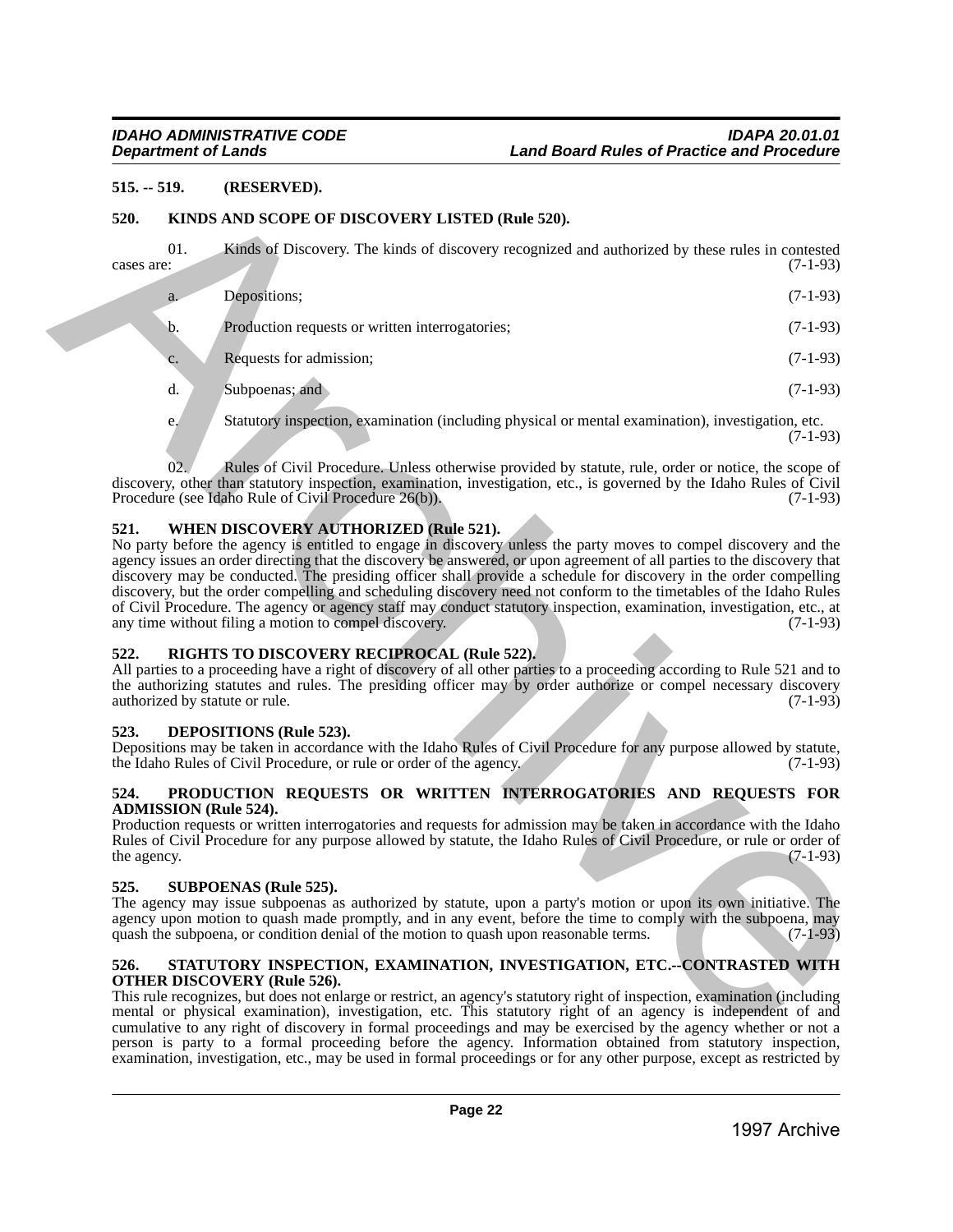<span id="page-22-0"></span>**REQUESTS FOR ADMISSION (Rule 527).**  Answers to production requests or written interrogatories and to requests for admission shall be filed or served as provided by the order compelling discovery. Answers must conform to the requirements of the Idaho Rules of Civil Procedure. The order compelling discovery may provide that voluminous answers to requests need not be served so long as they are made available for inspection and copying under reasonable terms. (7-1-93) long as they are made available for inspection and copying under reasonable terms.

## <span id="page-22-1"></span>**528. FILING AND SERVICE OF DISCOVERY-RELATED DOCUMENTS (Rule 528).**

Notices of deposition, cover letters stating that production requests, written interrogatories or requests for admission have been served, cover letters stating answers to production requests, written interrogatories, or requests for admission have been served or are available for inspection under Rule 527, and objections to discovery must be filed and served as provided in the order compelling discovery. (7-1-93)

## <span id="page-22-2"></span>**529. EXHIBIT NUMBERS (Rule 529).**

The agency assigns exhibit numbers to each party. (7-1-93)

## <span id="page-22-3"></span>**530. PREPARED TESTIMONY AND EXHIBITS (Rule 530).**

Order, notice or rule may require a party or parties to file before hearing and to serve on all other parties prepared expert testimony and exhibits to be presented at hearing. Assigned exhibits numbers should be used in all prepared testimony. testimony. (7-1-93)

## <span id="page-22-4"></span>**531. SANCTIONS FOR FAILURE TO OBEY ORDER COMPELLING DISCOVERY (Rule 531).**

The agency may impose all sanctions recognized by statute or rules for failure to comply with an order compelling discovery. (7-1-93) discovery. (7-1-93)

## <span id="page-22-5"></span>**532. PROTECTIVE ORDERS (Rule 532).**

As authorized by statute or rule, the agency may issue protective orders limiting access to information generated during settlement negotiations, discovery, or hearing. (7-1-93)

## <span id="page-22-6"></span>**533. -- 549. (RESERVED).**

## <span id="page-22-7"></span>**550. NOTICE OF HEARING (Rule 550).**

Notice of the place, date and hour of hearing will be served on all parties at least fourteen days before the time set for hearing, unless the agency finds by order that it is necessary or appropriate that the hearing be held earlier. Notices must comply with the requirements of Rule 551. Notices must list the names of the parties (or the lead parties if the parties are too numerous to name), the case number or docket number, the names of the presiding officers who will hear the case, the name, address and telephone number of the person to whom inquires about scheduling, hearing facilities, etc., should be directed, and the names of persons with whom the documents, pleadings, etc., in the case should be filed if the presiding officer is not the person who should receive those documents. If no document previously issued by the agency has listed the legal authority of the agency to conduct the hearing, the notice of hearing must do so. The notice of hearing shall state that the hearing will be conducted under these rules of procedure and inform the parties where they may read or obtain a copy. and inform the parties where they may read or obtain a copy. state or and, like tights of depending the<br>state of the redshifted specifical energy and the value of state interactions applies the<br>state of the redshift of the redshift of the redshift of the redshift of<br> $\Omega$ . The redsh

## <span id="page-22-8"></span>**551. FACILITIES AT OR FOR HEARING AND ADA REQUIREMENTS (Rule 551).**

All hearings must be held in facilities meeting the accessibility requirements of the Americans with Disabilities Act, and all notices of hearing must inform the parties that the hearing will be conducted in facilities meeting the accessibility requirements of the Americans with Disabilities Act. All notices of hearing must inform the parties and other persons notified that if they require assistance of the kind that the agency is required to provide under the Americans with Disabilities Act (e.g., sign language interpreters, Braille copies of documents) in order to participate in or understand the hearing, the agency will supply that assistance upon request a reasonable number of days before the hearing. The notice of hearing shall explicitly state the number of days before the hearing that the request must be made. (7-1-93) made.  $(7-1-93)$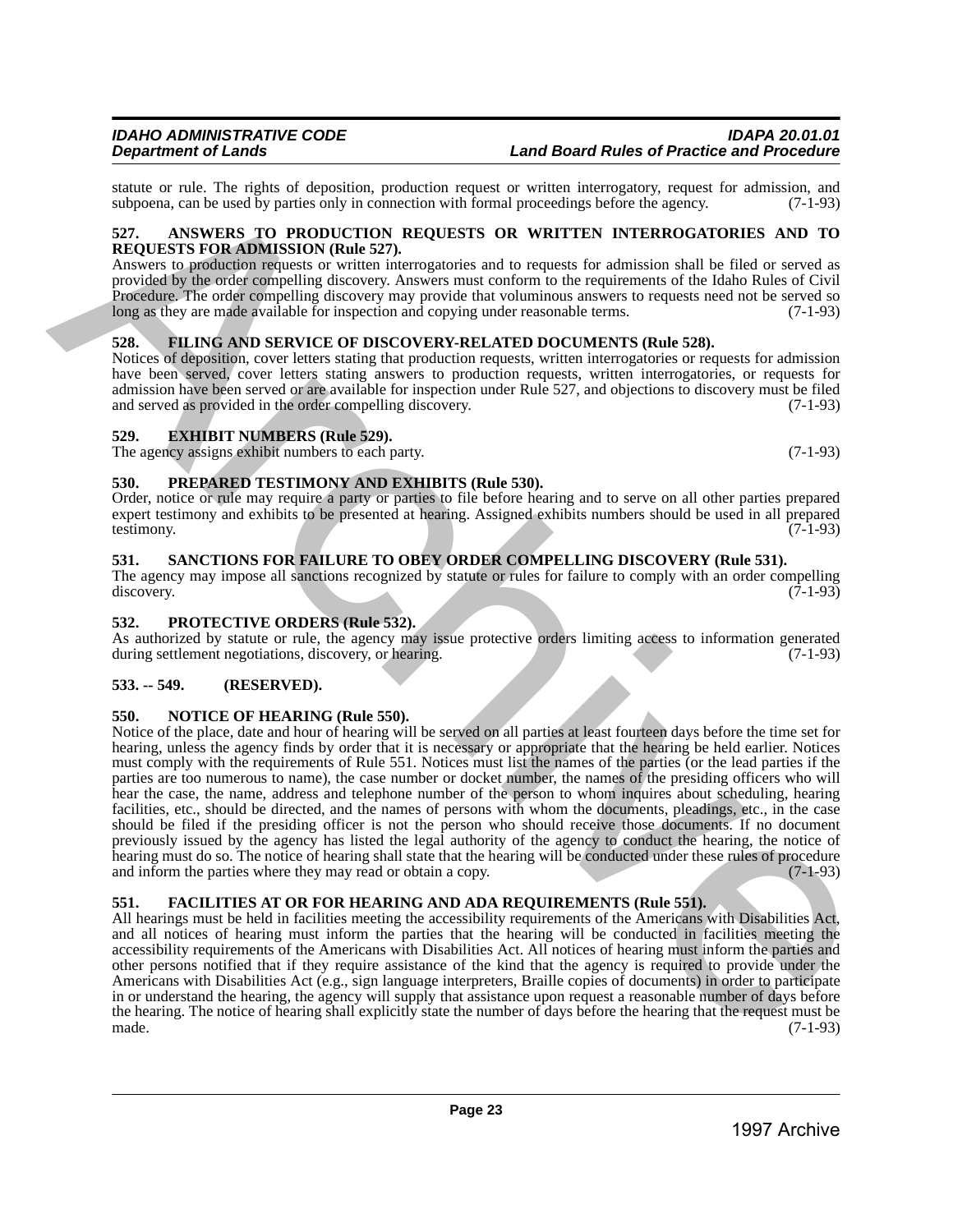## <span id="page-23-0"></span>**552. HOW HEARINGS HELD (Rule 552).**

Hearings may be held in person or by telephone or television or other electronic means, if each participant in the hearing has an opportunity to participate in the entire proceeding while it is taking place.  $(7-1-93)$ 

## <span id="page-23-1"></span>**553. CONDUCT AT HEARINGS (Rule 553).**

All persons attending a hearing must conduct themselves in a respectful manner. Smoking is not permitted at hearings. (7-1-93) hearings.  $(7-1-93)$ 

## <span id="page-23-2"></span>**554. CONFERENCE AT HEARING (Rule 554).**

In any proceeding the presiding officer may convene the parties before hearing or recess the hearing to discuss formulation or simplification of the issues, admissions of fact or identification of documents to avoid unnecessary proof, exchanges of documents, exhibits or prepared testimony, limitation of witnesses, establishment of order of procedure, and other matters that may expedite orderly conduct of the hearing. The presiding officer shall state the results of the conference on the record. (7-1-93) results of the conference on the record.

## <span id="page-23-3"></span>**555. PRELIMINARY PROCEDURE AT HEARING (Rule 555).**

Before taking evidence the presiding officer will call the hearing to order, take appearances of parties, and act upon any pending motions or petitions. The presiding officer may allow opening statements as necessary or appropriate to explain a party's presentation. (7-1-93)

## <span id="page-23-4"></span>**556. CONSOLIDATION OF PROCEEDINGS (Rule 556).**

The agency may consolidate two or more proceedings for hearing upon finding that they present issues that are related and that the rights of the parties will not be prejudiced. In consolidated hearings the presiding officer determines the order of the proceeding. (7-1-93) determines the order of the proceeding.

## <span id="page-23-5"></span>**557. STIPULATIONS (Rule 557).**

Parties may stipulate among themselves to any fact at issue in a contested case by written statement filed with the presiding officer or presented at hearing or by oral statement at hearing. A stipulation binds all parties agreeing to it only according to its terms. The agency may regard a stipulation as evidence or may require proof by evidence of the facts stipulated. The agency is not bound to adopt a stipulation of the parties, but may do so. If the agency rejects a stipulation, it will do so before issuing a final order, and it will provide an additional opportunity for the parties to present evidence and arguments on the subject matter of the rejected stipulation. (7-1-93) present evidence and arguments on the subject matter of the rejected stipulation. 53. However and the state of the SSA, a restricted by the state of which are not obtained the state of the state of the state of the state of the state of the state of the state of the state of the state of the state of

## <span id="page-23-6"></span>**558. ORDER OF PROCEDURE (Rule 558).**

The presiding officer may determine the order of presentation of witnesses and examination of witnesses. (7-1-93)

## <span id="page-23-7"></span>**559. TESTIMONY UNDER OATH (Rule 559).**

All testimony presented in formal hearings will be given under oath. Before testifying each witness must swear or affirm that the testimony the witness will give before the agency is the truth, the whole truth, and nothing but the truth.  $(7-1-93)$ truth.  $(7-1-93)$ 

## <span id="page-23-8"></span>**560. PARTIES AND PERSONS WITH SIMILAR INTERESTS (Rule 560).**

If two (2) or more parties or persons have substantially like interests or positions, to expedite the proceeding and avoid duplication, the presiding officer may limit the number of them who testify, examine witnesses, or make and argue motions and objections. (7-1-93) argue motions and objections.

## <span id="page-23-9"></span>**561. CONTINUANCE OF HEARING (Rule 561).**

The presiding officer may continue proceedings for further hearing. (7-1-93)

## <span id="page-23-10"></span>**562. RULINGS AT HEARINGS (Rule 562).**

The presiding officer rules on motions and objections presented at hearing. When the presiding officer is a hearing officer, the presiding officer's rulings may be reviewed by the agency head in determining the matter on its merits and the presiding officer may refer or defer rulings to the agency head for determination. (7-1-93)

## <span id="page-23-11"></span>**563. ORAL ARGUMENT (Rule 563).**

The presiding officer may set and hear oral argument on any matter in the contested case on reasonable notice according to the circumstances. (7-1-93) according to the circumstances.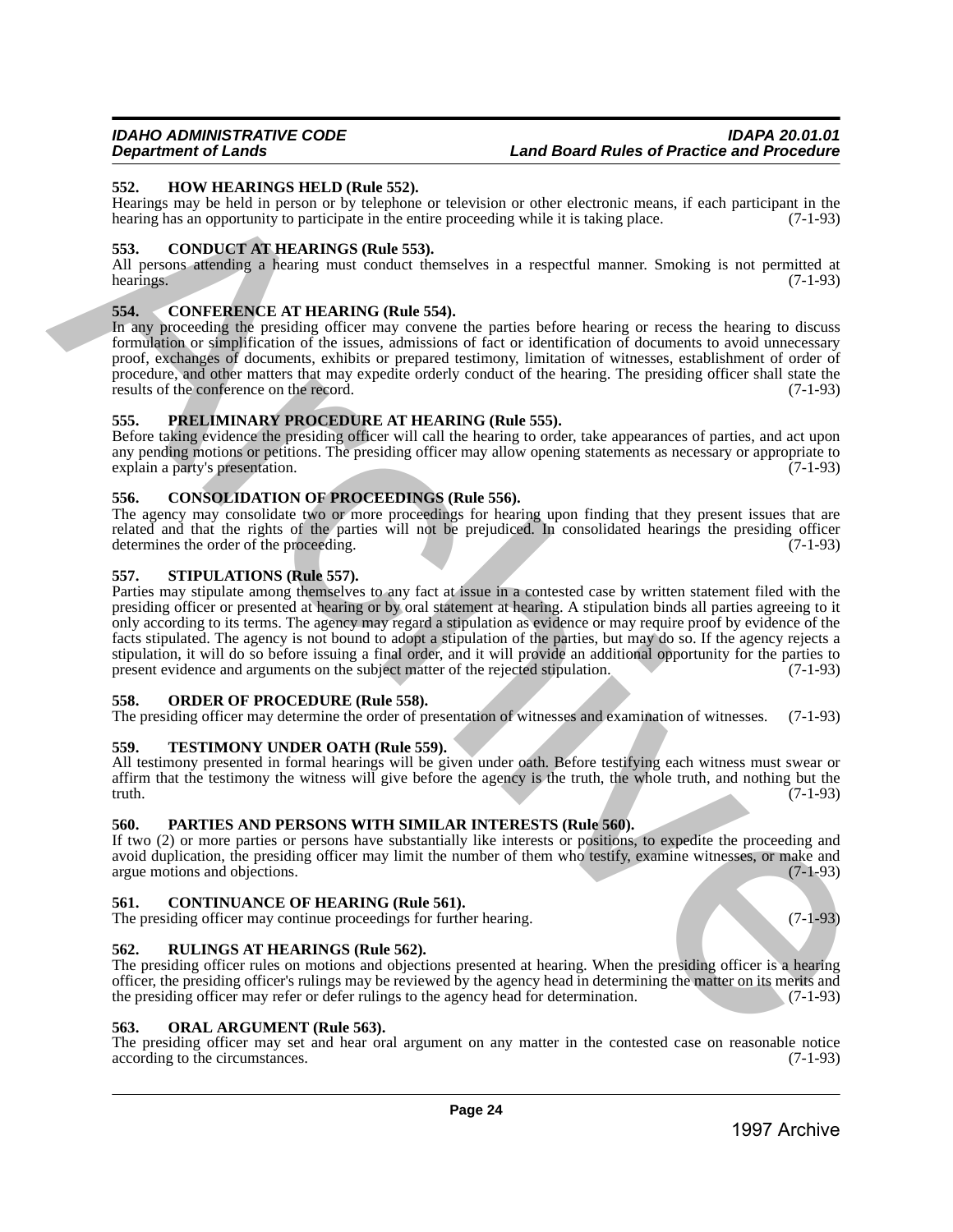## <span id="page-24-0"></span>**564. BRIEFS--MEMORANDA--PROPOSED ORDERS OF THE PARTIES--STATEMENTS OF POSITION--PROPOSED ORDER OF THE PRESIDING OFFICER (Rule 564).**

In any contested case, any party may ask to file briefs, memoranda, proposed orders of the parties or statements of position, and the presiding officer may request briefs, proposed orders of the parties, or statements of position. The presiding officer may issue a proposed order and ask the parties for comment upon the proposed order. (7-1-93)

## <span id="page-24-1"></span>**565. PROCEDURE ON PREHEARING MOTIONS (Rule 565).**

The presiding officer may consider and decide prehearing motions with or without oral argument or hearing. If oral argument or hearing on a motion is requested and denied, the presiding officer must state the grounds for denying the request. Unless otherwise provided by the presiding officer, when a motion has been filed, all parties seeking similar substantive or procedural relief must join in the motion or file a similar motion within seven (7) days after receiving the original motion. The party(ies) answering to or responding to the motion(s) will have fourteen  $(14)$  days from the time of filing of the last motion or joinder pursuant to the requirements of the previous sentence in which to respond. (7-1-93)

## <span id="page-24-2"></span>**566. JOINT HEARINGS (Rule 566).**

The agency may hold joint hearings with federal agencies, with agencies of other states, and with other agencies of the state of Idaho. When joint hearings are held, the agencies may agree among themselves which agency's rules of practice and procedure will govern. (7-1-93) practice and procedure will govern.

## <span id="page-24-3"></span>**567. -- 599. (RESERVED).**

## <span id="page-24-4"></span>**600. RULES OF EVIDENCE--EVALUATION OF EVIDENCE (Rule 600).**

Evidence should be taken by the agency to assist the parties' development of a record, not excluded to frustrate that development. The presiding officer at hearing is not bound by the Idaho Rules of Evidence. No informality in any proceeding or in the manner of taking testimony invalidates any order. The presiding officer, with or without objection, may exclude evidence that is irrelevant, unduly repetitious, inadmissible on constitutional or statutory grounds, or on the basis of any evidentiary privilege provided by statute or recognized in the courts of Idaho. All other evidence may be admitted if it is of a type commonly relied upon by prudent persons in the conduct of their affairs. The agency's experience, technical competence and specialized knowledge may be used in evaluation of evidence. **54.** A BRIFAN ATTENOTE ATTENOTE CONDETES. OF THE PARTIES ATTENETS OF NEW ARRESTS OF NEW ARRESTS OF NEW ARRESTS OF NEW ARRESTS OF NEW ARRESTS OF NEW ARRESTS OF NEW ARRESTS OF NEW ARRESTS OF NEW ARRESTS OF NEW ARRESTS OF N

(7-1-93)

## <span id="page-24-5"></span>**601. DOCUMENTARY EVIDENCE (Rule 601).**

Documentary evidence may be received in the form of copies or excerpts. Upon request, parties shall be given an opportunity to compare the copy with the original if available. (7-1-93) opportunity to compare the copy with the original if available.

## <span id="page-24-6"></span>**602. OFFICIAL NOTICE--AGENCY STAFF MEMORANDA (Rule 602).**

Official notice may be taken of any facts that could be judicially noticed in the courts of Idaho and of generally recognized technical or scientific facts within the agency's specialized knowledge. Parties shall be notified of the specific facts or material noticed and the source of the material noticed, including any agency staff memoranda and data. Notice that official notice will be taken should be provided either before or during the hearing, and must be provided before the issuance of any order that is based in whole or in part on facts or material officially noticed. Parties must be given an opportunity to contest and rebut the facts or material officially noticed. When the presiding officer proposes to notice agency staff memoranda or agency staff reports, responsible staff employees or agents shall<br>be made available for cross-examination if any party timely requests their availability. (7-1-93) be made available for cross-examination if any party timely requests their availability.

## <span id="page-24-7"></span>**603. DEPOSITIONS (Rule 603).**

Depositions may be offered into evidence. (7-1-93)

## <span id="page-24-8"></span>**604. OBJECTIONS--OFFERS OF PROOF (Rule 604).**

Grounds for objection to the admission or exclusion of evidence must be stated briefly at the time the evidence is offered. Formal exceptions to rulings admitting or excluding evidence are unnecessary and need not be taken. An offer of proof for the record consists of a statement of the substance of the excluded evidence. When a party objects to the admission of evidence, the presiding officer will rule on the objection, or, if the presiding officer is a hearing officer, the presiding officer may receive the evidence subject to later ruling by the agency head or refer the matter to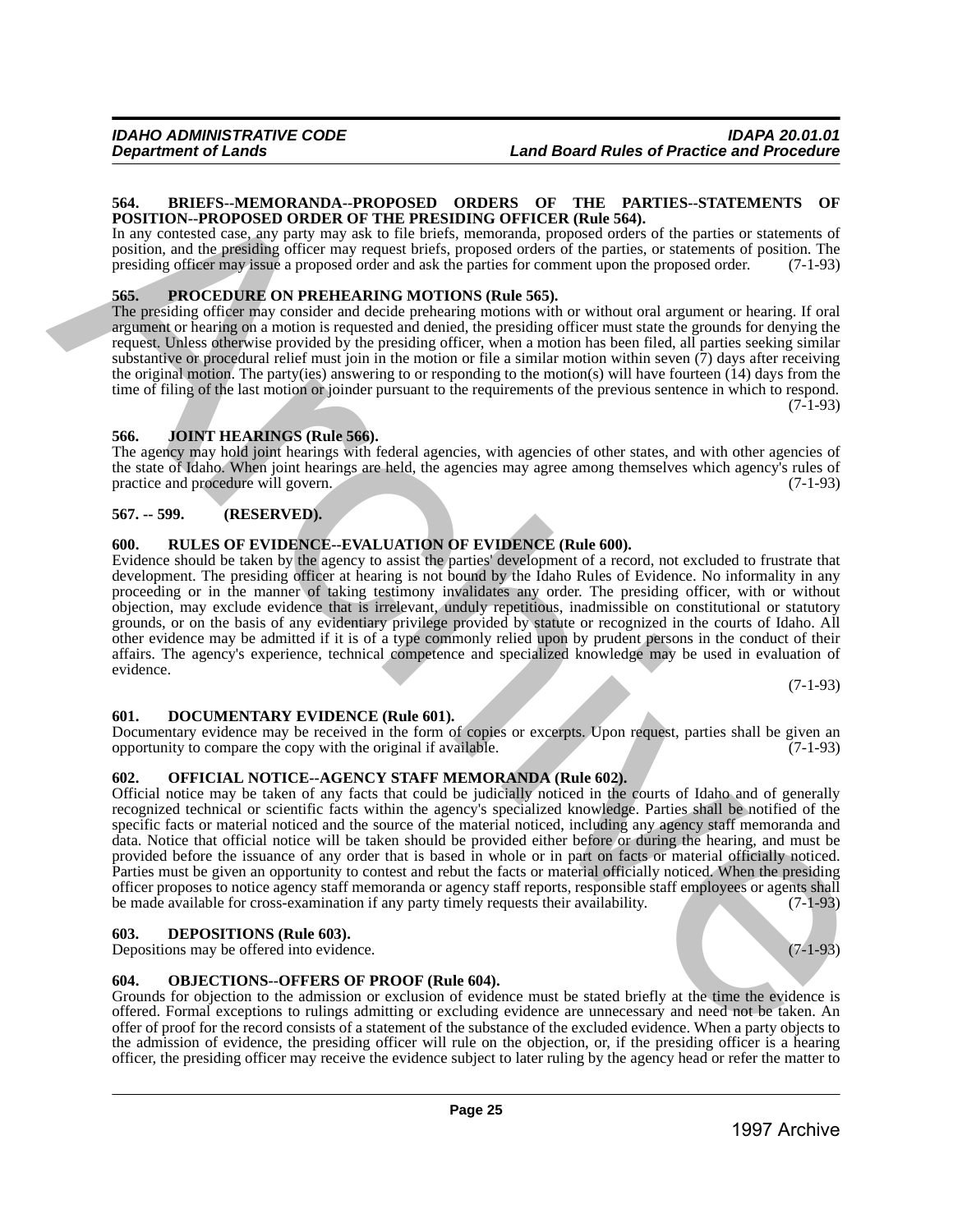## *IDAHO ADMINISTRATIVE CODE IDAPA 20.01.01* **Land Board Rules of Practice and Procedure**

the agency head. (7-1-93)

## <span id="page-25-0"></span>**605. PREPARED TESTIMONY (Rule 605).**

The presiding officer may order a witness's prepared testimony previously distributed to all parties to be included in the record of hearing as if read. Admissibility of prepared testimony is subject to Rule 600.

## <span id="page-25-1"></span>**606. EXHIBITS (Rule 606).**

Exhibit numbers may be assigned to the parties before hearing. Exhibits prepared for hearing must ordinarily be typed or printed on eight and one-half inch by eleven inch (8 1/2" x 11") white paper, except maps, charts, photographs and non-documentary exhibits may be introduced on the size or kind of paper customarily used for them. A copy of each documentary exhibit must be furnished to each party present and to the presiding officer, except for unusually bulky or voluminous exhibits that have previously been made available for the parties' inspection. Copies must be of good quality. Exhibits identified at hearing are subject to appropriate and timely objection before the close of proceedings. Exhibits to which no objection is made are automatically admitted into evidence without motion of the sponsoring party. Neither motion pictures, slides, opaque projections, videotapes, audiotapes nor other materials not capable of duplication by still photograph or reproduction on paper shall be presented as exhibits without approval of the presiding officer. (7-1-93) tic appears on the the main consistent of the main consistent in the main consistent of the main consistent in the main consistent of the main consistent in the main consistent of the main consistent in the main consisten

## <span id="page-25-2"></span>**607. -- 609. (RESERVED).**

## <span id="page-25-3"></span>**610. CONFIDENTIALITY OF SETTLEMENT NEGOTIATIONS (Rule 610)**

Settlement negotiations in a contested case are confidential, unless all participants to the negotiation agree to the contrary in writing. Facts disclosed, offers made and all other aspects of negotiation (except agreements reached) in settlement negotiations in a contested case are not part of the record. (7-1-93)

## <span id="page-25-4"></span>**611. SUGGESTION FOR OR INQUIRY ABOUT SETTLEMENTS (Rule 611).**

Through notice or order or on the record at prehearing conference or hearing, the presiding officer may inquire of the parties in any proceeding whether settlement negotiations are in progress or are contemplated or may invite settlement of an entire proceeding or certain issues. (7-1-93) settlement of an entire proceeding or certain issues.

## <span id="page-25-5"></span>**612. CONSIDERATION OF SETTLEMENTS (Rule 612).**

Settlements must be reviewed under this rule. When a settlement is presented to the presiding officer, the presiding officer will prescribe procedures appropriate to the nature of the settlement to consider the settlement. For example, the presiding officer could summarily accept settlement of essentially private disputes that have no significant implications for administration of the law for persons other than the affected parties. On the other hand, when one or more parties to a proceeding is not party to the settlement or when the settlement presents issues of significant implication for other persons, the presiding officer may convene an evidentiary hearing to consider the reasonableness of the settlement and whether acceptance of the settlement is consistent with the agency's charge under the law.

(7-1-93)

## <span id="page-25-6"></span>**613. BURDENS OF PROOF (Rule 613).**

Proponents of a proposed settlement carry the burden of showing that the settlement is in accordance with the law. The presiding officer may require the development of an appropriate record in support of or opposition to a proposed settlement as a condition of accepting or rejecting the settlement. (7-1-93) settlement as a condition of accepting or rejecting the settlement.

## <span id="page-25-7"></span>**614. SETTLEMENT NOT BINDING (Rule 614).**

The presiding officer is not bound by settlement agreements that are not unanimously accepted by all parties or that have significant implications for persons not parties. In these instances, the presiding officer will independently review any proposed settlement to determine whether the settlement is in accordance with the law. (7-1-93) review any proposed settlement to determine whether the settlement is in accordance with the law.

## <span id="page-25-8"></span>**615. -- 649. (RESERVED).**

## <span id="page-25-9"></span>**650. RECORD FOR DECISION (Rule 650).**

Requirement. The agency shall maintain an official record for each for each contested case and (unless statute provides otherwise) base its decision in a contested case on the official record for the case. (7-1-93)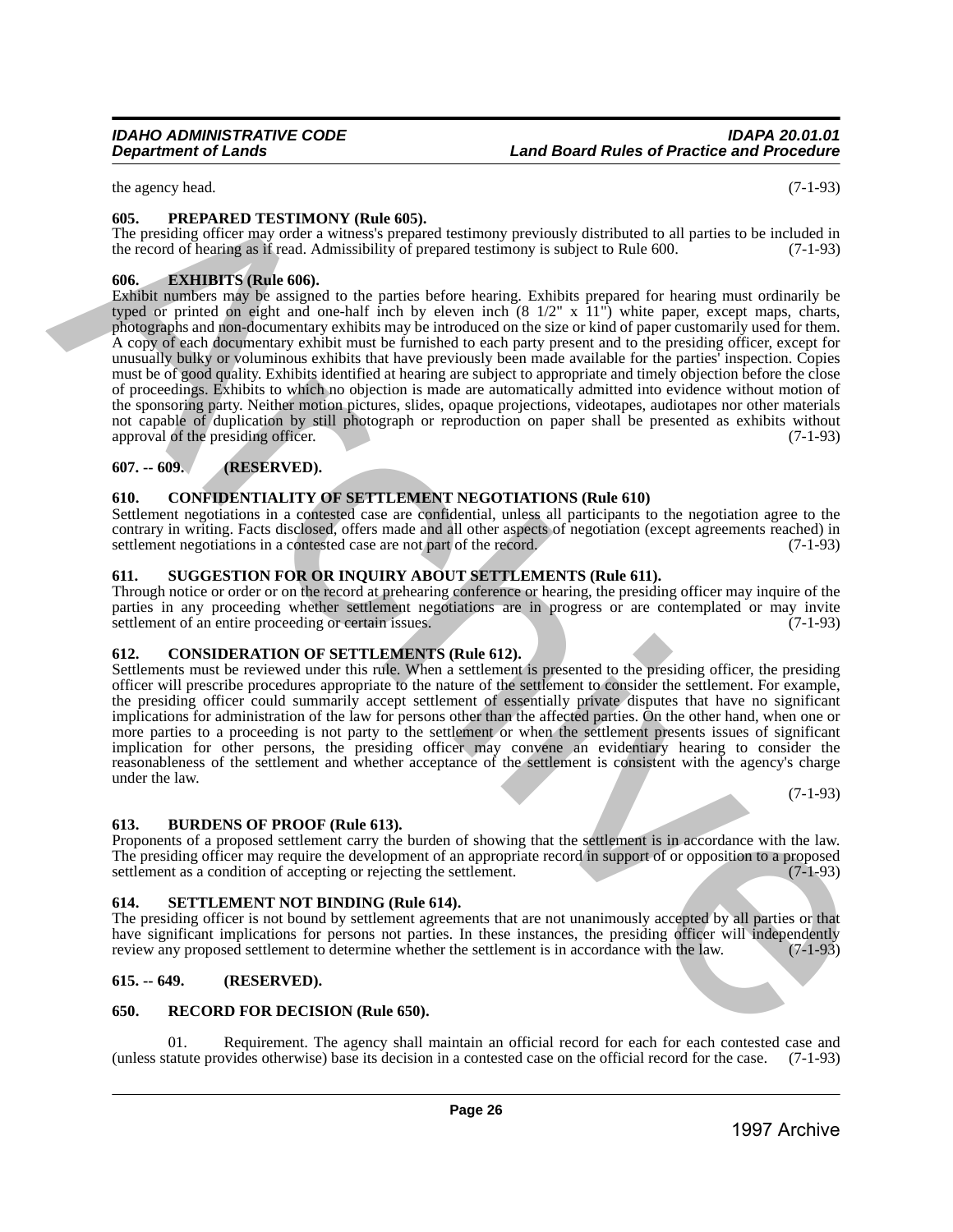| 702.            |                | <b>ISSUANCE OF DEFAULT ORDER (Rule 702).</b><br>The agency shall promptly issue a default order or withdraw the notice of proposed default order after expiration of<br>the seven days for the party to file a petition contesting the default order or receipt of a petition. If a default order is<br>issued, all further proceedings necessary to complete the contested case shall be conducted without participation of<br>the party in default (if the defaulting party is not a movant) or upon the results of the denial of the motion (if the<br>defaulting party is a movant). All issues in the contested case shall be determined, including those affecting the<br>defaulting party. If authorized by statute or rule, costs may be assessed against a defaulting party.                                                                                      | $(7-1-93)$ |
|-----------------|----------------|----------------------------------------------------------------------------------------------------------------------------------------------------------------------------------------------------------------------------------------------------------------------------------------------------------------------------------------------------------------------------------------------------------------------------------------------------------------------------------------------------------------------------------------------------------------------------------------------------------------------------------------------------------------------------------------------------------------------------------------------------------------------------------------------------------------------------------------------------------------------------|------------|
| 701.            |                | SEVEN (7) DAYS TO CHALLENGE PROPOSED DEFAULT ORDER (Rule 701).<br>Within seven (7) days after the service of the notice of proposed default order, the party against whom it was filed<br>may file a written petition requesting that a default order not be entered. The petition must state the grounds why the<br>petitioning party believes that default should not be entered.                                                                                                                                                                                                                                                                                                                                                                                                                                                                                        | $(7-1-93)$ |
| 700.            |                | NOTICE OF PROPOSED DEFAULT AFTER FAILURE TO APPEAR (Rule 700).<br>If an applicant or claimant or appellant, petitioner, complainant, or moving party fails to appear at the time and place<br>set for hearing on an application or claim or appeal, petition, complaint, or motion, the presiding officer may serve<br>upon all parties a notice of a proposed default order denying the application or claim or appeal, petition, complaint, or<br>motion. The notice of a proposed default order shall include a statement that the default order is proposed to be issued<br>because of a failure of the applicant or claimant or appellant, petitioner, complainant or moving party to appear at the<br>time and place set for hearing. The notice of proposed default order may be mailed to the last known mailing address<br>of the party proposed to be defaulted. | $(7-1-93)$ |
| $652. - 699.$   |                | (RESERVED).                                                                                                                                                                                                                                                                                                                                                                                                                                                                                                                                                                                                                                                                                                                                                                                                                                                                |            |
| 651.            |                | <b>RECORDING OF HEARINGS (Rule 651).</b><br>All hearings shall be recorded on audiotape or videotape at the agency's expense. The agency may provide for a<br>transcript of the proceeding at its own expense. Any party may have a transcript prepared at its own expense.                                                                                                                                                                                                                                                                                                                                                                                                                                                                                                                                                                                                | $(7-1-93)$ |
|                 | j.             | All recommended orders, preliminary orders, final orders, and orders on reconsideration. (7-1-93)                                                                                                                                                                                                                                                                                                                                                                                                                                                                                                                                                                                                                                                                                                                                                                          |            |
|                 | $\mathbf{i}$ . | A statement of matters officially noticed; and                                                                                                                                                                                                                                                                                                                                                                                                                                                                                                                                                                                                                                                                                                                                                                                                                             | $(7-1-93)$ |
|                 | h.             | All staff memoranda or data submitted in connection with the consideration of the proceeding;                                                                                                                                                                                                                                                                                                                                                                                                                                                                                                                                                                                                                                                                                                                                                                              | $(7-1-93)$ |
|                 | g.             | All evidentiary rulings on testimony, exhibits, or offers of proof;                                                                                                                                                                                                                                                                                                                                                                                                                                                                                                                                                                                                                                                                                                                                                                                                        | $(7-1-93)$ |
|                 |                | All briefs, memoranda, proposed orders of the parties or of the presiding officers, statements of<br>position, statements of support, and exceptions filed by parties or persons not parties;                                                                                                                                                                                                                                                                                                                                                                                                                                                                                                                                                                                                                                                                              | $(7-1-93)$ |
|                 | e.             | All offers of proof, however made;                                                                                                                                                                                                                                                                                                                                                                                                                                                                                                                                                                                                                                                                                                                                                                                                                                         | $(7-1-93)$ |
|                 |                | All evidence received or considered (including all transcripts or recordings of hearings and all<br>exhibits offered or identified at hearing);                                                                                                                                                                                                                                                                                                                                                                                                                                                                                                                                                                                                                                                                                                                            | $(7-1-93)$ |
|                 | c.             | All intermediate or interlocutory rulings of hearing officers or the agency head;                                                                                                                                                                                                                                                                                                                                                                                                                                                                                                                                                                                                                                                                                                                                                                                          | $(7-1-93)$ |
| the proceeding; |                |                                                                                                                                                                                                                                                                                                                                                                                                                                                                                                                                                                                                                                                                                                                                                                                                                                                                            | $(7-1-93)$ |
|                 | a.<br>b.       | All notices of proceedings;<br>All applications or claims or appeals, petitions, complaints, protests, motions, and answers filed in                                                                                                                                                                                                                                                                                                                                                                                                                                                                                                                                                                                                                                                                                                                                       | $(7-1-93)$ |
|                 |                |                                                                                                                                                                                                                                                                                                                                                                                                                                                                                                                                                                                                                                                                                                                                                                                                                                                                            |            |

## <span id="page-26-1"></span><span id="page-26-0"></span>**652. -- 699. (RESERVED).**

## <span id="page-26-2"></span>**700. NOTICE OF PROPOSED DEFAULT AFTER FAILURE TO APPEAR (Rule 700).**

## <span id="page-26-3"></span>**701. SEVEN (7) DAYS TO CHALLENGE PROPOSED DEFAULT ORDER (Rule 701).**

## <span id="page-26-4"></span>**702. ISSUANCE OF DEFAULT ORDER (Rule 702).**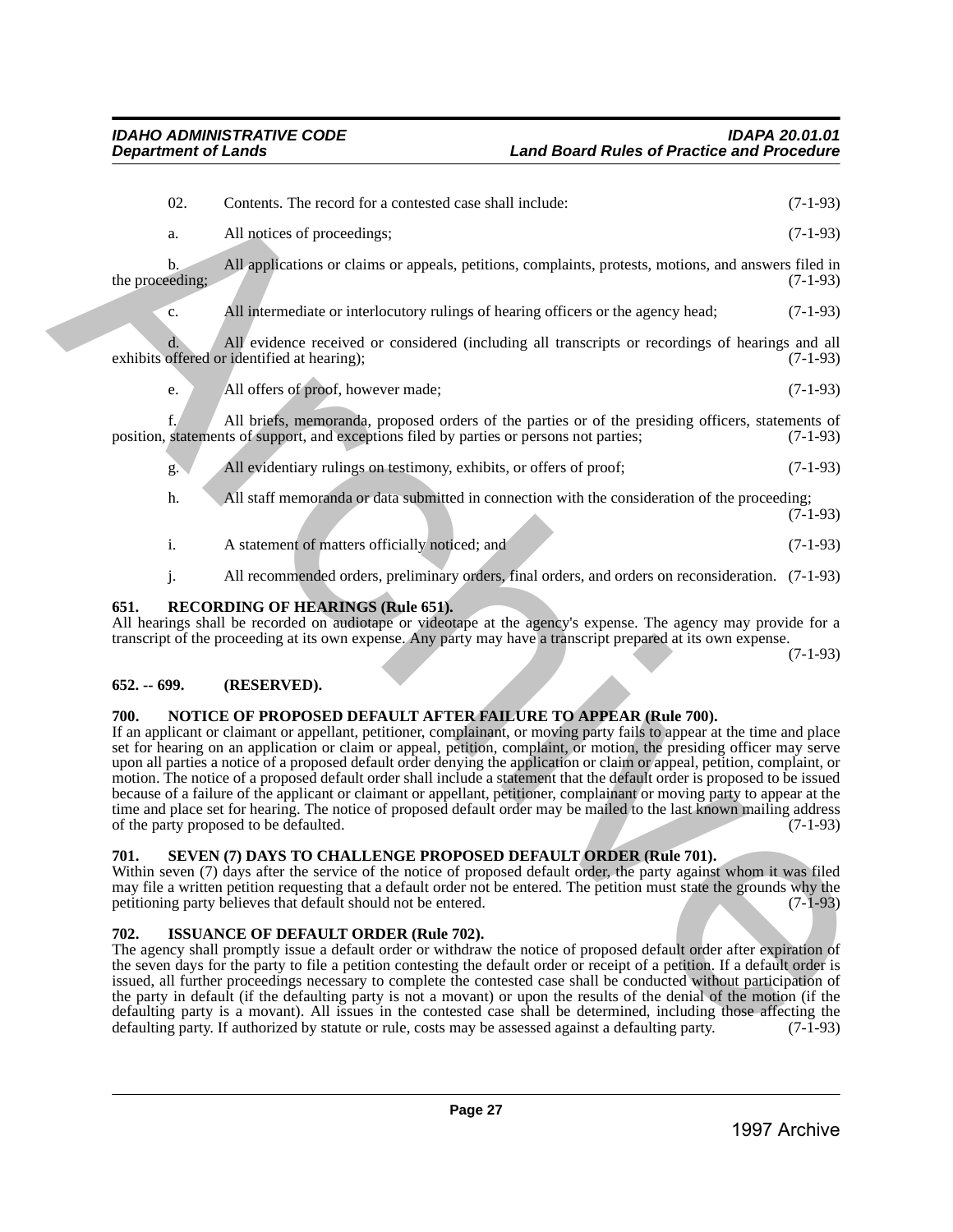## <span id="page-27-0"></span>**703. -- 709. (RESERVED).**

## <span id="page-27-1"></span>**710. INTERLOCUTORY ORDERS (Rule 710).**

Interlocutory orders are orders that do not decide all previously undecided issues presented in a proceeding, except the agency may by order decide some of the issues presented in a proceeding and provide in that order that its decision on those issues is final and subject to review by reconsideration or appeal, but is not final on other issues. Unless an order contains or is accompanied by a document containing one of the paragraphs set forth in Rules 720, 730 or 740 or a paragraph substantially similar, the order is interlocutory. The following orders are always interlocutory: orders initiating complaints or investigations; orders joining, consolidating or separating issues, proceedings or parties; orders granting or denying intervention; orders scheduling prehearing conferences, discovery, hearing, oral arguments or deadlines for written submissions; and orders compelling or refusing to compel discovery. Interlocutory orders may be reviewed by the officer issuing the order pursuant to Rules 711, 760, and 770. (7-1-93) 1997 - TO ... (GESERVED),<br>
1997 - TO ... (GESERVED) has the state of the control interesting interesting in a proceeding experimental control interesting in the state of the state of the state of the state of the state o

## <span id="page-27-2"></span>**711. REVIEW OF INTERLOCUTORY ORDERS (Rule 711).**

Any party or person affected by an interlocutory order may petition the officer issuing the order to review the interlocutory order. The officer issuing an interlocutory order may rescind, alter or amend any interlocutory order on the officer's own motion, but will not on the officer's own motion review any interlocutory order affecting any party's substantive rights without giving all parties notice and an opportunity for written comment. (7-1-93) substantive rights without giving all parties notice and an opportunity for written comment.

## <span id="page-27-3"></span>**712. -- 719. (RESERVED).**

## <span id="page-27-4"></span>**720. RECOMMENDED ORDERS (Rule 720).**

Definition. Recommended orders are orders issued by a person other than the agency head that will become a final order of the agency only after review of the agency head (or the agency head's designee) pursuant to section 67-5244, Idaho Code.

02. Content. Every recommended order must contain or be accompanied by a document containing the g paragraphs or substantially similar paragraphs: (7-1-93) following paragraphs or substantially similar paragraphs:

This is a recommended order of the hearing officer. It will not become final without action of the agency head. Any party may file a petition for reconsideration of this recommended order with the hearing officer issuing the order within fourteen (14) days of the service date of this order. The hearing officer issuing this recommended order will dispose of any petition for reconsideration within twenty-one (21) days of its receipt, or the petition will be considered denied by operation of law. See section 67-5243(3), Idaho Code. (7-1-93) petition will be considered denied by operation of law. See section 67-5243(3), Idaho Code.

Within twenty-one  $(21)$  days after (a) the service date of this recommended order, (b) the service date of a denial of a petition for reconsideration from this recommended order, or (c) the failure within twenty-one (21) days to grant or deny a petition for reconsideration from this recommended order, any party may in writing support or take exceptions to any part of this recommended order and file briefs in support of the party's position on<br>(7-1-93) any issue in the proceeding.

Written briefs in support of or taking exceptions to the recommended order shall be filed with the agency head (or designee of the agency head). Opposing parties shall have twenty-one (21) days to respond. The agency head or designee may schedule oral argument in the matter before issuing a final order. The agency head or designee will issue a final order within fifty-six (56) days of receipt of the written briefs or oral argument, whichever is later, unless waived by the parties or for good cause shown. The agency may remand the matter for further evidentiary hearings if further factual development of the record is necessary before issuing a final order. (7-1-93)

## <span id="page-27-5"></span>**721. -- 729. (RESERVED).**

## <span id="page-27-6"></span>**730. PRELIMINARY ORDERS (Rule 730).**

01. Definition. Preliminary orders are orders issued by a person other than the agency head that will become a final order of the agency unless reviewed by the agency head (or the agency head's designee) pursuant to section 67-5245, Idaho Code.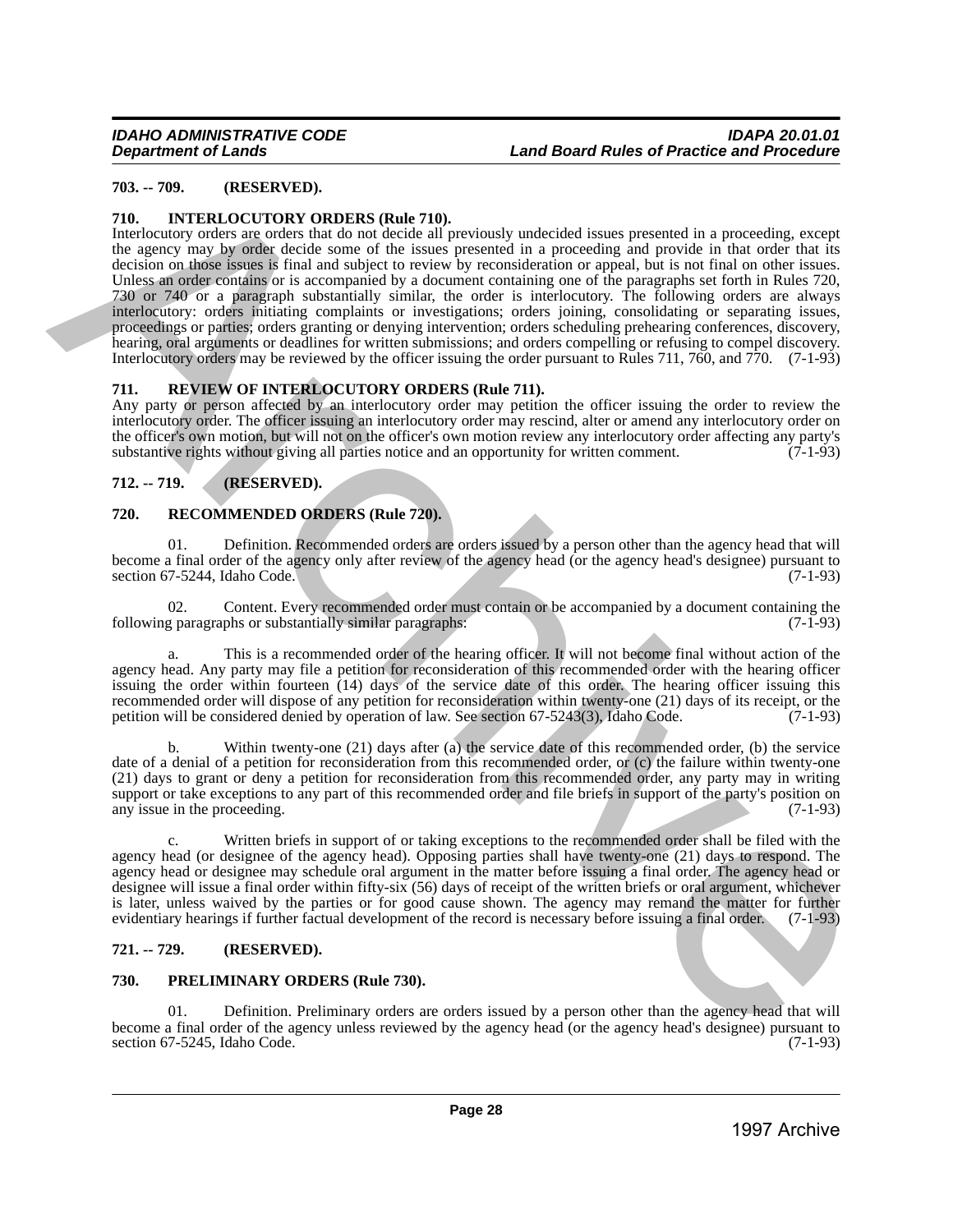02. Content. Every preliminary order must contain or be accompanied by a document containing the paragraphs or substantially similar paragraphs:  $(7-1-93)$ following paragraphs or substantially similar paragraphs:

a. This is a preliminary order of the hearing officer. It can and will become final without further action of the agency unless any party petitions for reconsideration before the hearing officer issuing it or appeals to the hearing officer's superiors in the agency. Any party may file a motion for reconsideration of this preliminary order with the hearing officer issuing the order within fourteen (14) days of the service date of this order. The hearing officer issuing this order will dispose of the petition for reconsideration within twenty-one (21) days of its receipt, or the petition will be considered denied by operation of law. See section 67-5243(3), Idaho Code. (7-1-93)

b. Within twenty-one (21) days after (a) the service date of this preliminary order, (b) the service date of the denial of a petition for reconsideration from this preliminary order, or (c) the failure within twenty-one (21) days to grant or deny a petition for reconsideration from this preliminary order, any party may in writing appeal or take exceptions to any part of the preliminary order and file briefs in support of the party's position on any issue in the proceeding to the agency head (or designee of the agency head). Otherwise, this preliminary order will become a final order of the agency. (7-1-93) order of the agency. 1997 Columnia between Markin singlet contain be accompanied by a documnic reduction (13-46)<br>
1997 Archives Archives Archives Archives Archives Archives Archives Archives Archives Archives Archives Archives Archives Archi

c. If any party appeals or takes exceptions to this preliminary order, opposing parties shall have twenty-one (21) days to respond to any party's appeal within the agency. Written briefs in support of or taking exceptions to the preliminary order shall be filed with the agency head (or designee). The agency head (or designee) may review the preliminary order on its own motion. (7-1-93)

d. If the agency head (or designee) grants a petition to review the preliminary order, the agency head (or designee) shall allow all parties an opportunity to file briefs in support of or taking exceptions to the preliminary order and may schedule oral argument in the matter before issuing a final order. The agency head (or designee) will issue a final order within fifty-six (56) days of receipt of the written briefs or oral argument, whichever is later, unless waived by the parties or for good cause shown. The agency head (or designee) may remand the matter for further evidentiary hearings if further factual development of the record is necessary before issuing a final order. (7-1-93)

Pursuant to sections 67-5270 and 67-5272, Idaho Code, if this preliminary order becomes final, any party aggrieved by the final order or orders previously issued in this case may appeal the final order and all previously issued orders in this case to district court by filing a petition in the district court of the count issued orders in this case to district court by filing a petition in the district court of the county in which:

|                  | A hearing was held;                               | $(7-1-93)$ |
|------------------|---------------------------------------------------|------------|
| $\cdot$ .<br>11. | The final agency action was taken;                | $(7-1-93)$ |
| $\cdots$<br>111. | The party seeking review of the order resides; or | (7-1-93)   |

iv. The real property or personal property that was the subject of the agency action is attached.

(7-1-93)

f. This appeal must be filed within twenty-eight (28) days of this preliminary order becoming final. See section 67-5273, Idaho Code. The filing of an appeal to district court does not itself stay the effectiveness or enforcement of the order under appeal. (7-1-93) enforcement of the order under appeal.

## <span id="page-28-0"></span>**731. -- 739. (RESERVED).**

## <span id="page-28-1"></span>**740. FINAL ORDERS (Rule 740).**

01. Definition. Final orders are preliminary orders that have become final under Rule 730 pursuant to section 67-5245, Idaho Code, or orders issued by the agency head pursuant to section 67-5246, Idaho Code. (7-1-93)

02. Content. Every final order issued by the agency head must contain or be accompanied by a net containing the following paragraphs or substantially similar paragraphs: (7-1-93) document containing the following paragraphs or substantially similar paragraphs:

a. This is a final order of the agency. Any party may file a motion for reconsideration of this final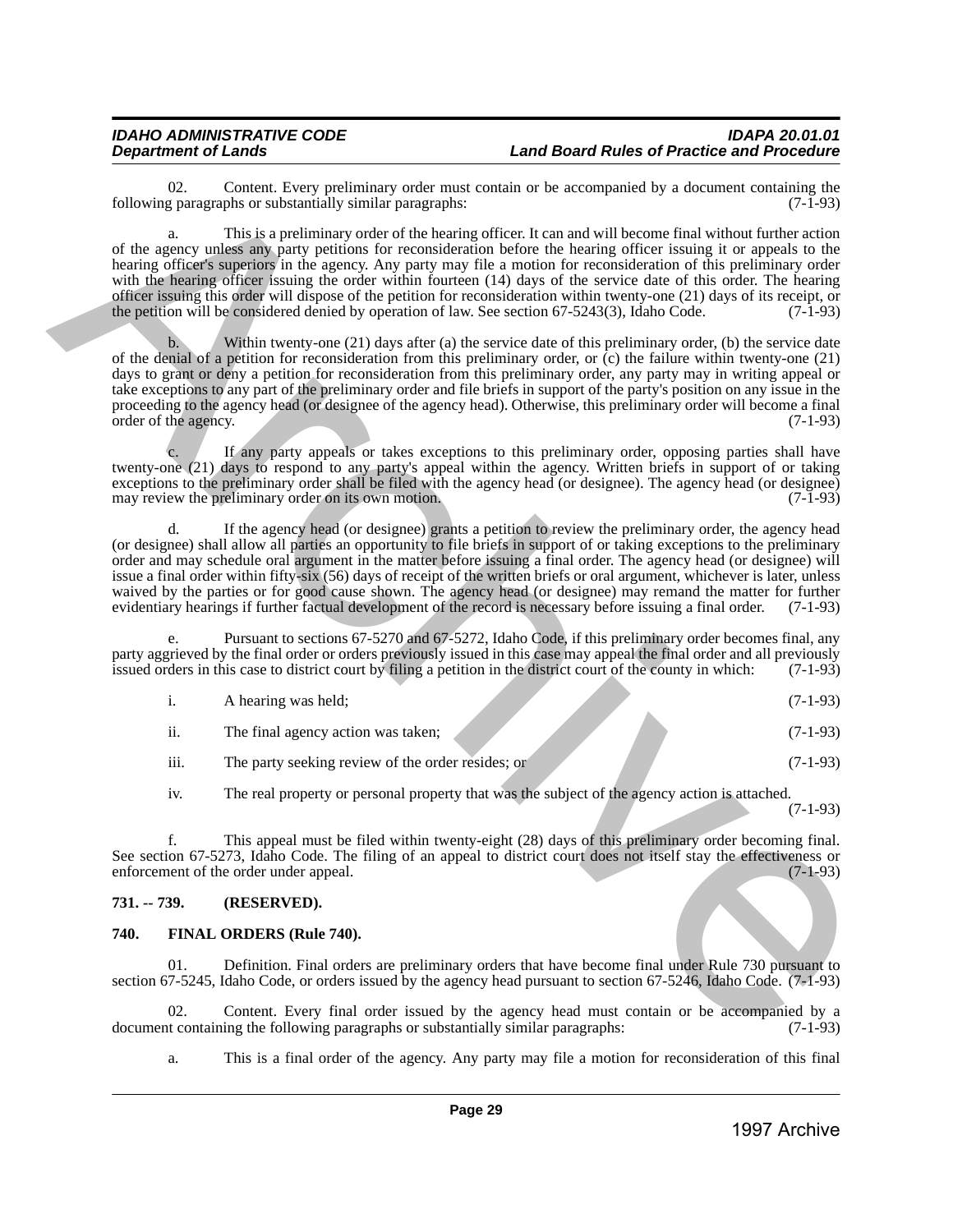order within fourteen (14) days of the service date of this order. The agency will dispose of the petition for reconsideration within twenty-one (21) days of its receipt, or the petition will be considered denied by operation of law. See section 67-5246(4), Idaho Code. (7-1-93)

b. Pursuant to sections 67-5270 and 67-5272, Idaho Code, any party aggrieved by this final order or orders previously issued in this case may appeal this final order and all previously issued orders in this case to district court by filing a petition in the district court of the county in which:

| A hearing was held; | $(7-1-93)$ |
|---------------------|------------|
|                     |            |

ii. The final agency action was taken; (7-1-93)

iii. The party seeking review of the order resides; or (7-1-93)

iv. The real property or personal property that was the subject of the agency action is attached.

(7-1-93)

An appeal must be filed within twenty-eight (28) days (a) of the service date of this final order, (b) of an order denying petition for reconsideration, or (c) the failure within twenty-one (21) days to grant or deny a petition for reconsideration, whichever is later. See section 67-5273, Idaho Code. The filing of an appeal to district court does not itself stay the effectiveness or enforcement of the order under appeal. (7-1-93)

## <span id="page-29-0"></span>**741. -- 749. (RESERVED).**

## <span id="page-29-1"></span>**750. ORDER NOT DESIGNATED (Rule 750).**

If an order does not designate itself as recommended, preliminary or final at its release, but is designated as recommended, preliminary or final after its release, its effective date for purposes of reconsideration or appeal is the date of the order of designation. If a party believes that an order not designated as a recommended order, preliminary order or final order according to the terms of these rules should be designated as a recommended order, preliminary order or final order, the party may move to designate the order as recommended, preliminary or final, as appropriate.

 $(7-1-93)$ 

## <span id="page-29-2"></span>**751. -- 759. (RESERVED).**

## <span id="page-29-3"></span>**760. MODIFICATION OF ORDER ON PRESIDING OFFICER'S OWN MOTION (Rule 760).**

A hearing officer issuing a recommended or preliminary order may modify the recommended or preliminary order on the hearing officer's own motion within fourteen (14) days after issuance of the recommended or preliminary order by withdrawing the recommended or preliminary order and issuing a substitute recommended or preliminary order. The agency head may modify or amend a final order of the agency (be it a preliminary order that became final because no party challenged it or a final order issued by the agency head itself) at any time before notice of appeal to District Court has been filed or the expiration of the time for appeal to District Court, whichever is earlier, by withdrawing the earlier final order and substituting a new final order for it. (7-1-93) wish content (i) they all the section of the section of the section of the section of the section of the section of the section of the section of the section of the section of the section of the section of the section o

## <span id="page-29-4"></span>**761. -- 769. (RESERVED).**

## <span id="page-29-5"></span>**770. CLARIFICATION OF ORDERS (Rule 770).**

Any party or person affected by an order may petition to clarify any order, whether interlocutory, recommended, preliminary or final. Petitions for clarification from final orders do not suspend or toll the time to petition for reconsideration or appeal the order. A petition for clarification may be combined with a petition for reconsideration or stated in the alternative as a petition for clarification and/or reconsideration.

## <span id="page-29-6"></span>**771. -- 779. (RESERVED).**

## <span id="page-29-7"></span>**780. STAY OF ORDERS (Rule 780).**

Any party or person affected by an order may petition the agency to stay any order, whether interlocutory or final. Interlocutory or final orders may be stayed by the judiciary according to statute. The agency may stay any interlocutory or final order on its own motion. (7-1-93) interlocutory or final order on its own motion.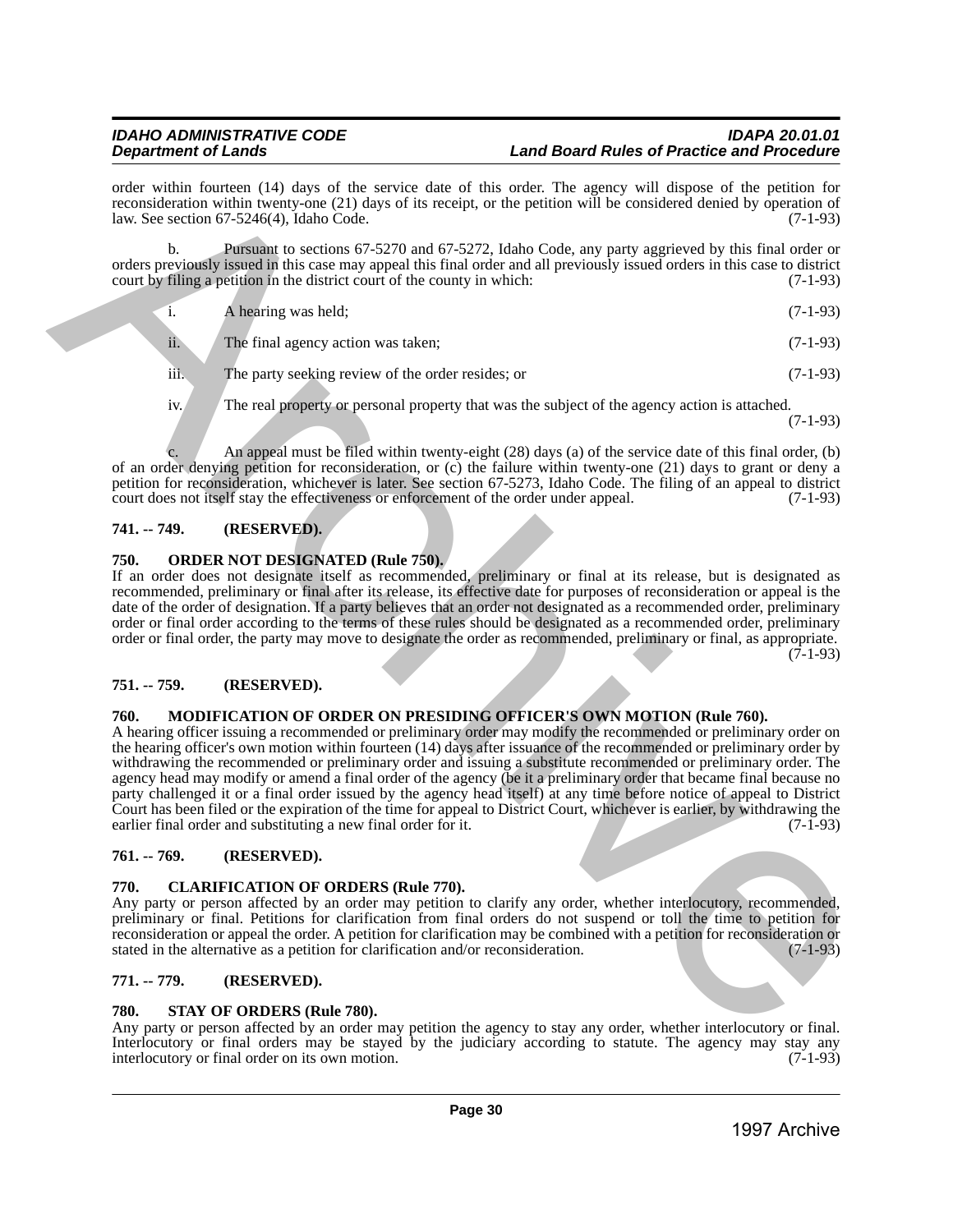## <span id="page-30-0"></span>**781. -- 789. (RESERVED).**

## <span id="page-30-1"></span>**790. PERSONS WHO MAY APPEAL (Rule 790).**

## <span id="page-30-2"></span>**791. NOTICE OF APPEAL (Rule 791).**

| 781. -- 789.  |                         | (RESERVED).                                                                                                                                                                                                                                                                                                                                                                                                                                                                                                                                                                                                                                                                       |            |
|---------------|-------------------------|-----------------------------------------------------------------------------------------------------------------------------------------------------------------------------------------------------------------------------------------------------------------------------------------------------------------------------------------------------------------------------------------------------------------------------------------------------------------------------------------------------------------------------------------------------------------------------------------------------------------------------------------------------------------------------------|------------|
| 790.          |                         | PERSONS WHO MAY APPEAL (Rule 790).<br>Pursuant to section 67-5270, Idaho Code, any party aggrieved by a final order of an agency in a contested case may<br>appeal to district court. Pursuant to section 67-5271, Idaho Code, a person is not entitled to judicial review of an<br>agency action in district court until that person has exhausted all administrative remedies available with the agency,<br>but a preliminary, procedural, or intermediate agency action or ruling is immediately reviewable in district court if<br>review of the final agency action would not provide an adequate remedy.                                                                    | $(7-1-93)$ |
| 791.          |                         | <b>NOTICE OF APPEAL (Rule 791).</b><br>The notice of appeal must be filed with the agency and with the district court and served on all parties.                                                                                                                                                                                                                                                                                                                                                                                                                                                                                                                                  | $(7-1-93)$ |
|               | 01.<br>county in which: | Filing. Pursuant to section 67-5272, Idaho Code, appeals may be filed in the District Court of the                                                                                                                                                                                                                                                                                                                                                                                                                                                                                                                                                                                | $(7-1-93)$ |
|               | a.                      | The hearing was held;                                                                                                                                                                                                                                                                                                                                                                                                                                                                                                                                                                                                                                                             | $(7-1-93)$ |
|               | b.                      | The final agency action was taken;                                                                                                                                                                                                                                                                                                                                                                                                                                                                                                                                                                                                                                                | $(7-1-93)$ |
|               | c.                      | The party seeking review of the agency action resides; or                                                                                                                                                                                                                                                                                                                                                                                                                                                                                                                                                                                                                         | $(7-1-93)$ |
|               | d.                      | The real property or personal property that was the subject of the agency is attached.                                                                                                                                                                                                                                                                                                                                                                                                                                                                                                                                                                                            | $(7-1-93)$ |
|               | 02.                     | Time. Pursuant to section 67-5273, Idaho Code, a petition for judicial review of a final order in a<br>contested case must be filed within twenty-eight (28) days:                                                                                                                                                                                                                                                                                                                                                                                                                                                                                                                | $(7-1-93)$ |
|               | a.                      | Of the service date of the final order;                                                                                                                                                                                                                                                                                                                                                                                                                                                                                                                                                                                                                                           | $(7-1-93)$ |
|               | $\mathbf{b}$ .          | Of the denial of the petition for reconsideration; or                                                                                                                                                                                                                                                                                                                                                                                                                                                                                                                                                                                                                             | $(7-1-93)$ |
|               | c.                      | The failure within twenty-one $(21)$ days to grant or deny the petition for reconsideration.                                                                                                                                                                                                                                                                                                                                                                                                                                                                                                                                                                                      | $(7-1-93)$ |
| 792. -- 799.  |                         | (RESERVED).                                                                                                                                                                                                                                                                                                                                                                                                                                                                                                                                                                                                                                                                       |            |
| 800.          |                         | FORMAL AND INFORMAL RULE-MAKING (Rule 800).<br>Formal rule-making refers only to rule-making procedures associated with formal notice of proposed rule-making,<br>receipt of and consideration of written or oral comment on the record in response to notice of proposed rule-making,<br>and adoption of rules. Informal rule-making refers to informal procedures for development of, comment upon, or<br>review of rules for later formal consideration. No rule may come into effect solely as a result of informal rule-making.<br>Agreements coming from informal rule-making must be finalized by formal rule-making.                                                      | $(7-1-93)$ |
| $801. - 809.$ |                         | (RESERVED).                                                                                                                                                                                                                                                                                                                                                                                                                                                                                                                                                                                                                                                                       |            |
| 810.          |                         | LEGISLATIVE PREFERENCE FOR NEGOTIATED RULE-MAKING PROCEDURES (Rule 810).<br>This rule addresses informal, negotiated rule-making as described by Section 67-5220, Idaho Code. The agency,<br>when feasible, shall proceed by informal, negotiated rule-making in order to improve the substance of proposed rules<br>by drawing upon shared information, expertise and technical abilities possessed by the affected parties; to arrive at a<br>consensus on the content of the rule; to expedite formal rule-making; and to lessen the likelihood that affected parties<br>will resist enforcement or challenge the rules in court.                                              | $(7-1-93)$ |
| 811.          |                         | PUBLICATION IN IDAHO ADMINISTRATIVE BULLETIN (Rule 811).<br>If the agency determines that informal, negotiated rule-making is feasible, it shall publish in the Idaho Administrative<br>Bulletin a notice of intent to promulgate a rule. Reasons why the agency may determine that informal, negotiated<br>rule-making is not feasible include, but are not limited to, the need for temporary rule-making, the simple nature of<br>the proposed rule change, the lack of identifiable representatives of affected interests, or determination that affected<br>interests are not likely to reach a consensus on a proposed rule. The determination of the agency whether to use |            |
|               |                         | Page 31                                                                                                                                                                                                                                                                                                                                                                                                                                                                                                                                                                                                                                                                           |            |
|               |                         | 1997 Archive                                                                                                                                                                                                                                                                                                                                                                                                                                                                                                                                                                                                                                                                      |            |

| Of the service date of the final order;               | $(7-1-93)$ |
|-------------------------------------------------------|------------|
| Of the denial of the petition for reconsideration; or | $(7-1-93)$ |

## <span id="page-30-3"></span>**792. -- 799. (RESERVED).**

## <span id="page-30-4"></span>**800. FORMAL AND INFORMAL RULE-MAKING (Rule 800).**

## <span id="page-30-5"></span>**801. -- 809. (RESERVED).**

## <span id="page-30-6"></span>**810. LEGISLATIVE PREFERENCE FOR NEGOTIATED RULE-MAKING PROCEDURES (Rule 810).**

## <span id="page-30-7"></span>**811. PUBLICATION IN IDAHO ADMINISTRATIVE BULLETIN (Rule 811).**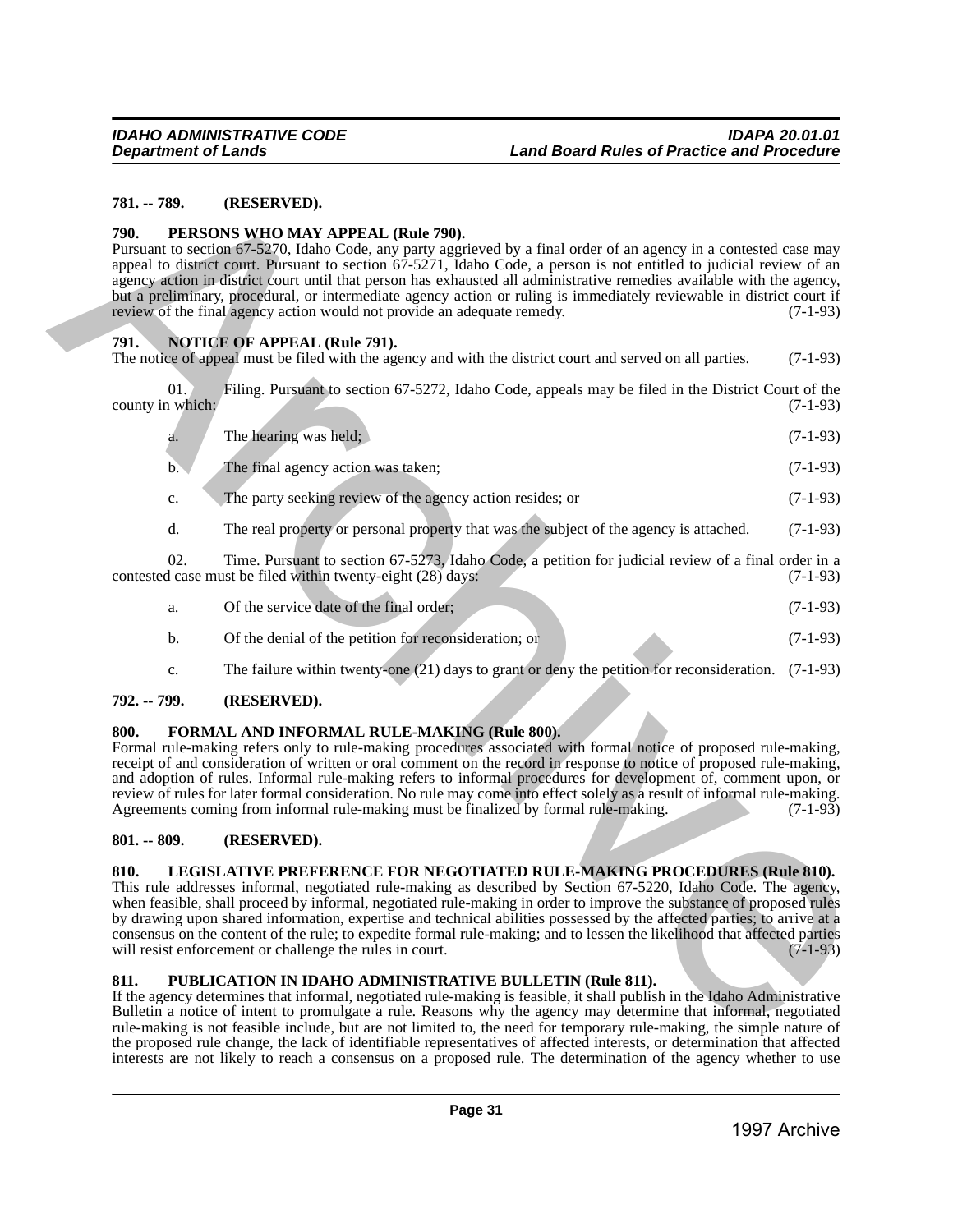## *IDAHO ADMINISTRATIVE CODE IDAPA 20.01.01* **Land Board Rules of Practice and Procedure**

informal, negotiated rule-making is not reviewable. (7-1-93)

## <span id="page-31-0"></span>**812. CONTENTS OF NOTICE OF INTENT TO PROMULGATE RULES (Rule 812).**

The notice of intent to promulgate rules shall announce that the agency intends to proceed by way of informal, negotiated rule-making to develop a proposed rule and shall include: (7-1-93)

01. Subject Matter. A brief, nontechnical statement of the subject matter to be addressed in the rule-making. (7-1-93) proposed rule-making.

02. Authority. The statutory authority for the rule-making (7-1-93)

03. Obtain Copy. An explanation how to obtain a preliminary draft of the proposed rules, if one is available. (7-1-93) available. (7-1-93)

04. Issues. The principal issues involved and the interests which are likely to be significantly affected by the rule. (7-1-93) by the rule.  $(7-1-93)$ 

05. Agency Contacts. The person(s) designated to represent the agency.  $(7-1-93)$ 

06. Method of Participation. An explanation how a person may participate in the informal, negotiated ing. rule-making. (7-1-93)

07. Schedule. A proposed schedule for written comments or for a public meeting of interested persons, and a target date, if one exists, to complete negotiation and to publish a proposed rule for notice and comment.

(7-1-93)

## <span id="page-31-1"></span>**813. PUBLIC MEETINGS (Rule 813).**

The agency may convene public meetings of interested persons to consider the matter proposed by the agency and to attempt to reach a consensus concerning a proposed rule with respect to the matter and any other matter the parties determine is relevant to the proposed rule. Person(s) representing the agency may participate in the deliberations.

(7-1-93)

## <span id="page-31-2"></span>**814. REPORTS TO THE AGENCY (Rule 814).**

If the parties reach a consensus on a proposed rule, they shall transmit to the agency a report stating their consensus and, if appropriate, a draft of a proposed rule incorporating that consensus. If the parties are unable to reach a consensus on particular issues, they may transmit to the agency a report specifying those areas on which they reached consensus and those on which they did not, together with arguments for and against positions advocated by various participants. The participants or any individual participant may also include in a report any information, recommendations, or materials considered appropriate. (7-1-93) internal, any method internality is not everywhethed by the spin state in the spin state. The spin state is the spin state of the spin state of the spin state of the spin state of the spin state of the spin state of the s

## <span id="page-31-3"></span>**815. AGENCY CONSIDERATION OF REPORT (Rule 815).**

The agency may accept in whole or in part or reject the consensus reached by the parties in publishing a proposed rule for notice and comment. (7-1-93)

## <span id="page-31-4"></span>**816. -- 819. (RESERVED).**

## <span id="page-31-5"></span>**820. FORM AND CONTENTS OF PETITION TO INITIATE RULE-MAKING (Rule 820).**

This rule addresses petitions to initiate rule-making as described by section 67-5230, Idaho Code. (7-1-93)

01. Requirement. Any person petitioning for initiation of rule-making must substantially comply with (7-1-93) this rule.  $(7-1-93)$ 

- 02. Form and Contents. The petition must be filed with the agency and shall: (7-1-93)
- a. Identify the petitioner and state the petitioner's interest(s) in the matter; (7-1-93)
- b. Describe the nature of the rule or amendment to the rule urged to be promulgated and the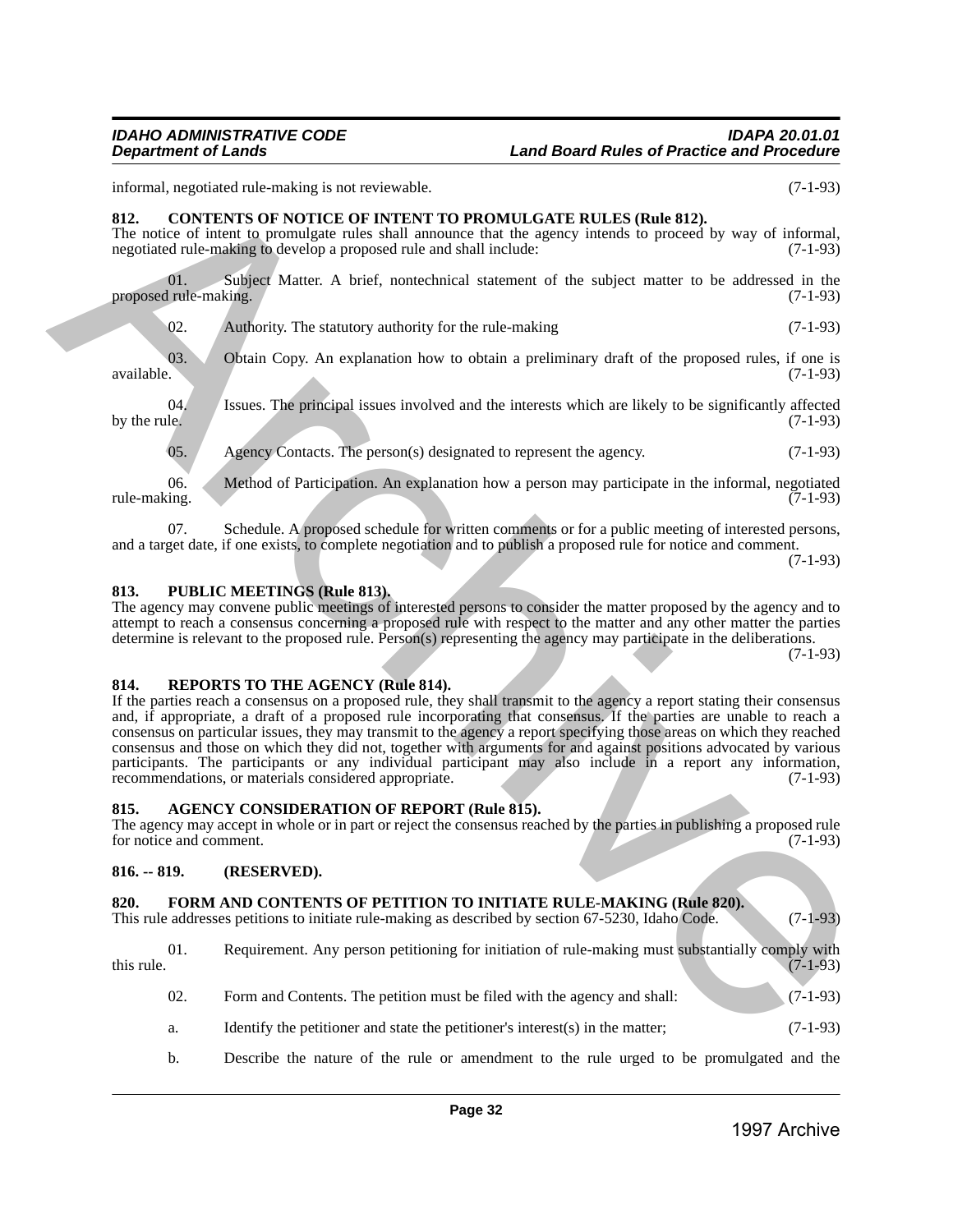## <span id="page-32-0"></span>**821. AGENCY RESPONSE TO PETITION (Rule 821).**

|                     | The hearing was held;                | $(7-1-93)$ |
|---------------------|--------------------------------------|------------|
| $\cdot\cdot$<br>11. | This final agency action was taken;  | $(7-1-93)$ |
| iii.                | The party seeking review resides; or | $(7-1-93)$ |

## <span id="page-32-1"></span>**822. NOTICE OF INTENT TO INITIATE RULE-MAKING CONSTITUTES ACTION ON PETITION (Rule 822).**

## <span id="page-32-2"></span>**823. -- 829. (RESERVED).**

## <span id="page-32-3"></span>**830. REQUIREMENTS FOR NOTICE OF PROPOSED RULE-MAKING (Rule 830).**

| petitioner's suggested rule or amendment; and |                            |                                                                                                                                                                                                                                                                                                                                                                                                                                                                                                                                                                                                                |              |  |  |
|-----------------------------------------------|----------------------------|----------------------------------------------------------------------------------------------------------------------------------------------------------------------------------------------------------------------------------------------------------------------------------------------------------------------------------------------------------------------------------------------------------------------------------------------------------------------------------------------------------------------------------------------------------------------------------------------------------------|--------------|--|--|
|                                               | $c_{\cdot}$                | Indicate the statute, order, rule, or other controlling law, and the factual allegations upon which the<br>petitioner relies to support the proposed rule-making. Legal assertions in the petition may be accompanied by<br>citations of cases and/or statutory provisions.                                                                                                                                                                                                                                                                                                                                    | $(7-1-93)$   |  |  |
| 821.                                          |                            | <b>AGENCY RESPONSE TO PETITION (Rule 821).</b>                                                                                                                                                                                                                                                                                                                                                                                                                                                                                                                                                                 |              |  |  |
|                                               | 01.                        | Action of Agency. Within twenty-eight (28) days after the agency has received a petition to initiate<br>rule-making, the agency shall initiate rule-making proceedings in accordance with sections 67-5220 through 67-5225,<br>Idaho Code, or deny the petition in writing, stating its reasons for the denial.                                                                                                                                                                                                                                                                                                | $(7-1-93)$   |  |  |
|                                               | 02.                        | Denial. If the petition is denied, the written denial shall state:                                                                                                                                                                                                                                                                                                                                                                                                                                                                                                                                             | $(7-1-93)$   |  |  |
|                                               |                            | The agency has denied your petition to initiate rule-making. This denial is a final agency action<br>within the meaning of section 67-5230, Idaho Code.                                                                                                                                                                                                                                                                                                                                                                                                                                                        | $(7-1-93)$   |  |  |
|                                               | $\mathbf b$ .              | Pursuant to section 67-5270, Idaho Code, any person aggrieved by this final agency action may<br>seek review of the denial to initiate rule-making by filing a petition in the District Court of the county in which:                                                                                                                                                                                                                                                                                                                                                                                          | $(7-1-93)$   |  |  |
|                                               | i.                         | The hearing was held;                                                                                                                                                                                                                                                                                                                                                                                                                                                                                                                                                                                          | $(7-1-93)$   |  |  |
|                                               | ii.                        | This final agency action was taken;                                                                                                                                                                                                                                                                                                                                                                                                                                                                                                                                                                            | $(7-1-93)$   |  |  |
|                                               | iii.                       | The party seeking review resides; or                                                                                                                                                                                                                                                                                                                                                                                                                                                                                                                                                                           | $(7-1-93)$   |  |  |
|                                               | iv.<br>making is attached. | The real property or personal property that was the subject of the denial of the petition for rule-                                                                                                                                                                                                                                                                                                                                                                                                                                                                                                            | $(7-1-93)$   |  |  |
|                                               | $\mathbf{c}$ .             | This appeal must be filed within twenty-eight (28) days of the service date of this denial of the<br>petition to initiate rule-making. See section 67-5273, Idaho Code.                                                                                                                                                                                                                                                                                                                                                                                                                                        | $(7-1-93)$   |  |  |
| 822.<br>(Rule 822).                           |                            | NOTICE OF INTENT TO INITIATE RULE-MAKING CONSTITUTES ACTION ON PETITION<br>The agency may initiate rule-making proceedings in response to a petition to initiate rule-making by issuing a notice<br>of intent to promulgate rules in the Idaho Administrative Bulletin on the subject matter of the petition if it wishes to<br>obtain further comment whether a rule should be proposed or what rule should be proposed. Issuance of a notice of<br>intent to promulgate rules satisfies an agency's obligations to take action on the petition and is not a denial of a<br>petition to initiate rule-making. | $(7-1-93)$   |  |  |
| $823. - 829.$                                 |                            | (RESERVED).                                                                                                                                                                                                                                                                                                                                                                                                                                                                                                                                                                                                    |              |  |  |
| 830.                                          |                            | REQUIREMENTS FOR NOTICE OF PROPOSED RULE-MAKING (Rule 830).                                                                                                                                                                                                                                                                                                                                                                                                                                                                                                                                                    |              |  |  |
|                                               | 01.                        | Content. Every notice of proposed rule-making shall include:                                                                                                                                                                                                                                                                                                                                                                                                                                                                                                                                                   | $(7-1-93)$   |  |  |
|                                               | a.                         | A statement of the subject matter of the proposed rules;                                                                                                                                                                                                                                                                                                                                                                                                                                                                                                                                                       | $(7-1-93)$   |  |  |
|                                               | b.                         | A statement of the legal authority for the proposed rules;                                                                                                                                                                                                                                                                                                                                                                                                                                                                                                                                                     | $(7-1-93)$   |  |  |
|                                               | c.                         | A statement in nontechnical terms of the purpose of the proposed rules;                                                                                                                                                                                                                                                                                                                                                                                                                                                                                                                                        | $(7-1-93)$   |  |  |
|                                               | d.                         | A statement whether the agency intends to conduct oral presentations concerning the proposed<br>rules, and, if not, what persons must do in order to request an oral presentation;                                                                                                                                                                                                                                                                                                                                                                                                                             | $(7-1-93)$   |  |  |
|                                               | e.                         | The address to which written submissions concerning the proposed rules must be mailed; $(7-1-93)$                                                                                                                                                                                                                                                                                                                                                                                                                                                                                                              |              |  |  |
|                                               |                            | Page 33                                                                                                                                                                                                                                                                                                                                                                                                                                                                                                                                                                                                        |              |  |  |
|                                               |                            |                                                                                                                                                                                                                                                                                                                                                                                                                                                                                                                                                                                                                | 1997 Archive |  |  |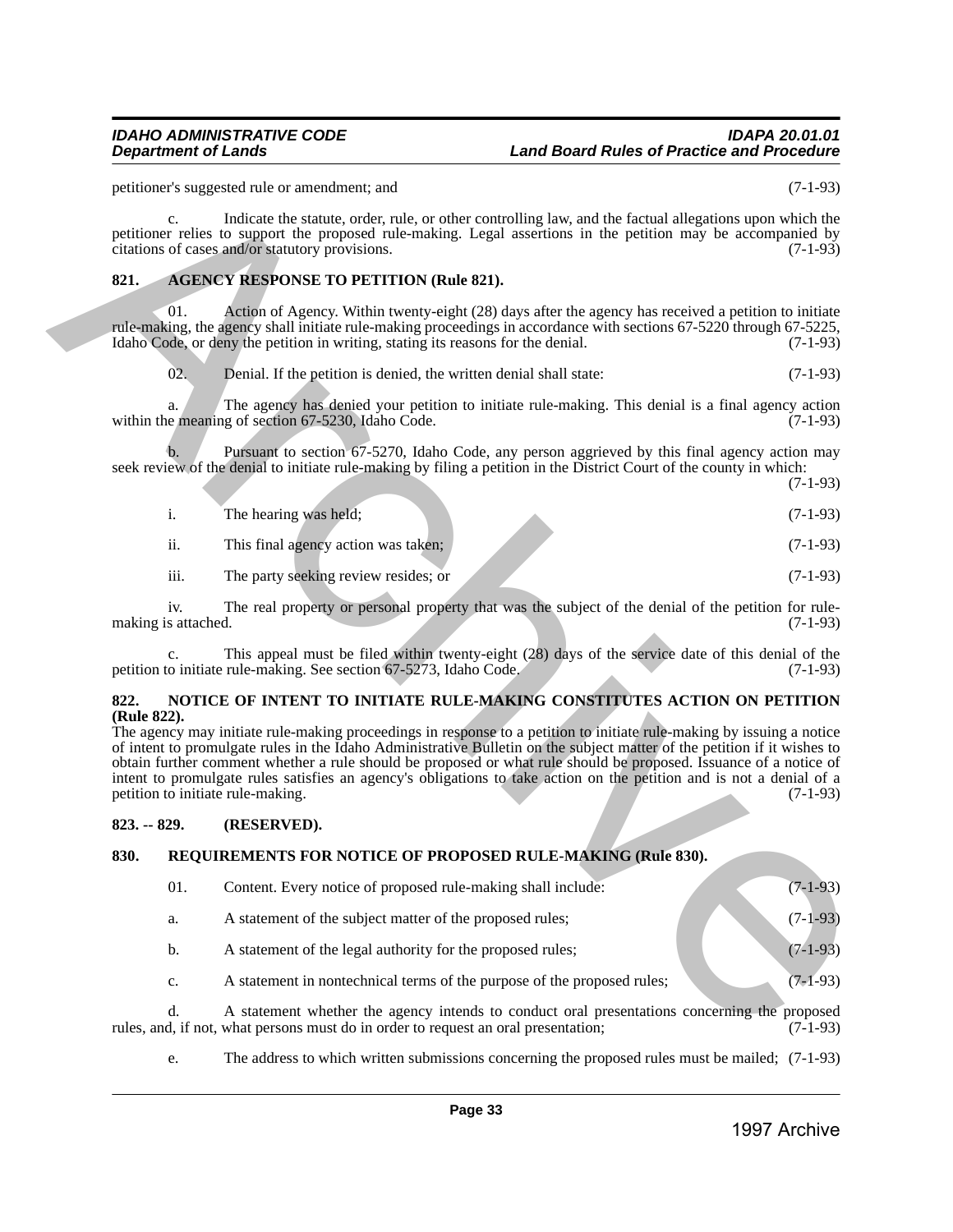f. The name and telephone number of an agency contact to whom questions about the proposed rules eferred: (7-1-93) may be referred;

g. The deadline for written comment on the proposed rules and for asking for an oral presentation concerning the proposed rules; (7-1-93)

h. A statement whether negotiated rule-making has been conducted, and if not, why not; and (7-1-93)

i. A summary of the proposed rules. (7-1-93)

02. Availability of Information. This information will be published in the Idaho Administrative Bulletin and be available directly from the agency. The notice of proposed rule-making must be accompanied by a document showing the text of the proposed rule in legislative format. (7-1-93) document showing the text of the proposed rule in legislative format.

## <span id="page-33-0"></span>**831. INFORMAL PHASES OF FORMAL RULE-MAKING (Rule 831).**

In addition to the formal phases of rule-making proceedings, the agency may schedule meetings after the formal proposal of rules to explain the operation of the rules proposed. (7-1-93) proposal of rules to explain the operation of the rules proposed.

## <span id="page-33-1"></span>**832. COMMENTS ON PROPOSED RULES (Rule 832).**

Deadlines for comment upon proposed rules or amendments to proposed rules will be set forth in the Idaho Administrative Bulletin. Comments should be made to the officers listed in the notices of proposed rule-making published in the Idaho Administrative Bulletin. Further information concerning individual rule-making should be directed to the contact person listed for that rule-making in the Idaho Administrative Bulletin. (7-1-93) directed to the contact person listed for that rule-making in the Idaho Administrative Bulletin.

## <span id="page-33-2"></span>**833. PETITIONS FOR ORAL PRESENTATION (Rule 833).**

01. Requirement. Any person petitioning for an opportunity for an oral presentation in a substantive ing must substantially comply with this rule. (7-1-93) rule-making must substantially comply with this rule.

| 02. | Content. The petition shall: |  |  |  | $(7-1-93)$ |
|-----|------------------------------|--|--|--|------------|
|     |                              |  |  |  |            |

a. Identify the petitioner and state the petitioner's interests in the matter; (7-1-93)

b. Describe the nature of the opposition to or support of the rule or amendment to the rule proposed to ulgated by the agency; and (7-1-93) be promulgated by the agency; and

c. Indicate alternative proposals of the petitioner and any statute, order, rule or other controlling law or factual allegations upon which the petitioner relies to support the request for the opportunity to provide an oral presentation. Legal assertions in the petition may be accompanied by citations of cases and/or statutory provisions.

 $(7-1-93)$ 

03. Oral Presentation. Within fourteen (14) days after receiving a petition for an oral presentation, the agency shall schedule the oral presentation or deny it. The agency shall provide an opportunity for oral presentation if requested by twenty-five (25) persons, a political subdivision, or another agency, but no oral presentation need be provided when the agency has no discretion as the substantive content of a proposed rule because the proposed rule is intended solely to comply with a controlling judicial decision or court order, or with the provisions of a statute or federal rule that has been amended since the adoption of the agency rule. If oral presentation is granted, notice of the oral presentation shall be published in the Idaho Administrative Bulletin. If oral presentation is denied, the denial shall state the grounds for denial. (7-1-93) shall state the grounds for denial. Equivalent increases and between marker of no necesy control to when questions shown in perpendicular procedure and the proposition of the matter of the matter of the matter of the matter of the matter of the matter of th

<span id="page-33-3"></span>

| 834.<br>THE RULE-MAKING RECORD (Rule 834).                         |            |
|--------------------------------------------------------------------|------------|
| The agency shall maintain a record of each rule-making proceeding. | $(7-1-93)$ |
|                                                                    |            |

- 01. Contents. The record for a rule-making proceeding shall include: (7-1-93)
- a. Copies of all publications in the Idaho Administrative Bulletin relating to that rule-making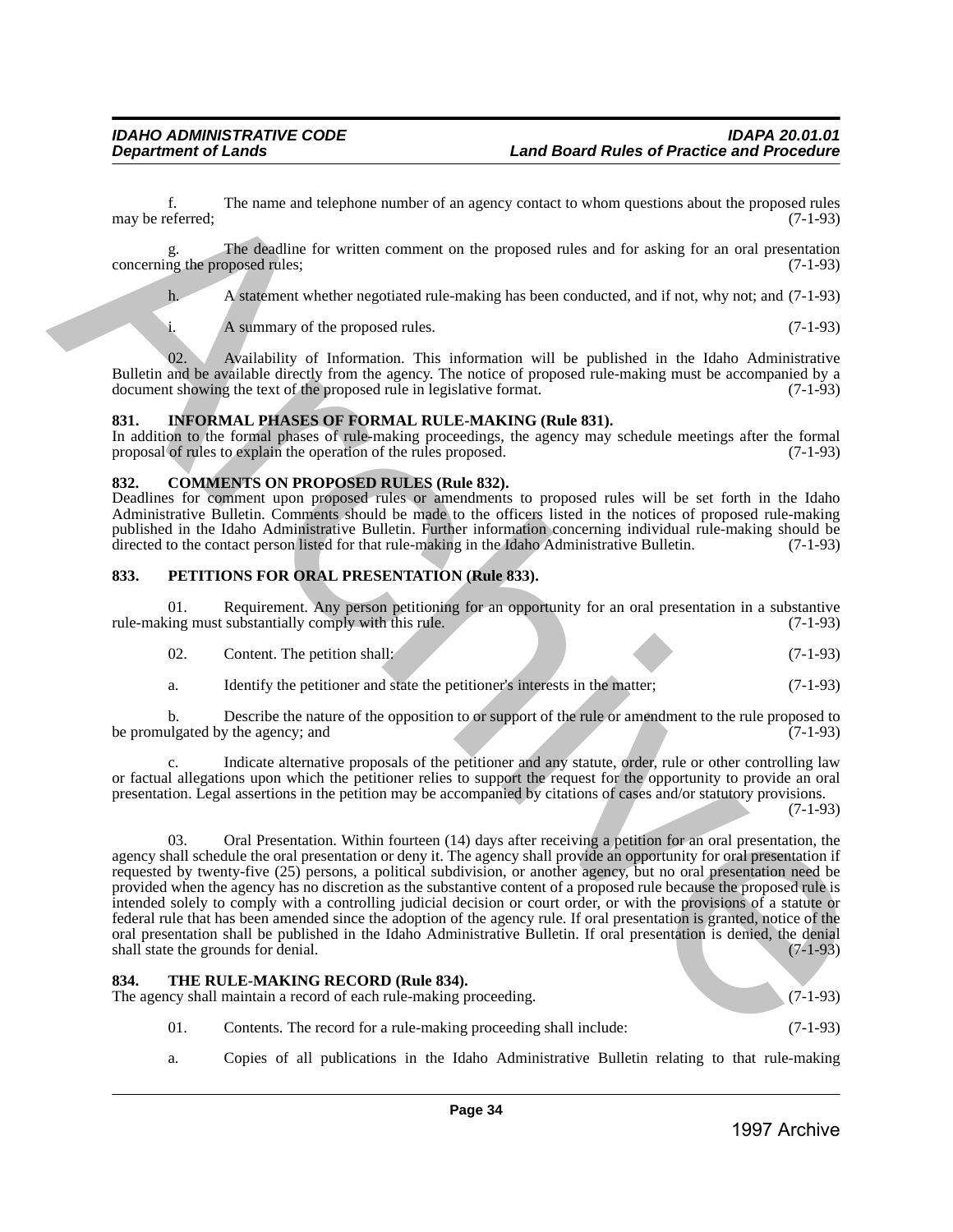proceeding;  $(7-1-93)$ 

b. All written petitions, submissions, and comments received by the agency, and the agency's s to those petitions, submissions and comments: (7-1-93) responses to those petitions, submissions and comments;

All written materials considered by the agency in connection with formulating the proposal or  $(7-1-93)$ adoption of the rule;

d. A record of any oral presentations, any transcriptions of oral presentations, and any memoranda summarizing the contents of such presentations; and (7-1-93)

Any other materials or documents prepared in conjunction with the rule-making, including any ed for the agency in considering the rule-making.  $(7-1-93)$ summaries prepared for the agency in considering the rule-making.

02. Recording. All oral presentations shall be recorded on audiotape or videotape at the agency's expense. The agency may provide for a transcript of the proceeding at its own expense. Persons may have a transcript of an oral presentation prepared at their own expense. of an oral presentation prepared at their own expense.

## <span id="page-34-0"></span>**835. ADOPTION OF FINAL RULES FOLLOWING COMMENT OR ORAL PRESENTATION (Rule 835).**

After the expiration of the comment period for rule-making and following any oral presentation on the rule-making, the agency shall consider fully all issues presented by the written and oral submissions regarding the rules before adopting a final rule. (7-1-93) adopting a final rule.

01. Requirements. The agency's adoption of a final rule: (7-1-93)

a. Shall contain a concise explanation of the rule and generally review the issues raised by oral or written submissions to the proposed rule, explaining why the rule was or was not modified in response to the comments; (7-1-93) comments; (7-1-93)

b. If the final rule differs from the proposed rule, shall explain why the final rule differs from the proposed rule; and

c. Provide an effective date for the final rule. (7-1-93)

02. Additional Documents for Bulletin Publication. The agency's responses to the comments received in rule-making, changes made in the rules in response to comments, and effective dates of the final rule will be published in the Idaho Administrative Bulletin.

## <span id="page-34-1"></span>**836. -- 839. (RESERVED).**

## <span id="page-34-2"></span>**840. PROCEDURE FOR ADOPTION OF TEMPORARY RULES (Rule 840).**

The agency may adopt temporary rules upon its finding that they are reasonably necessary to protect the public health, safety, or welfare, to comply with deadlines in amendments to governing law or federal programs, or to confer a benefit. Temporary rules take effect according to the effective date specified in the rules. Temporary rules shall expire no more than eighteen (18) weeks after the time of their adoption, unless the agency has initiated but not completed final rule-making addressing the same subject matter as the temporary rules, in which case the temporary rules may be extended for an additional nine (9) weeks. Temporary rules will be published in the first available issue of the Idaho Administrative Bulletin. (7-1-93) posecondo to  $\mu$  (3) of the state of the state of the state of the state of the state of the state of the state of the state of the state of the state of the state of the state of the state of the state of the state of t

## <span id="page-34-3"></span>**841. -- 849. (RESERVED).**

## <span id="page-34-4"></span>**850. CORRECTION OF TYPOGRAPHICAL, TRANSCRIPTION OR CLERICAL ERRORS IN RULES (Rule 850).**

The agency may amend final rules to correct typographical errors, transcription errors, or clerical errors, in the manner approved by the Administrative Rules Coordinator. These amendments will become effective upon their publication in the Idaho Administrative Bulletin. (7-1-93) publication in the Idaho Administrative Bulletin.